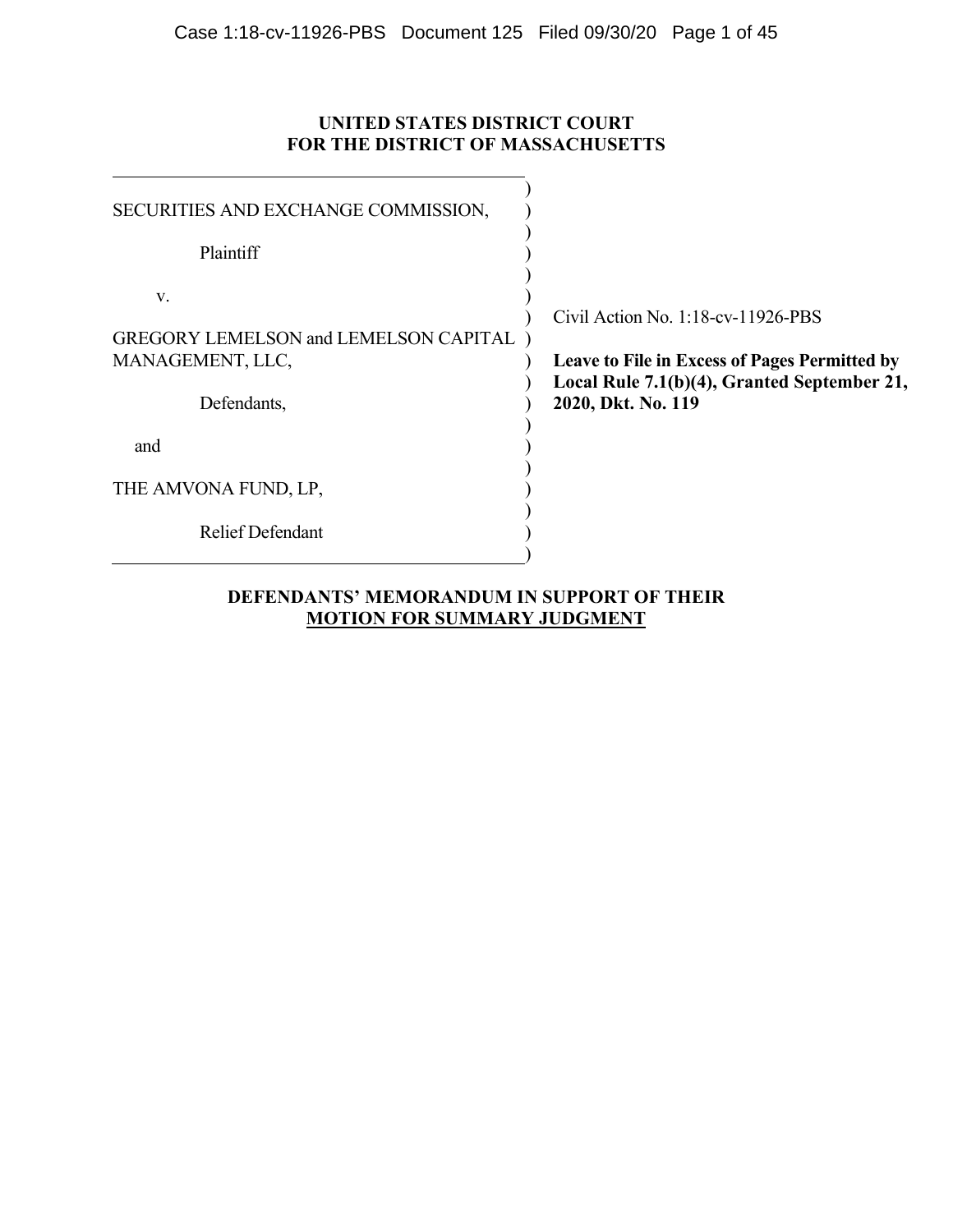# **TABLE OF CONTENTS**

|     |                                                              |                                                                                                                             | <b>Pages</b><br>1 |
|-----|--------------------------------------------------------------|-----------------------------------------------------------------------------------------------------------------------------|-------------------|
|     |                                                              |                                                                                                                             | 1V                |
| I.  |                                                              |                                                                                                                             | 1                 |
| II. |                                                              |                                                                                                                             | $\overline{2}$    |
|     | A.                                                           |                                                                                                                             |                   |
|     | <b>B.</b>                                                    | Fr. Emmanuel's Short Position and Reports Regarding Ligand                                                                  | 3                 |
|     |                                                              | 1.                                                                                                                          | 3                 |
|     |                                                              | 2.                                                                                                                          | 4                 |
|     |                                                              | 3.<br><u>July 3, 2014 Report and Viking's July 1, 2014 S-1</u>                                                              | 6                 |
|     |                                                              | 4.                                                                                                                          | 8                 |
|     |                                                              | 5.                                                                                                                          | 8                 |
|     | $\mathbf{C}$ .                                               | <b>Negative Commentary About Ligand Between June and August</b>                                                             | 10                |
|     | D.<br>Ligand's Requests to the Commission to Investigate Fr. |                                                                                                                             | 11                |
|     | E.                                                           |                                                                                                                             | 12                |
|     | F.                                                           | The Commission Failed to Produce the Expert Evidence<br><b>Required to Support its Market-Manipulation Claim</b>            | 13                |
| Ш.  |                                                              |                                                                                                                             | 14                |
|     | A.                                                           |                                                                                                                             | 14                |
|     | <b>B.</b>                                                    | The Commission Has Failed to Meet its Burden of Establishing a<br>Rule 10b-5 Claim Based on the Four Challenged Statements  | 14                |
|     |                                                              | The Commission has Failed as a Matter of Law to Establish<br>1.<br>That Any of the Four Challenged Statements Were Material | 15                |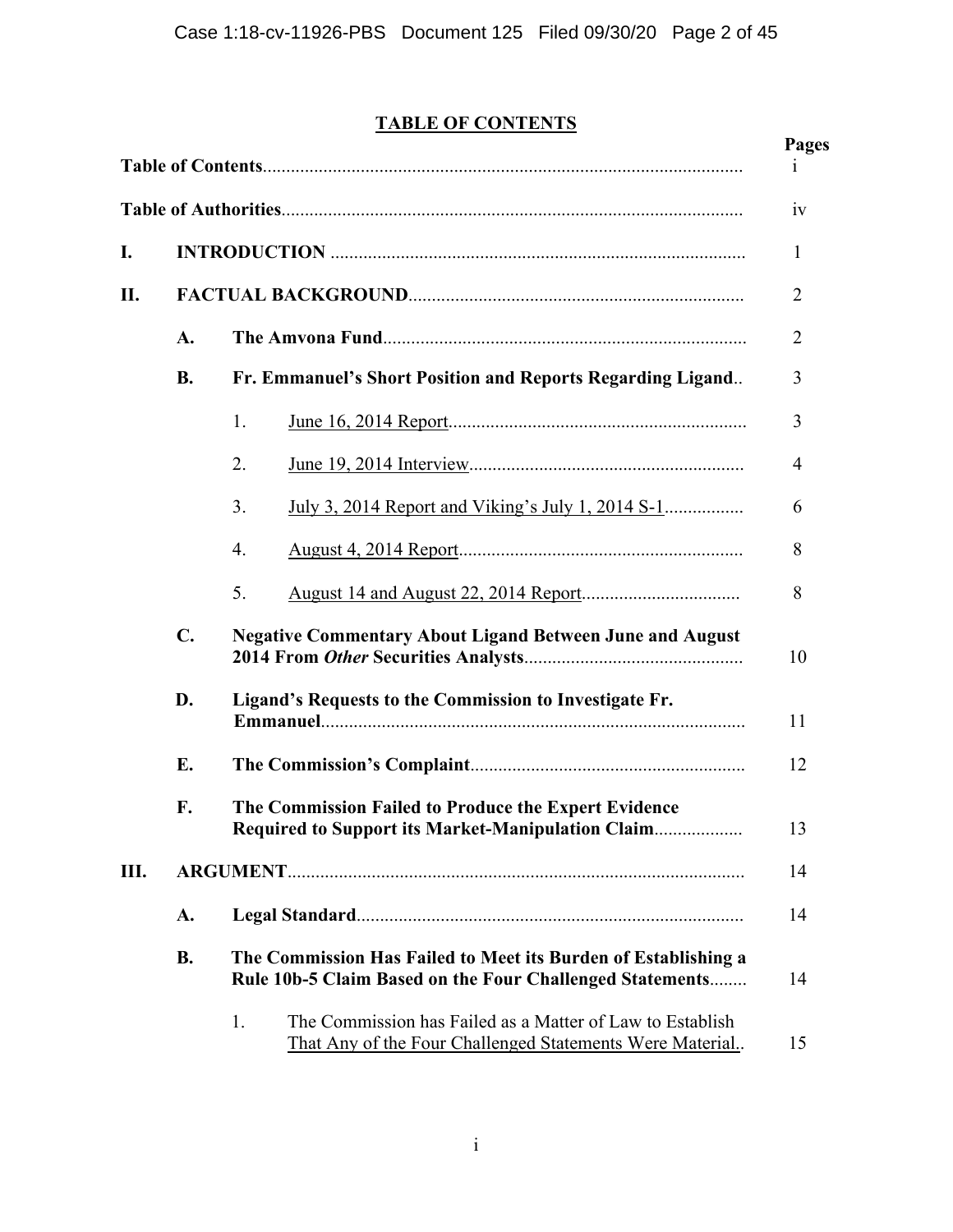|                |                                                                                                                  | <b>Pages</b> |
|----------------|------------------------------------------------------------------------------------------------------------------|--------------|
| $i$ .          | The Commission's Failure to Produce Evidence that<br>the Four Challenged Statements Caused Ligand's Stock        | 15           |
| ii.            | Fr. Emmanuel's Disclosure of his Short Position and<br>Other Cautionary Language Renders Them Immaterial         | 21           |
| iii.           | The Undisputed Facts Regarding the Challenged<br><b>Statements Further Demonstrate that the Commission</b>       | 22           |
|                | June 19, 2014 Statement that Ligand's IR<br>a.<br>Firm "Basically Agreed" Promacta was Going                     | 22           |
|                | $\mathbf b$ .<br>July 3, 2014 Statements that Viking Did Not<br>Consult with its Auditors and Did Not            | 23           |
|                | <u>August 14 and 22, 2014 Statements</u><br>c.                                                                   | 24           |
|                | The Commission's Rule 10b-5 Claim Also Fails Because the<br>Commission Did Not Produce Any Evidence to Establish | 24           |
| i.             | The Absence of the Hallmarks of an Actual Short-and-<br>Distort Scheme Demonstrate the Commission Cannot         | 24           |
| ii.            | The First Challenged Statement Fails for Lack of                                                                 | 28           |
|                | Each of the Four Challenged Statements is Either<br>Demonstrably True or Constitutes Opinion Commentary          | 29           |
| $\mathbf{i}$ . | The First Amendment Protects Opinions Unless They                                                                |              |
|                | are Both Objectively Wrong and Subjectively Not                                                                  | 29           |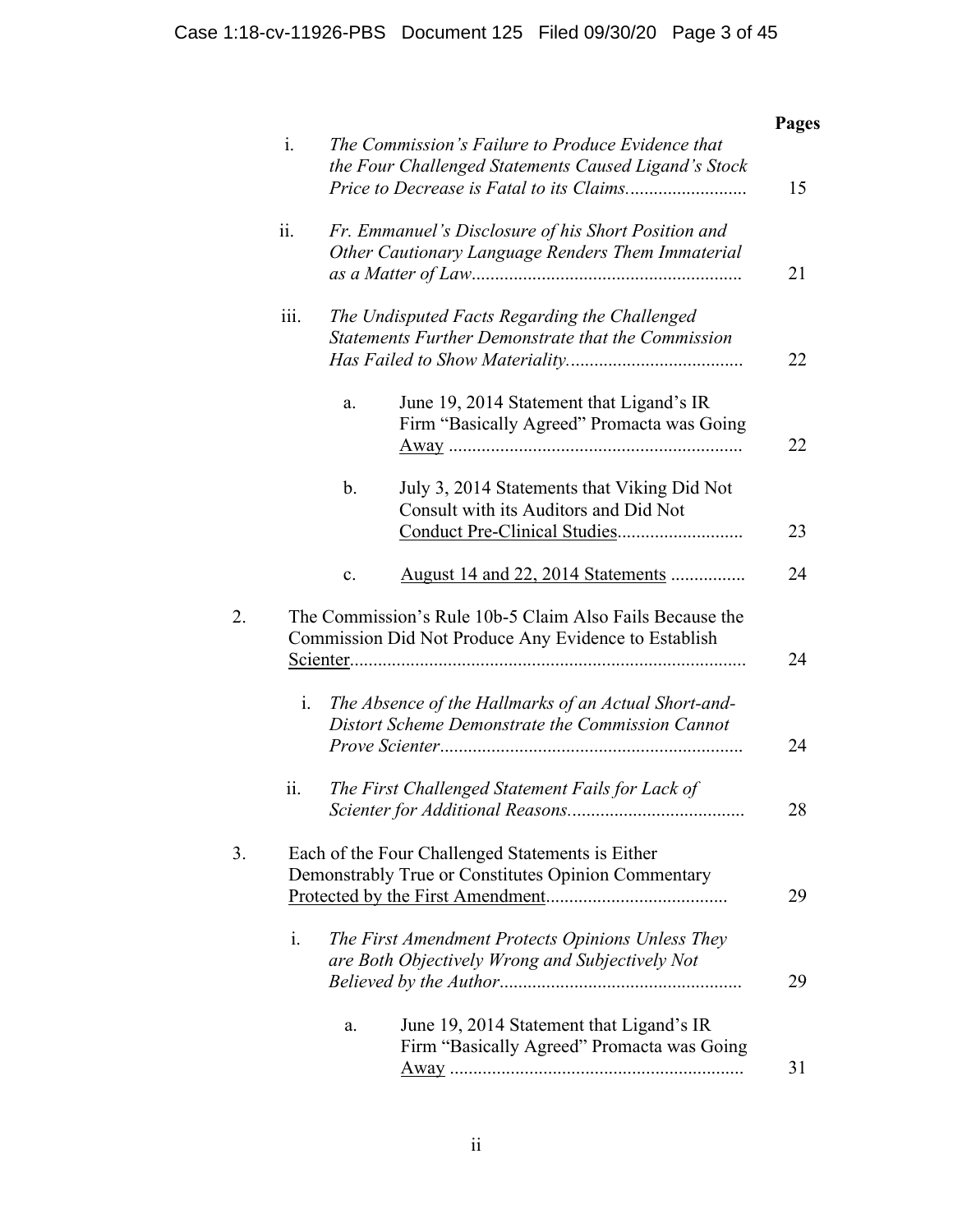|     |                |                   |                                                                                                                                        | Pages |
|-----|----------------|-------------------|----------------------------------------------------------------------------------------------------------------------------------------|-------|
|     |                | b.                | July 3, 2014 Statement that Viking Did Not<br><b>Consult with Its Auditors on Material Issues</b><br>and the Financial Statements Were | 31    |
|     |                | $\mathcal{C}$ .   | July 3, 2014 Statement that Viking Did Not                                                                                             | 32    |
|     |                | d.                | August 14 and 22, 2014 Statements<br>Regarding Ligand's Debt-to-Tangible Equity                                                        | 33    |
|     | $\mathbf{C}$ . | <b>IAA Claim</b>  | The Commission Has Failed to Provide Evidence to Support its                                                                           | 34    |
| IV. |                | <b>CONCLUSION</b> |                                                                                                                                        | 35    |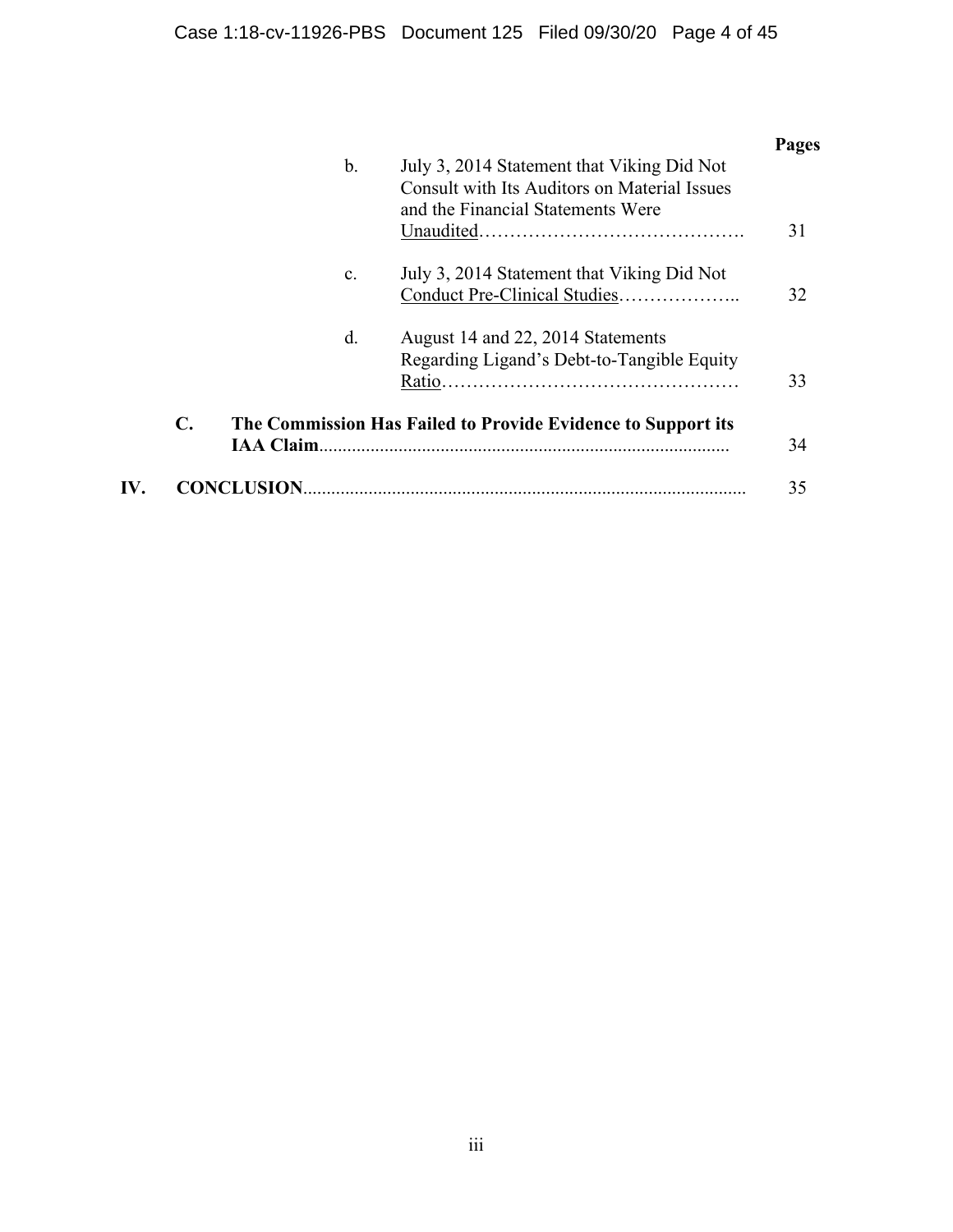# **TABLE OF AUTHORITIES**

# **Cases**

| Case                                                                    | Pages      |
|-------------------------------------------------------------------------|------------|
|                                                                         | 24         |
|                                                                         | 31, 33     |
|                                                                         | 14         |
|                                                                         | 14         |
| Aurelius v. Bofl Fed. Bank, No. MC 16-71 DSF (FFM), 2016 WL 8925145     | 25, 26     |
|                                                                         | 15, 23 n.7 |
| Blue Chip Stamps v. Manor Drug Stores, 421 U.S. 723 (1975)              | 23 n.7     |
| Brumbaugh v. Wave Systems Corp., 416 F. Supp. 2d 239 (D. Mass. 2006)    | 16, 19     |
|                                                                         | 31, 33     |
| City of Dearborn Heights Act 345 Police & Fire Retirement Sys. v.       | 26         |
| Doe v. SEC, No. C 11-80209, 2011 WL 5600513                             | 26         |
| Emerson v. Genocea Biosciences, Inc. 353 F. Supp. 3d 28 (D. Mass. 2018) | 15, 16, 19 |
|                                                                         | 29, 31, 33 |
| Fire & Police Pension Ass'n of Colo. v. Abiomed, Inc., 778 F.3d 228     | 24 n.9, 26 |
|                                                                         | 25         |
|                                                                         | 14, 15     |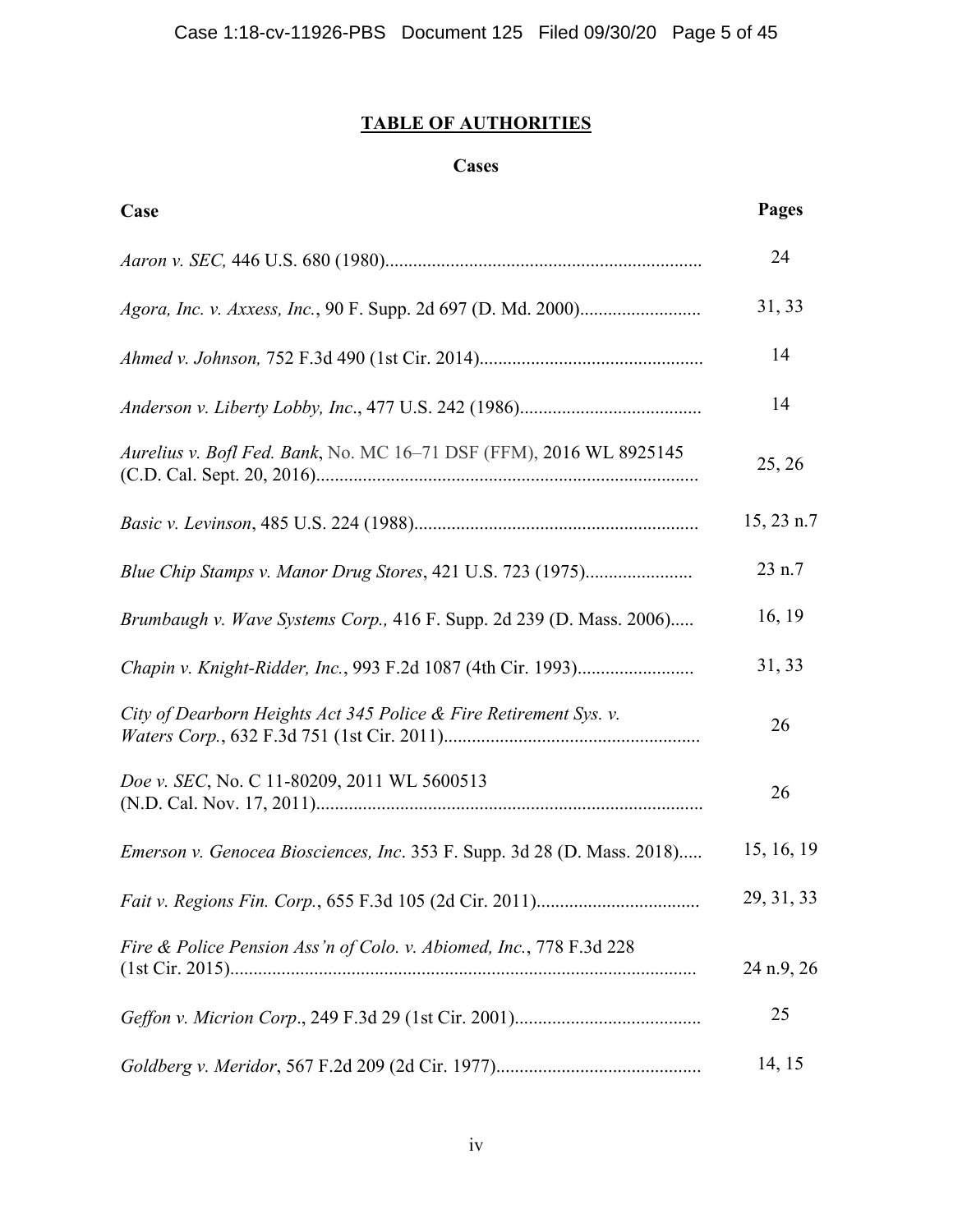# Case 1:18-cv-11926-PBS Document 125 Filed 09/30/20 Page 6 of 45

| Case                                                                        | <b>Pages</b>    |
|-----------------------------------------------------------------------------|-----------------|
|                                                                             | 24 n.9, 26 n.10 |
|                                                                             | 14              |
|                                                                             | 15, 16, 20      |
| In re Boston Technology Inc. Sec. Litig., 8 F. Supp. 2d 43 (D. Mass. 1998)  | 22, 23          |
| In re Burlington Coat Factory Securities Litig., 114 F.3d 1410              | 16, 19          |
| In re Credit Suisse First Boston Corp. Sec. Litig., No. 97 CIV. 4760 (JGK), | 26 n.10         |
| In re Longtop Fin. Techs. Ltd. Sec. Litig., 910 F. Supp. 2d 561             | 25              |
| In re Northern Telecom Sec. Litig., 116 F. Supp. 2d 446 (S.D.N.Y. 2000)     | 20, 21          |
|                                                                             | 19              |
| In Re Vivendi Universal, SA. Sec. Litig., 634 F. Supp. 2d 352               | 20              |
|                                                                             | 15, 19          |
| Immuno AG. v. Moor-Jankowski, 77 N.Y.2d 235 (N.Y. 1991)                     | 30 n.14         |
|                                                                             | 14              |
|                                                                             | 29              |
|                                                                             | 13 n.4          |
|                                                                             | 30              |
| Medina-Munoz v. R.J. Reynolds Tobacco Co., 896 F.2d 5 (1st Cir. 1990)       | 25              |
|                                                                             | 26              |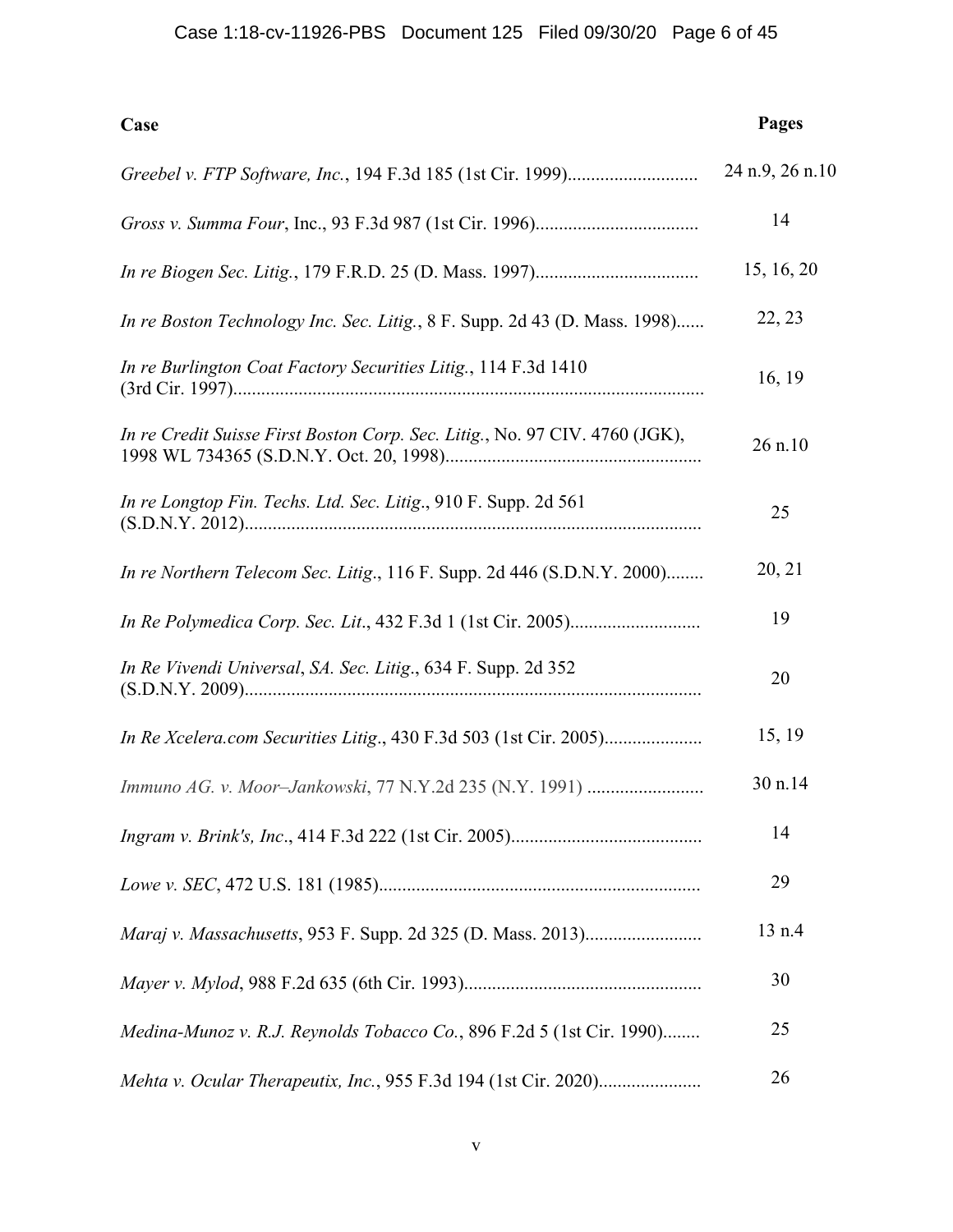| Case<br>MHC Mut. Conversion Fund v. Sandler O'Neill Partners, L.P.,         | Pages<br>29, 30 |
|-----------------------------------------------------------------------------|-----------------|
|                                                                             | 15              |
| Miss. Pub. Emps. Ret. Sys. v. Boston Sci. Corp., 649 F.3d 5 (1st Cir. 2011) | 24 n.9          |
|                                                                             | 31, 33          |
|                                                                             | 24 n.9          |
|                                                                             | 16              |
|                                                                             | 22              |
|                                                                             | 30, 31, 33, 34  |
| Phantom Touring, Inc. v. Affiliated Publications, 953 F.2d 724              | 33              |
|                                                                             | 27              |
|                                                                             | 14              |
| Saltzberg v. TM Sterling/Austin Assoc., Ltd., 45 F.3d 399 (11th Cir. 1995)  | 21              |
| SEC v. Aly, No. 16 Civ. 3853 (PGG), 2018 WL 1581986                         | 18, 27          |
| SEC v. Berlacher, No. 07-3800, 2010 WL 3566790                              | 16, 20          |
| <i>SEC v. Berliner</i> , No. 1:08-cv-03859-JES (S.D.N.Y. Apr. 24, 2008)     | 27              |
| SEC v. Butler, No. 00-1827, 2005 WL 5902637 (W.D. Pa. Apr. 18, 2005)        | 17              |
| <i>SEC v. Curshen, 372 Fed. App'x 872, No. 09-1196, 2010 WL 1444910</i>     | 26              |
| SEC v. Dubovoy, No. 15-6076, 2016 WL 5745099 (D.N.J. Sept. 29, 2016)        | 27              |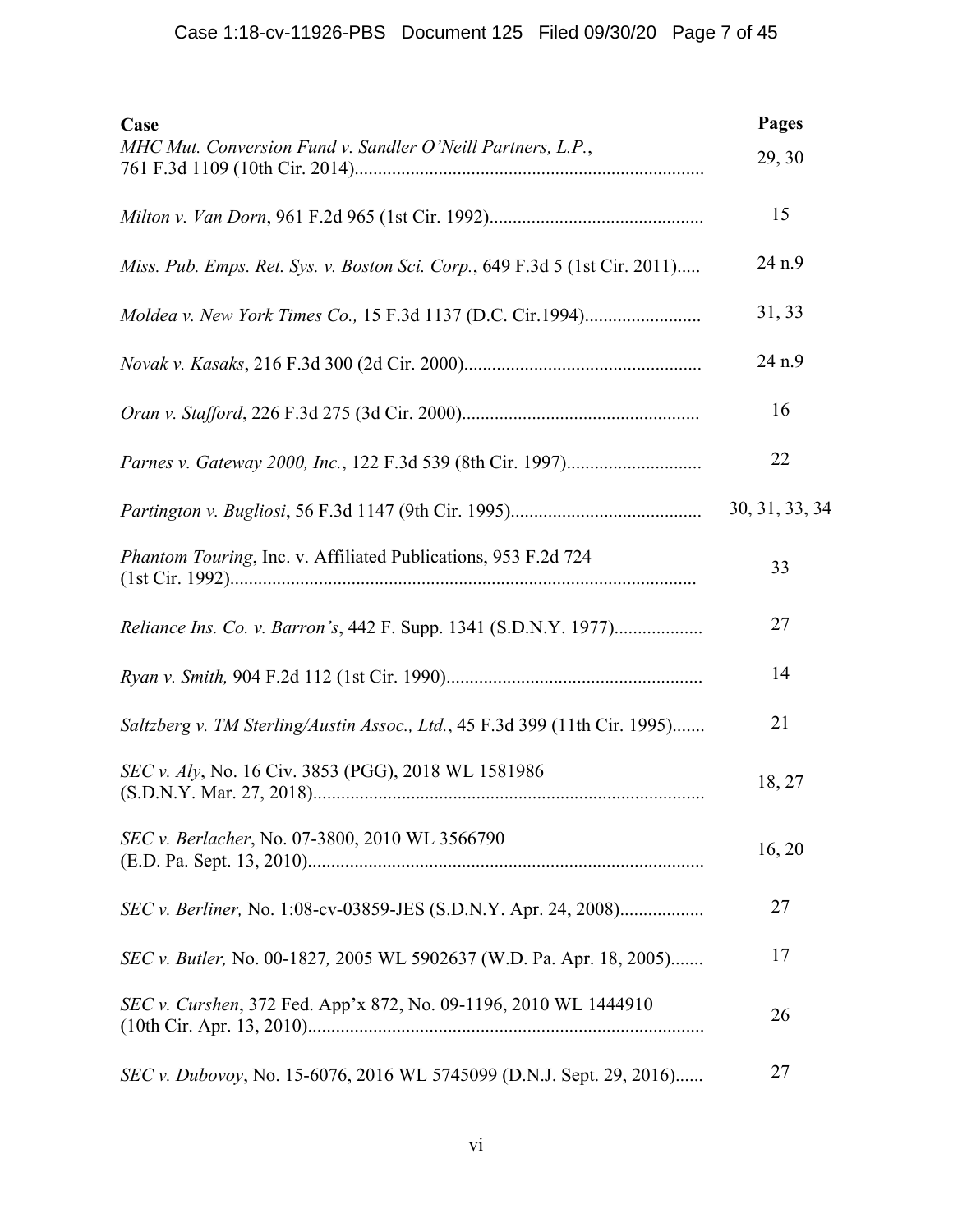| Case                                                                    | <b>Pages</b><br>15 |
|-------------------------------------------------------------------------|--------------------|
| SEC v. Garcia, No. 10 CV 5268, 2011 WL 6812680                          | 17                 |
| SEC v. Goldstone, CIV 12-0257 JB/LFG, 2016 WL 3135651                   | 18, 19             |
|                                                                         | 26, 27             |
|                                                                         | 17                 |
| SEC v. Leslie, No. C 07-3444, 2010 WL 2991038                           | 18                 |
|                                                                         | 17, 18, 20         |
|                                                                         | 14                 |
| SEC v. Ustian, No. 16 C 3885, 2019 WL 7486835 (N.D. Ill. Dec. 13, 2019) | 17, 18             |
|                                                                         | 24                 |
|                                                                         | 25                 |
|                                                                         | 22                 |
| Silvercorp Metals Inc. v. Anthion Mgmt., LLC, 959 N.Y.S.2d 92           | 30                 |
| Sturm v. Marriot Marquis Corp., 26 F. Supp. 2d 1358                     | 21, 22             |
|                                                                         | 28 n.13            |
| Veleron Holding, B.V. v. Stanley, 117 F. Supp. 3d 404 (S.D.N.Y. 2015)   | 21                 |
|                                                                         | 29, 31, 33         |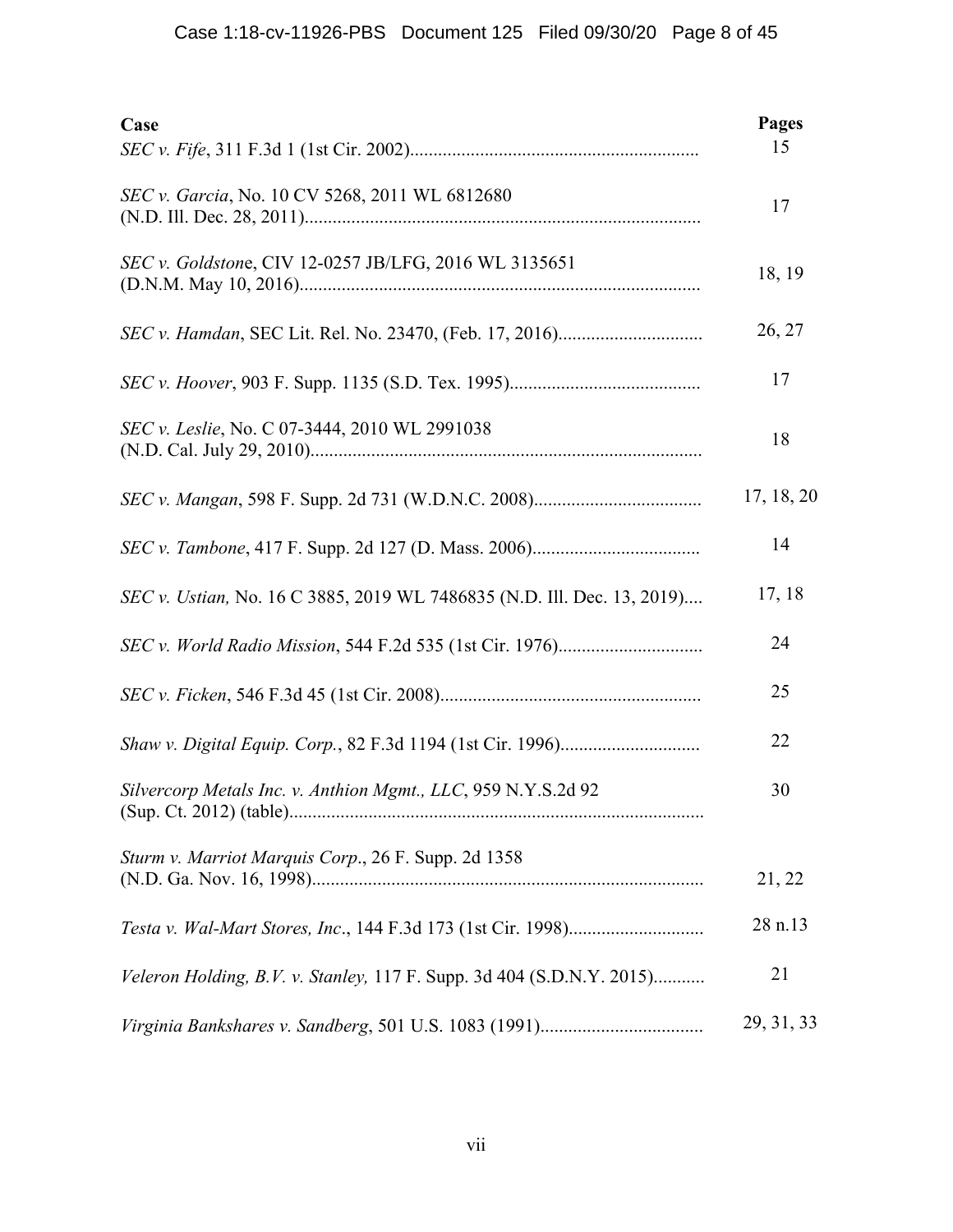# **Statutes, Rules, and Regulations**

| 14 |
|----|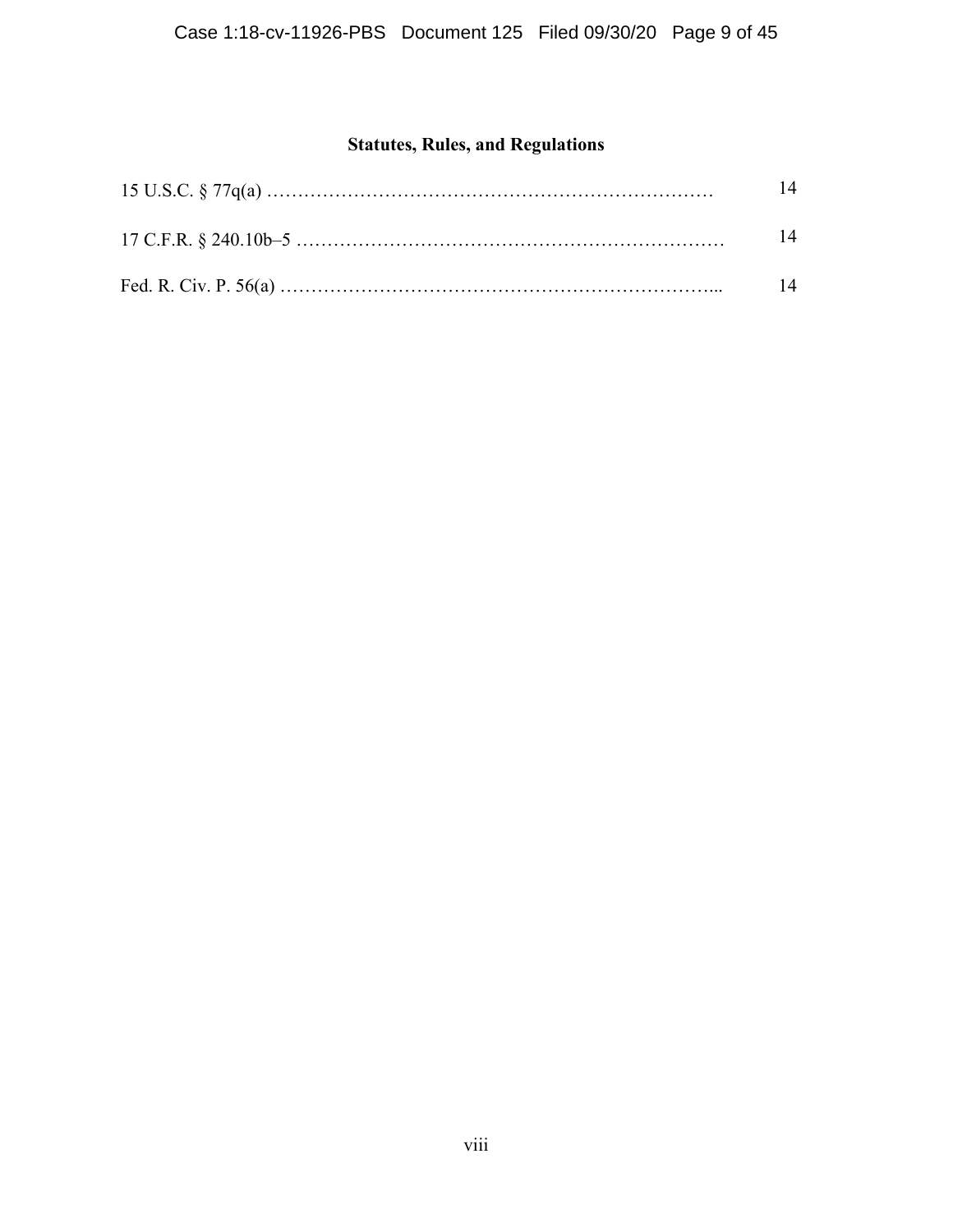## **I. INTRODUCTION**

The Securities and Exchange Commission has never brought an enforcement action remotely resembling its case against Defendant Father Emmanuel Lemelson (f/k/a Gregory Lemelson). And for good reason. The Commission seeks to punish Fr. Emmanuel in this socalled "short-and-distort" case based on four statements he made that (i) are each either demonstrably true or constitute opinion commentary protected by the First Amendment, (ii) had no impact on the subject company's stock price and therefore were immaterial as a matter of law; and (iii) were made without the requisite scienter.

From June to August 2014, Fr. Emmanuel published five reports, consisting of 56 pages, and gave two internet radio interviews expressing his opinions as to why Ligand Pharmaceuticals, a publicly traded company, was overvalued. Of the large number of statements and opinions Fr. Emmanuel made concerning *Ligand*, the Commission cherry-picks just *two* as allegedly being false or misleading. Curiously, the other two challenged statements involve a different company entirely, in which Fr. Emmanuel did not hold a short position. On the days the challenged statements were made, Ligand's stock price actually *increased*, and the Commission has failed to produce any evidence (expert or otherwise) that Fr. Emmanuel's statements *negatively impacted* Ligand's stock price. As this Court (and others) have previously held, this renders the four challenged statements immaterial *as a matter of law*.

Moreover, this case lacks *all* the hallmarks of a true short-and-distort scheme, distinguishing it from all others the Commission has ever brought. For example, Fr. Emmanuel (1) published all his reports under his own name; (2) expressly disclosed at the beginning of each report that he had taken a short position in Ligand and that he was only expressing his opinions; (3) specifically cited all source materials giving rise to his commentary concerning Ligand; and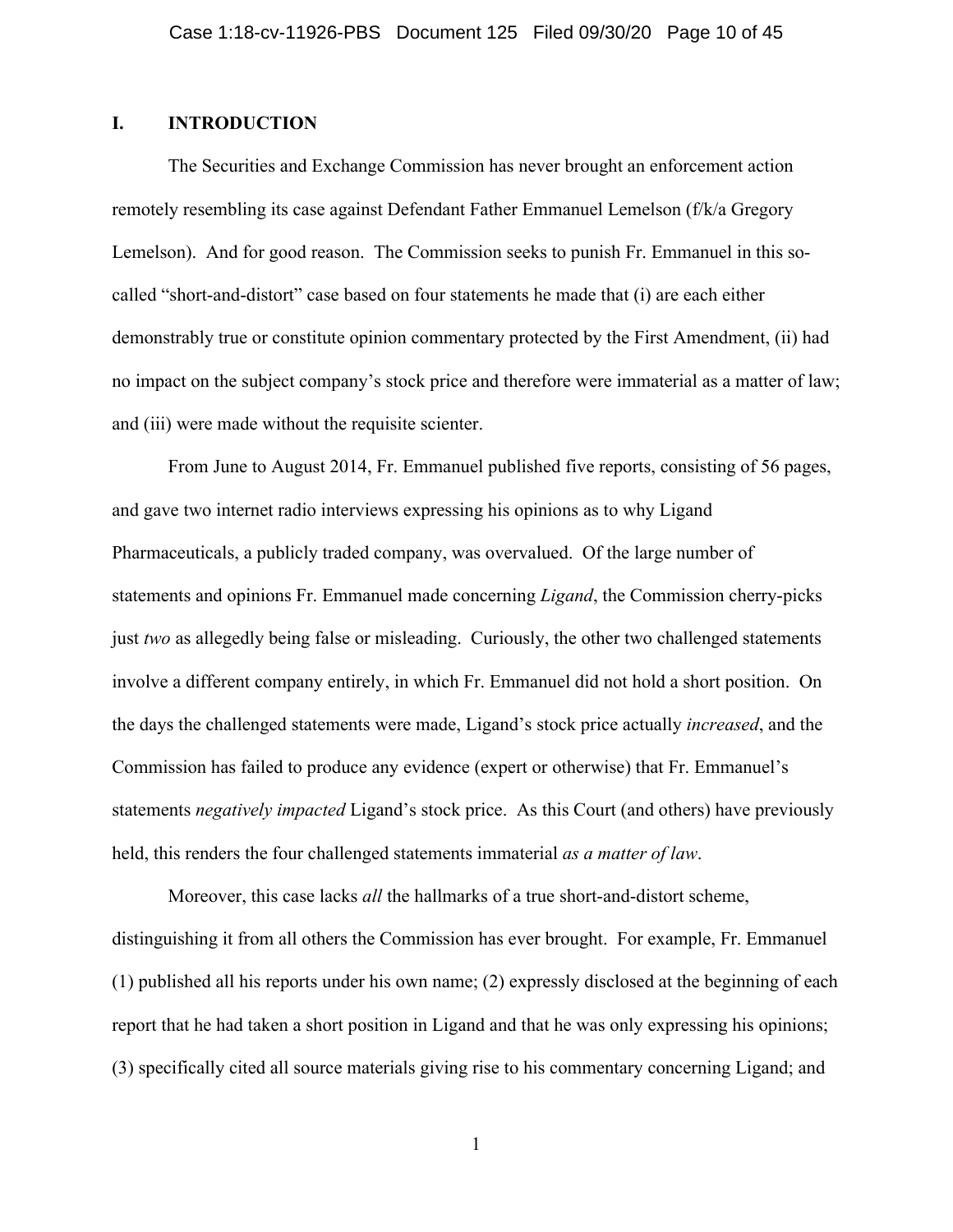# Case 1:18-cv-11926-PBS Document 125 Filed 09/30/20 Page 11 of 45

(4) held on to his short position for months after he issued his reports. Because the Commission has failed to produce *any* evidence of scienter, the absence of these short-and-distort hallmarks is fatal to its case. Indeed, there are no facts in the undisputed record upon which a factfinder could infer that Fr. Emmanuel intentionally or recklessly defrauded the market.

In addition, the Commission's novel attempt to use Rule 206 of the Investment Advisers Act in an alleged market-manipulation case based on allegedly false statements fails because the Commission has provided no evidence that Fr. Emmanuel defrauded his *own* investors.

In short, in the face of the undisputed facts that Fr. Emmanuel lacked any intent to defraud, the Commission challenges four statements (which were each demonstrably true or opinion commentary protected by the First Amendment) that had no impact on Ligand's stock price: one based on a mathematically *correct* calculation, which the Commission charges was misleading because Fr. Emmanuel's chosen metric (of which it disapproves) made Ligand "look[] really bad"; two statements about a *different company* than the one he shorted; and one statement based on a telephone call in which the other participant essentially conceded the truth of Fr. Emmanuel's statement and for which Fr. Emmanuel's *real-time* notes corroborate his statement. To say this enforcement action is unprecedented is a gross understatement. Indeed, the Commission's case, taken after years of lobbying by Ligand and its counsel, is not only frivolous but if not disposed of on summary judgment, it will have a dangerously chilling impact given its brazen attack on the First Amendment.

#### **II. FACTUAL BACKGROUND**

#### **A. The Amvona Fund**

In 2012, Fr. Emmanuel created the Amvona Fund LP. Defendants' Concise Statement of Undisputed Material Facts in Support of Their Motion for Summary Judgment ("SOF") ¶ 1.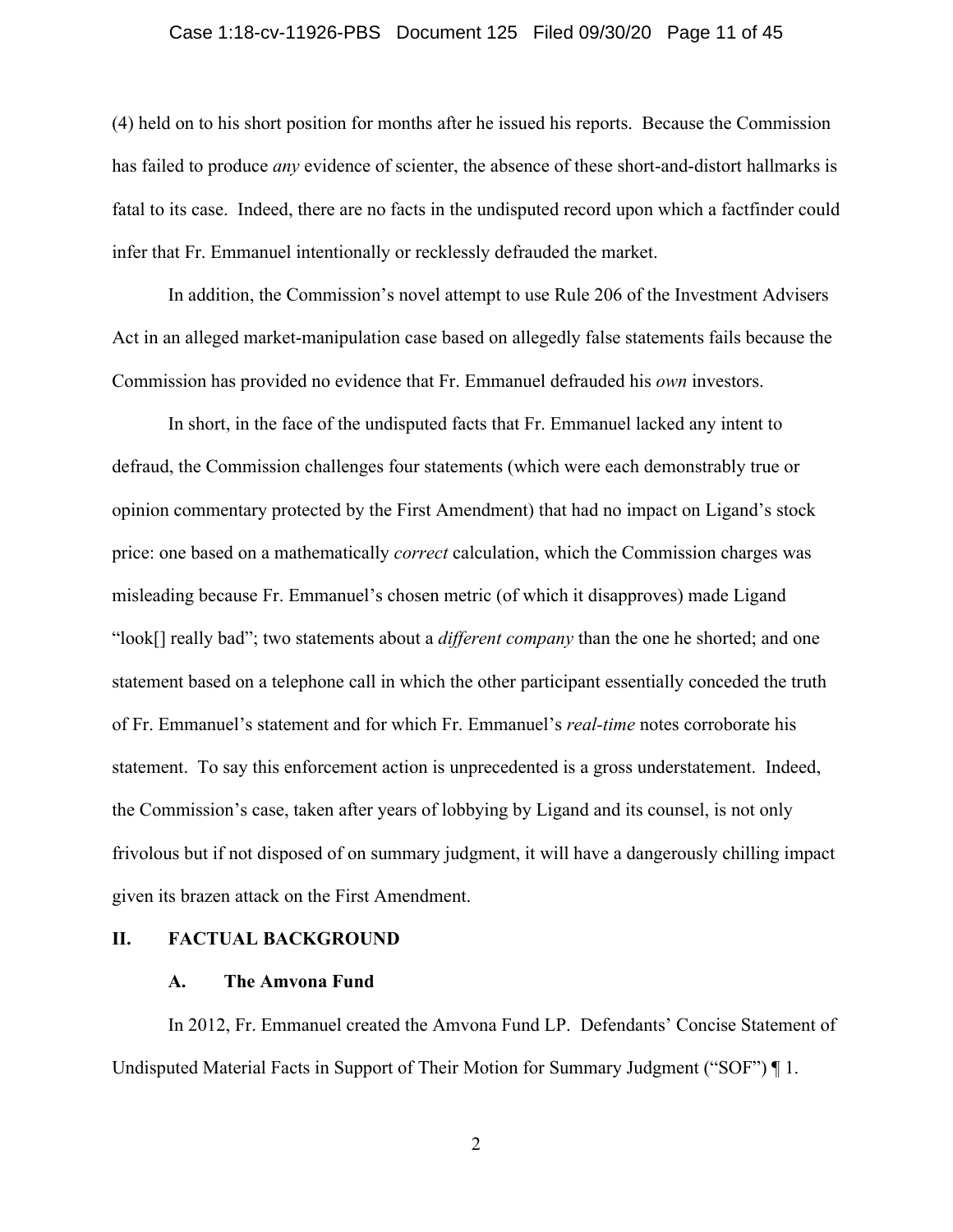Lemelson Capital Management is the general partner of Amvona. SOF ¶ 2. Throughout its existence, Amvona has mostly held long positions in stocks, but has also occasionally taken short positions. SOF ¶ 3. Since 2010 (even before launching Amvona), Fr. Emmanuel has published approximately 200 academic research and commentary pieces discussing economics, securitization fraud, and high-level security analysis of common stocks—none of which, apart from Ligand, has been challenged by the Commission. SOF ¶ 4.

### **B. Fr. Emmanuel's Short Position and Reports Regarding Ligand**

### 1. June 16, 2014 Report

In 2014, Fr. Emmanuel identified Ligand as a company whose stock he believed was overvalued and accordingly took a short position in the company. SOF ¶ 6. On June 16, 2014, consistent with his prior practice, Fr. Emmanuel issued a 25-page opinion commentary concerning his Ligand thesis. SOF ¶ 7. Fr. Emmanuel qualified his report with cautionary language, including full disclosure that he was "shorting" Ligand.<sup>[1](#page-11-0)</sup> SOF 18. Indeed, starting **with the** *first* **sentence of his** *first* **report on Ligand, and continuing in every one of the reports at issue, Fr. Emmanuel disclosed that "Lemelson Capital is short shares of (NASDAQ:LGND)."** SOF ¶ 8 (emphasis added); SOF ¶ 36; SOF ¶ 59; SOF ¶ 63. Fr. Emmanuel additionally disclosed that "[a]ll content in this report represents the *opinions* of Lemelson Capital." SOF ¶ 9 (emphasis added). This report also included the following:

All expressions of opinion are subject to change without notice, and Lemelson Capital does not undertake to update or supplement this report or any information contained herein . . . . Lemelson Capital may benefit from any change in the valuation of any other companies, securities, or commodities discussed in this document.

SOF ¶ 10.

<span id="page-11-0"></span><sup>&</sup>lt;sup>1</sup> As far as the undersigned are aware, Fr. Emmanuel's disclosure that he was short Ligand distinguishes this case from all other short-and-distort actions brought by the Commission.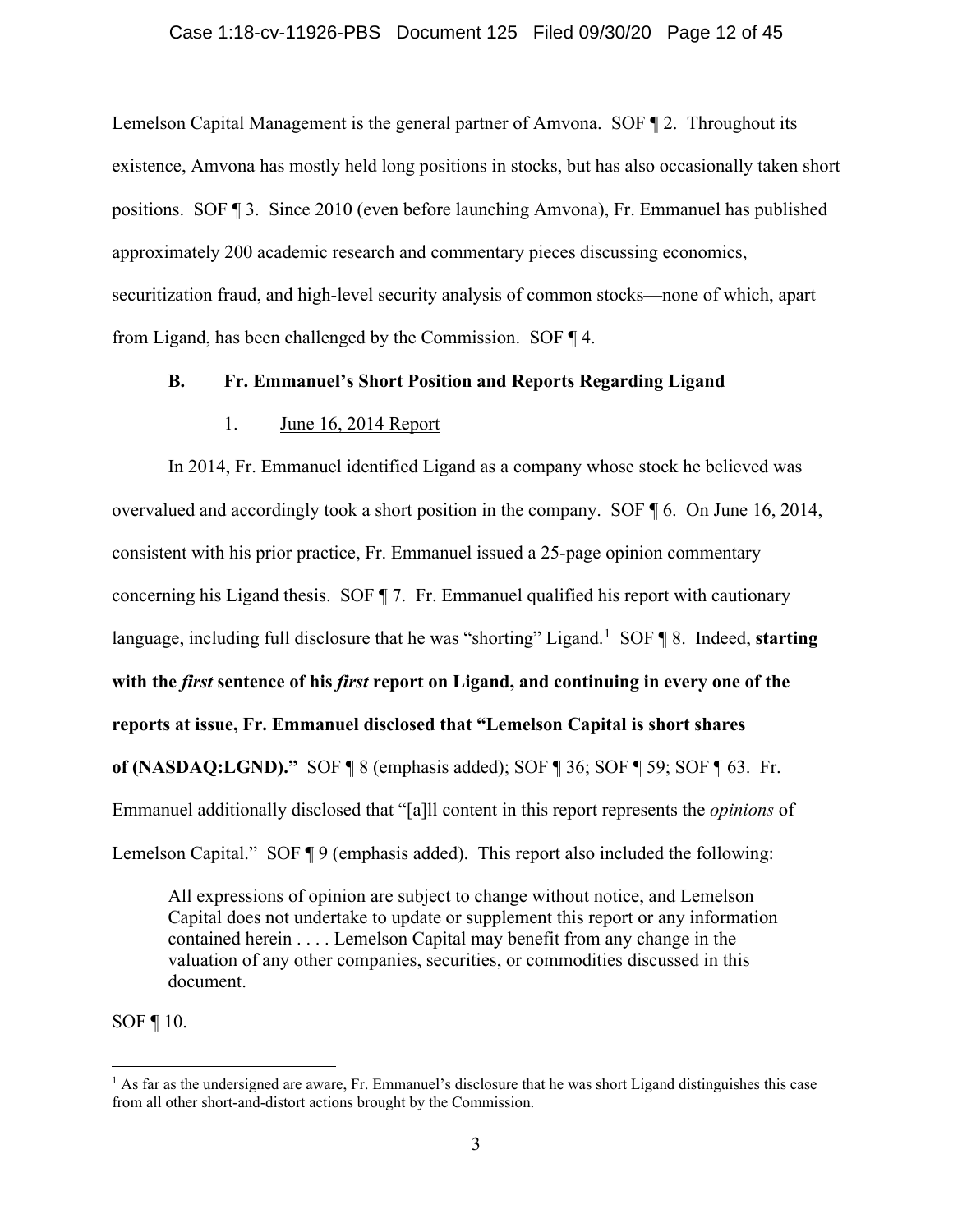#### Case 1:18-cv-11926-PBS Document 125 Filed 09/30/20 Page 13 of 45

Among his many opinions in the June 16, 2014 report, Fr. Emmanuel stated Ligand's largest royalty-generating drug, Promacta, faced an imminent threat from a new drug, which he believed would "virtually eliminate demand for Promacta." SOF ¶ 11. Ligand's stock price fell on the date Fr. Emmanuel published this first 25-page report; *however, the Commission is not challenging any statements contained in it*. SOF ¶¶ 12, 13.

#### 2. June 19, 2014 Interview

Following the publication of Fr. Emmanuel's June 16, 2014 report, high-ranking Ligand personnel exchanged emails with the company's Investor Relations ("IR") representative, Bruce Voss, expressing anger about the report and discussing whether to speak with Fr. Emmanuel about it. SOF ¶ 14. Ligand decided to have Mr. Voss call Fr. Emmanuel. SOF ¶¶ 14, 15. Ligand's CEO, John Higgins, specifically instructed Mr. Voss not to "jump into content or a rebuttal" on the call with Fr. Emmanuel. SOF ¶ 14.

On June 18, 2014, Mr. Voss and Fr. Emmanuel spoke by phone. SOF ¶ 15. According to Mr. Voss' handwritten notes, the call lasted from 12:56 p.m. ET to 1:16 p.m. ET. SOF ¶ 15. Fr. Emmanuel took extensive electronic notes of the call, which reflect that Mr. Voss *agreed* with his opinion that Promacta was going away. SOF  $\P$  16. The metadata from these notes shows that Fr. Emmanuel created them at 1:21 p.m. ET and completed them at 1:42 p.m. ET. SOF ¶ 17.

For his part, according to his real-time emails, Mr. Voss followed his client's express instructions and did not engage in any rebuttal of Fr. Emmanuel's opinions during this call. SOF ¶ 18. Specifically, according to Mr. Voss, Fr. Emmanuel stated his opinion that Promacta was going away and then asked Mr. Voss, "don't you agree?" SOF ¶¶ 18-20. Mr. Voss stated that he did not respond to this question; instead he remained silent. SOF ¶ 20.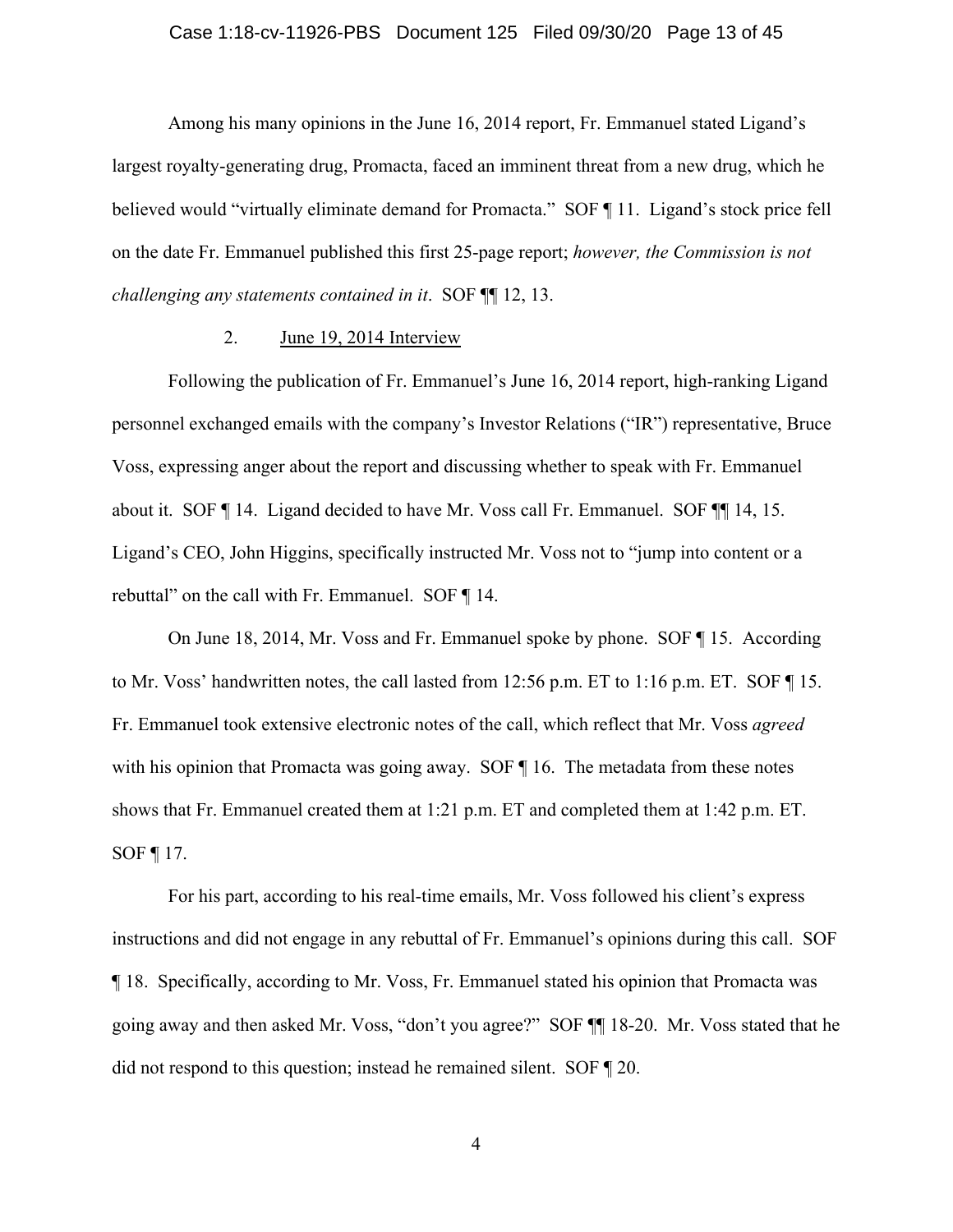#### Case 1:18-cv-11926-PBS Document 125 Filed 09/30/20 Page 14 of 45

The following day, June 19, 2014, Fr. Emmanuel was interviewed by an internet radio outlet called Benzinga. SOF ¶ 21. There is no evidence of the number of people that listened to this interview. SOF ¶ 22. The interview lasted approximately 22 minutes, only five of which included a discussion of Fr. Emmanuel's thesis on Ligand.SOF ¶¶ 23, 24. When the topic of Ligand was first raised around the 15-minute mark of the interview, Fr. Emmanuel disclosed he had a short position in Ligand. SOF 125. At approximately the 16-minute mark, Fr. Emmanuel stated that he had spoken to Ligand—and then corrected himself by saying he spoke to Ligand's *IR firm*—which had "basically agreed" with his thesis concerning Promacta. SOF ¶ 26. This statement, which did not appear in any of Fr. Emmanuel's four subsequent reports, is the first of the four challenged statements. SOF ¶ 29. Ligand's stock price closed higher on the day of the interview than it had the previous day. SOF ¶ 34.

After the interview, Mr. Higgins and Mr. Voss spoke by phone that same day about both Mr. Voss's discussion with Fr. Emmanuel and the radio interview. SOF ¶ 30. Thereafter, Mr. Higgins and Mr. Voss continued their conversation in writing. SOF ¶¶ 31-32. In an email written the day after the interview, Mr. Voss explained his position as to what transpired on the call: "*As I wrote last night,* he [Fr. Emmanuel] made the statement with a rhetorical 'don't you agree' and I moved on to the next subject as we had more to cover and his statement was ridiculous." SOF ¶ 31 (emphasis added). Critically, the writing that Mr. Voss refers to from the previous night is *missing*. SOF ¶ 31. Ligand claims it cannot find it. SOF ¶ 31.

In response to (i) their initial telephone conversation; (ii) the missing written document; and (iii) the email that Ligand *did* produce, Mr. Higgins sent an email to Mr. Voss expressing his anger that Mr. Voss remained silent and left Fr. Emmanuel with the impression of a "tacit agreement" with Fr. Emmanuel's thesis. SOF ¶ 32. Specifically, Mr. Higgins stated: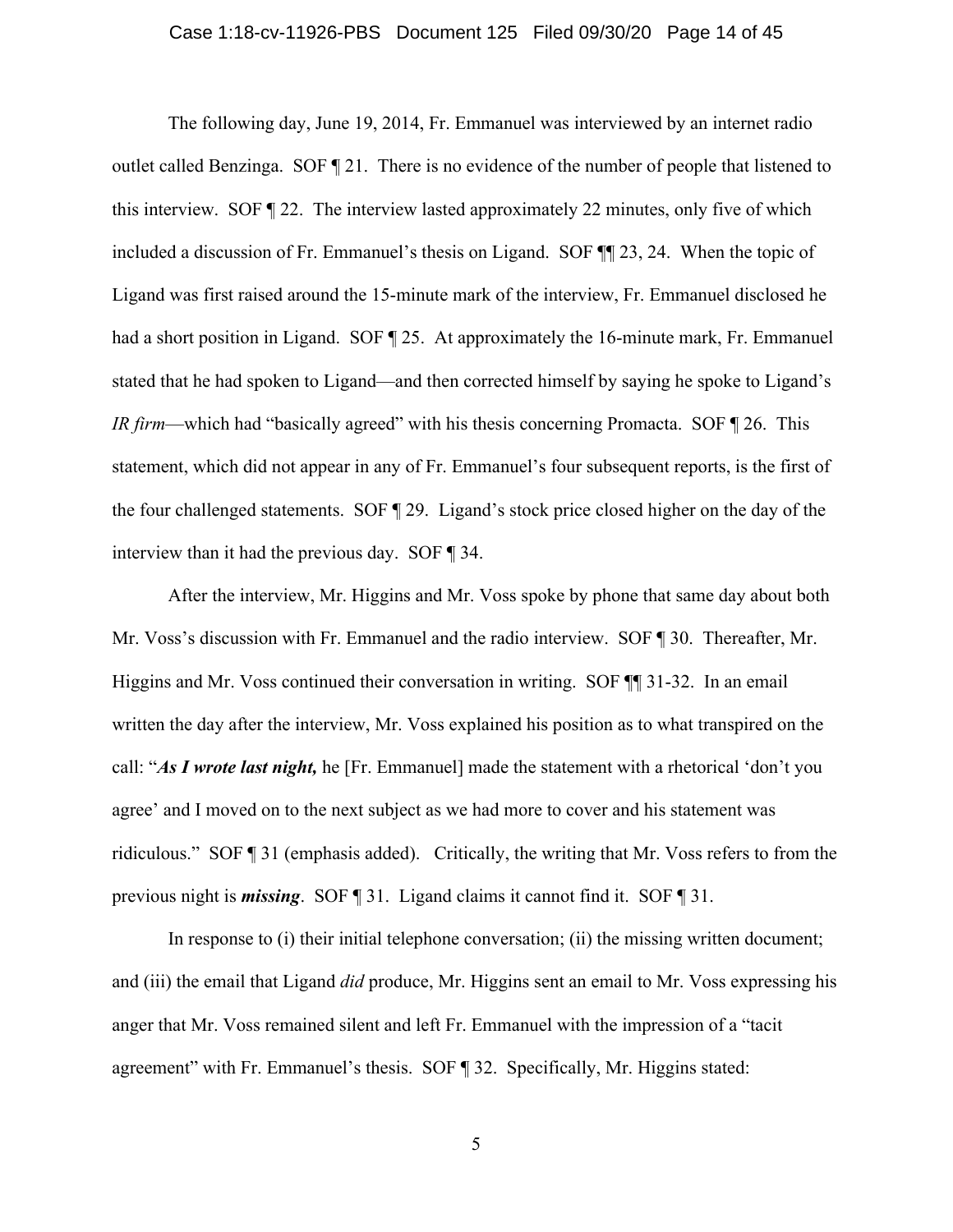Also, if he [Lemelson] said the CEO beats his employees would you just move on because "there were more things to cover." Or would you take a moment to stick up for the CEO? Promacta is a big deal, and a big part of our value and business model. He knows it too. He gave you a softball and you just moved on? Even 1 minute of soft info would have left him with a different impression than *tacit agreement.*

SOF ¶ 32 (emphasis added).

In other words, based on his multiple communications with Mr. Voss, Mr. Higgins *agreed with Fr. Emmanuel* that Mr. Voss had "basically" (or in Mr. Higgins' words, "tacit[ly]") agreed with Fr. Emmanuel's thesis. Mr. Voss responded to Mr. Higgins' contention of a tacit agreement not by claiming Fr. Emmanuel lied, but instead by stating that Fr. Emmanuel took "that piece of the dialogue *out of context*." SOF ¶ 33 (emphasis added).

3. July 3, 2014 Report and Viking's July 1, 2014 S-1

On July 3, 2014, Fr. Emmanuel issued his second report on Ligand. SOF ¶ 35. This report included a critical discussion of a company called Viking Therapeutics, with whom Ligand had just entered into a licensing agreement. SOF ¶ 37. Fr. Emmanuel did not hold a short position in Viking (a private, pre-operational company) at the time. SOF ¶ 41. Moreover, contrary to the Commission's patently false allegations in both its Complaint and Amended Complaint, Ligand did *not* own any portion of Viking at this time. SOF ¶¶ 39-40. Two of the Commission's four challenged statements in this case are based on Fr. Emmanuel's statements about Viking (not Ligand) contained in this report. SOF ¶ 38.

In his July 3, 2014 report, Fr. Emmanuel disclosed that the basis for his comments concerning Viking came solely and directly from his analysis of Viking's *publicly filed* Form S-1 Registration Statement, *and he cited to the document so that readers could review the document for themselves.* SOF  $\P$  42-45. In its S-1, Viking disclosed that it had terminated its auditor one month after hiring it and then disclosed the following concerning the new auditor: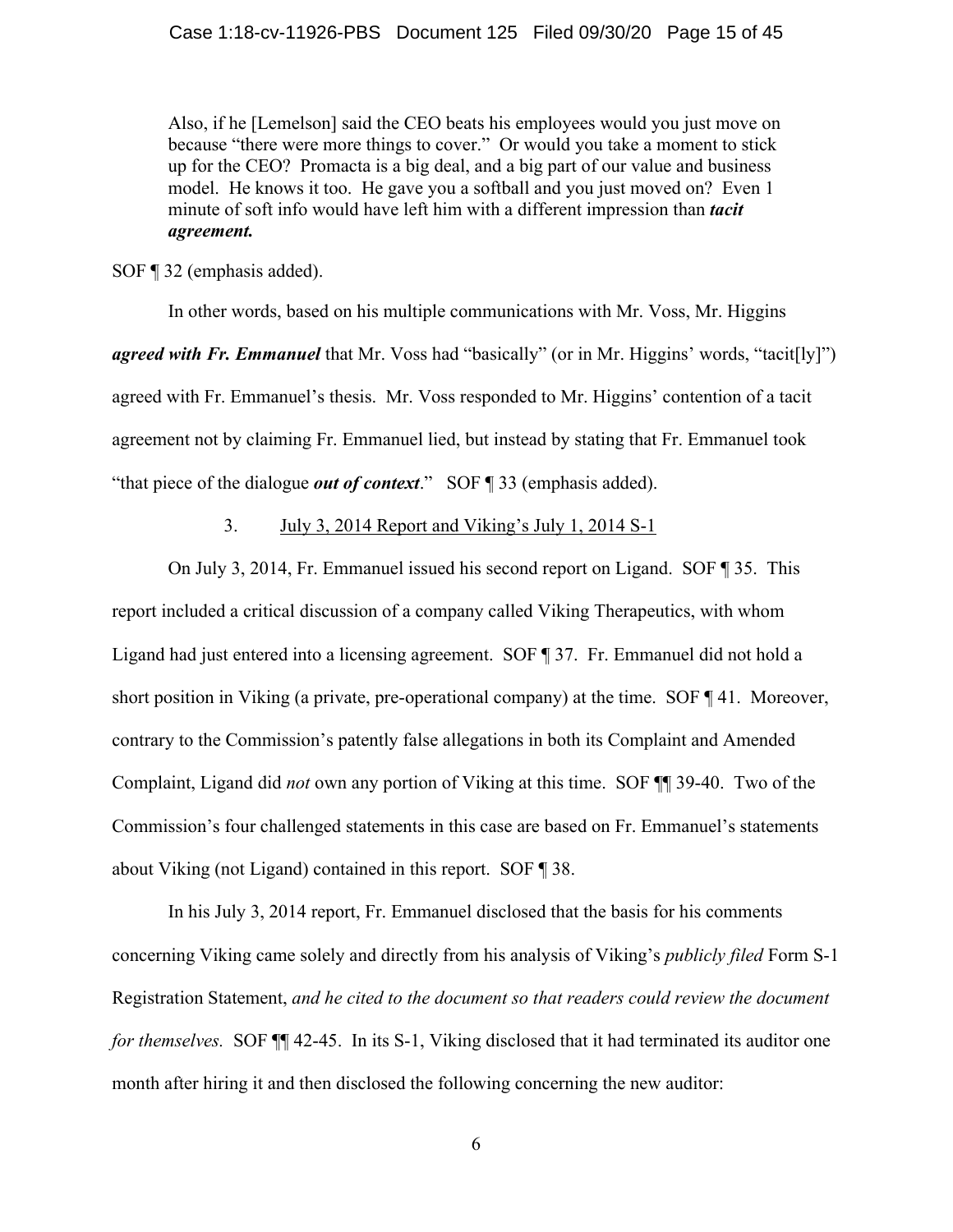Effective as of April 7, 2014, our board of directors appointed Marcum LLP, or Marcum, as our independent registered public accounting firm to audit our financial statements as of and for the fiscal years ended December 31, 2012 and 2013, and for the fiscal year ending December 31, 2014. From September 24, 2012 (Inception) through April 7, 2014, neither we nor anyone on our behalf consulted with Marcum regarding (1) the application of accounting principles to a specified transaction, either completed or proposed, (2) the type of audit opinion that might be rendered on our financial statements, or (3) any matter that was either the subject of a disagreement, as described in Item 304(a)(1)(iv) of Regulation S-K and the related instructions thereto, or a "reportable event" as described in Item  $304(a)(1)(v)$  of Regulation S-K.

### SOF ¶ 44. *Immediately after quoting the above passage and expressly sourcing it as coming*

*from Viking's publicly filed S-1,* Fr. Emmanuel opined: "*In other words*, Marcum was merely hired, but the company has not yet even consulted with the firm on any material issues. The financial statements provided on the S1 accordingly are unaudited." SOF ¶ 45 (emphasis added). In fact, the S-1 contained a combination of audited and unaudited statements.<sup>[2](#page-15-0)</sup> SOF  $\P$  46. Notwithstanding that, at worst, this statement was merely an *incomplete* interpretation of publicly-filed information, it serves as the first of the Commission's two challenged statements about Viking. SOF ¶ 42.

Viking's S-1 also disclosed details concerning that company's *total inexperience* conducting preclinical studies and clinical trials. For example, the company disclosed that, "All clinical trials, preclinical studies and other analyses performed to date with respect to our drug candidates have been conducted by Ligand. *Therefore, as a company, we do not have any experience in conducting clinical trials for our drug candidates."* SOF ¶ 50 (emphasis added). Viking further disclosed, *IN BOLD*, "**We intend to rely on third parties to conduct our preclinical studies and clinical trials and perform other tasks for us.**" SOF ¶ 49 (emphasis in original). Based on these disclosures, Fr. Lemelson correctly concluded in his July 3, 2014

<span id="page-15-0"></span><sup>&</sup>lt;sup>2</sup> The term "unaudited" appears 56 times in the S-1, while the term "audited" appears only seven times. SOF ¶ 46.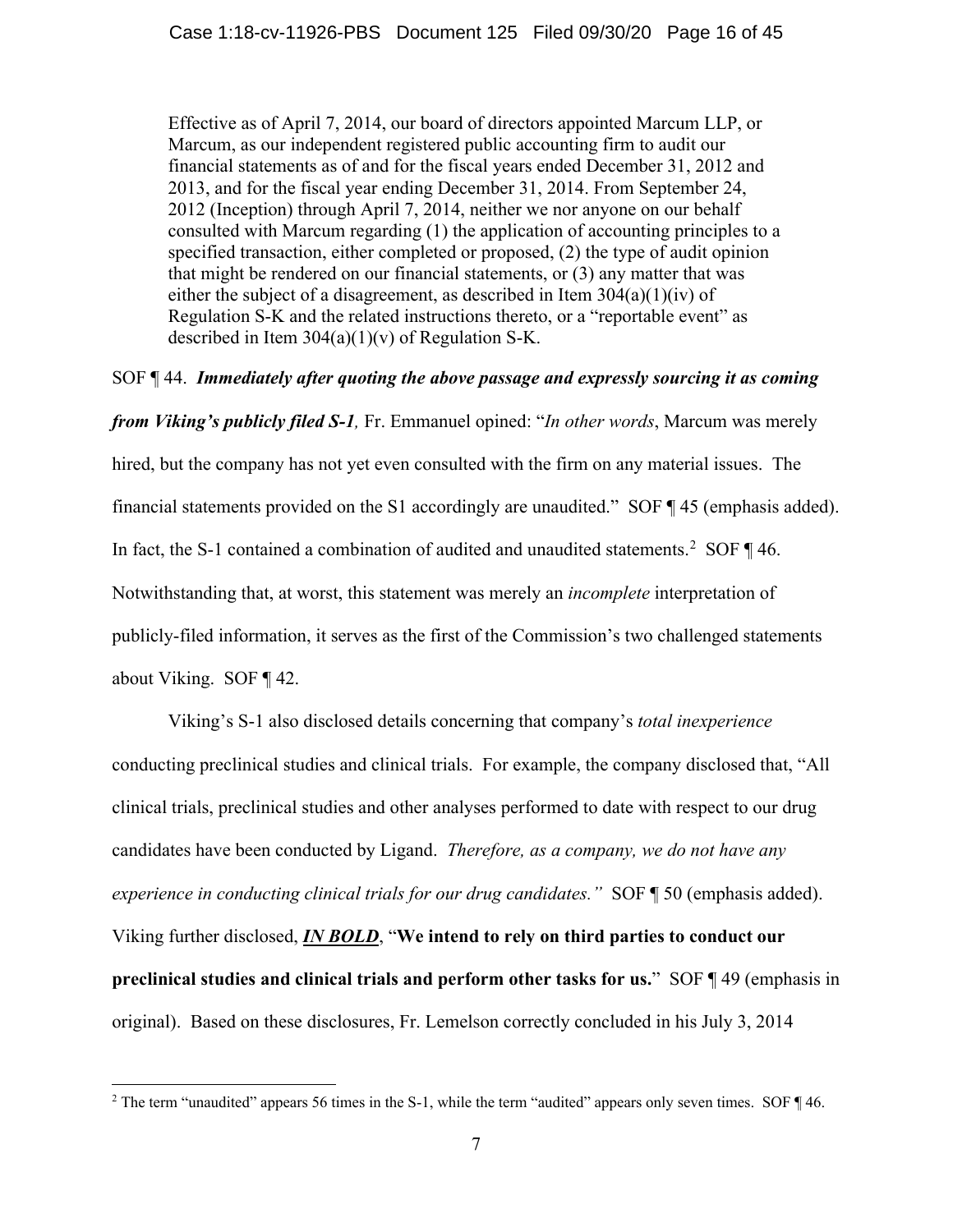### Case 1:18-cv-11926-PBS Document 125 Filed 09/30/20 Page 17 of 45

report that: "*Viking* does not intend to conduct any preclinical studies or trials …." SOF ¶ 48 (emphasis added). This is the second challenged statement from the July 2014 report. *Id.*

There is no evidence that any investor of Ligand or Viking raised concerns about either of these statements. SOF ¶¶ 47, 53. Moreover, Viking's CEO, Brian Lian, testified that he does not recall if he even read Fr. Emmanuel's July 3, 2014 report, did not speak with any investor about this report in any depth, and does not recall any of his colleagues expressing any concern about the statements. SOF ¶ 54. Ligand's stock price closed higher on the day this report came out than it did the previous day. SOF ¶ 57.

### 4. August 4, 2014 Report

On August 4, 2014, Fr. Emmanuel published his third report on Ligand. SOF ¶ 58. The Commission is not challenging any of Fr. Emmanuel's statements contained in the August 4, 2014 report. SOF ¶ 60. On that date, Ligand's share price skyrocketed, closing 9% higher than it did the previous trading day. SOF ¶ 61.

#### 5. August 14 and August 22, 2014 Reports

On August 14 and 22, 2014, Fr. Emmanuel published his fourth and fifth reports on Ligand. SOF ¶ 62. These last two reports discussed, *inter alia,* \$245 million in new debt that Ligand was incurring through a *publicly announced* bond offering. SOF ¶ 66. Among the many points he made in analyzing the bond offering, in the August 14 Report, he wrote:

**Tangible equity:** On August 4, 2014, Ligand released their Q2 earnings report and financial statements in which the company boasted that it was debt free. Prior to this August 4 release, the company's liabilities exceeded tangible assets, meaning the company was insolvent. With the August 4, 2014 earnings release and its updated financials, the company presented tangible equity of just \$21,000 upon which rested an extraordinary market capitalization of approximately \$1.1 billion.

SOF ¶ 67 (emphasis in original).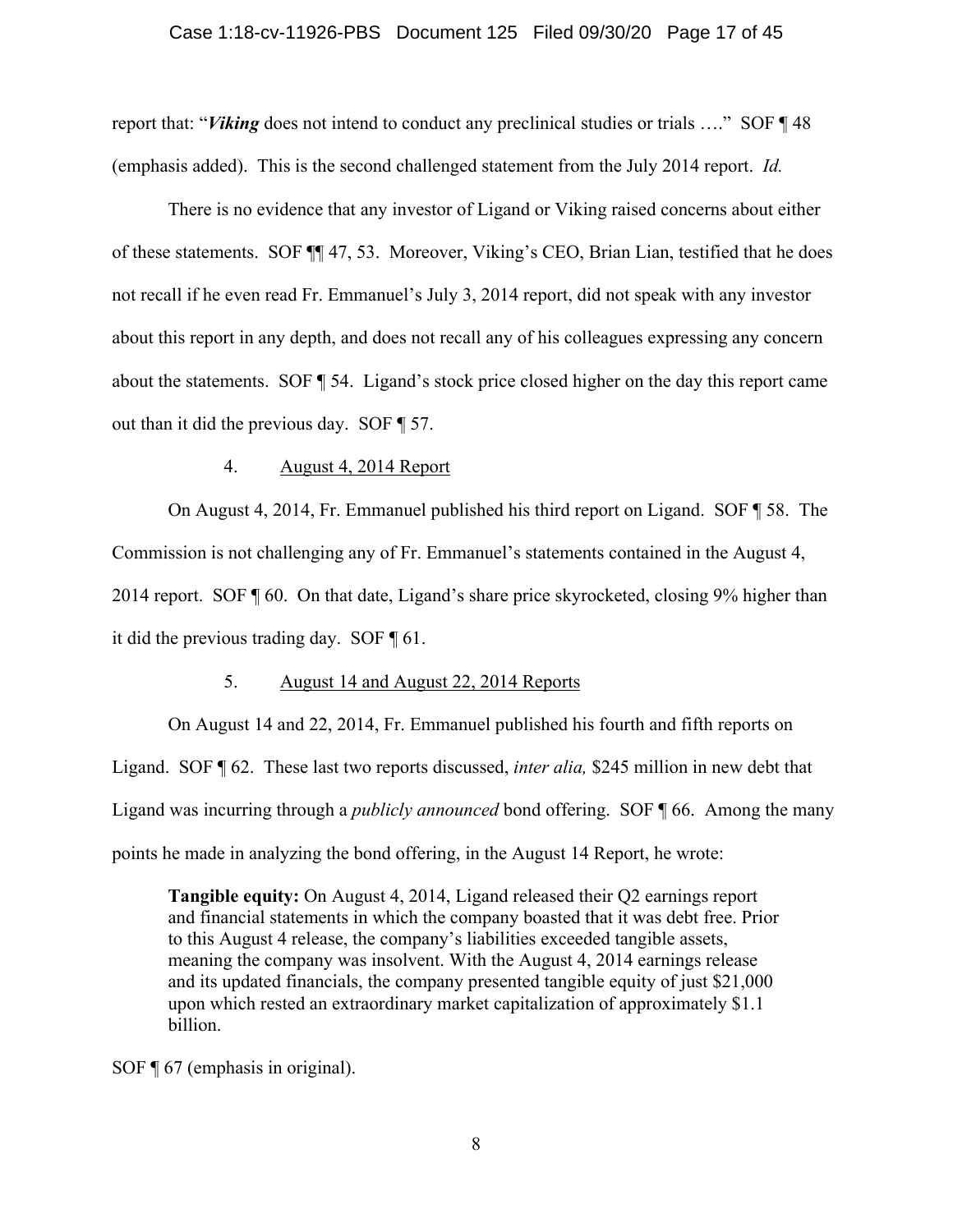In the August 22, 2014 Report, Fr. Emmanuel continued his analysis of the bond

offering based on his review of Ligand's recent publicly filed 8-K, writing:

On August 18 [2014], Ligand filed a form 8-K with the Securities and Exchange Commission (SEC) revealing that the company had issued \$245 million in new debt against the company's tangible equity of jut \$21,000, giving rise to a debt to tangible equity ratio of 11,667-to-1 (that is to say, \$11,667 dollars in debt for every \$1 dollar in tangible common shareholder equity).

### SOF ¶ 68.

Fr. Emmanuel then concluded his analysis of the bond offering as follows:

There is no question that the cost of this preferential treatment of a few large Ligand shareholders at the expense of remaining investors places a burden on Ligand and its shareholders that is both unsustainable and further deepens the company's insolvency and likelihood of liquidation or reorganization under Chapter 7 or Chapter 11 of the bankruptcy code under which remaining Ligand common shareholders have only the protection of \$21,000 in tangible equity to shield them from \$245 million in debt.

SOF ¶ 69.

In its original Complaint, the Commission based its final challenged statement on Fr.

Emmanuel's calculation of Ligand's debt-to-tangible equity ratio. SOF ¶ 70. Specifically, the Commission *falsely* claimed the calculation was wrong because Fr. Emmanuel failed to include the cash from the loan proceeds as part of shareholder tangible equity, notwithstanding that cash proceeds of a loan do not constitute equity (tangible or otherwise).<sup>[3](#page-17-0)</sup> SOF ¶ 70-71. After the Court dismissed this claim from the original Complaint, the Commission re-plead it, now

arguing not that the calculation was wrong but that despite being true and accurate, it was (along

with the accompanying discussion) somehow "misleading." SOF  $\P$  72-73.

In making his debt-to-tangible equity ratio calculation, Fr. Emmanuel *explained* to his readers that he was comparing only Ligand's *tangible* equity to its debt (and therefore *expressly* 

<span id="page-17-0"></span><sup>3</sup> Notably, this exact same erroneous allegation was contained in both presentations Ligand and its counsel made to the Commission, which are discussed further below. SOF ¶¶ 100, 112.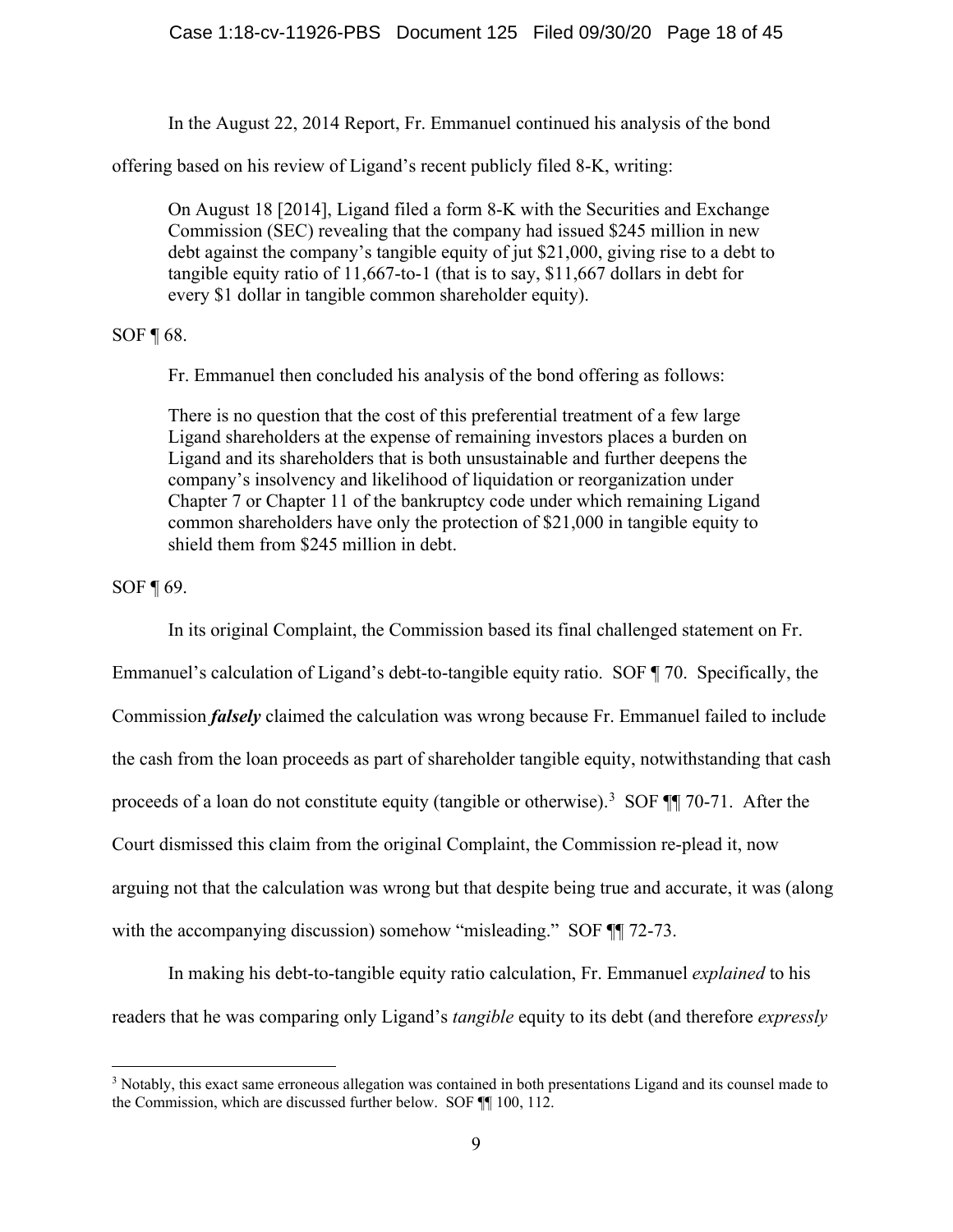#### Case 1:18-cv-11926-PBS Document 125 Filed 09/30/20 Page 19 of 45

*excluded* the company's intangible assets from his analysis). SOF ¶¶ 74-75. Further, in both the August 14 and 22 Reports, Fr. Emmanuel told readers that the figures he used in making his calculation came directly from Ligand's *publicly available* regulatory filings, and therefore his calculation of the debt-to-tangible equity ratio and related commentary did not constitute any *new* information not previously available to investors. SOF **[14-75.**]

On August 14, 2014, Ligand's stock price closed higher than it did the previous day. SOF ¶ 64. On August 22, 2014, Ligand's stock price closed down slightly (a statistically insignificant amount). SOF ¶¶ 65, 133.

Notably, despite the Commission's dubious claim that Fr. Emmanuel's constitutionallyprotected decision to exclude Ligand's intangible assets from his calculation and his related discussion of "tangible equity" amounted to securities fraud, these concepts were not unique to his financial analysis of Ligand. He had previously questioned the value of intangible assets when analyzing *other* companies. SOF **[1]** 80-82. For example, just a few months earlier in March 2014, when discussing WWE, Fr. Emmanuel wrote, "Intangible assets (the kind you can't sell easily when things turn south) increased from roughly 100 k in 2010 to just under 27 M in 2013, an increase of 268 fold in 3 years – these 'ghost assets' of course can bolster a balance sheet nicely. . . . Current price exceeds tangible book [a synonym for "tangible equity"] by a factor of nearly 10x." SOF ¶ 81 (brackets added). Similarly, in Fr. Emmanuel's published analysis concerning Geospace Technologies, Fr. Emmanuel noted that he believed Geospace was undervalued *because* of its significant *tangible* assets. SOF ¶ 82.

### **C. Negative Commentary About Ligand Between June and August 2014 From**  *Other* **Securities Analysts**

Meanwhile, on July 22 and August 5, 2014—within the time period that Fr. Emmanuel published the reports and gave the interviews on Ligand at issue—a research firm called Empire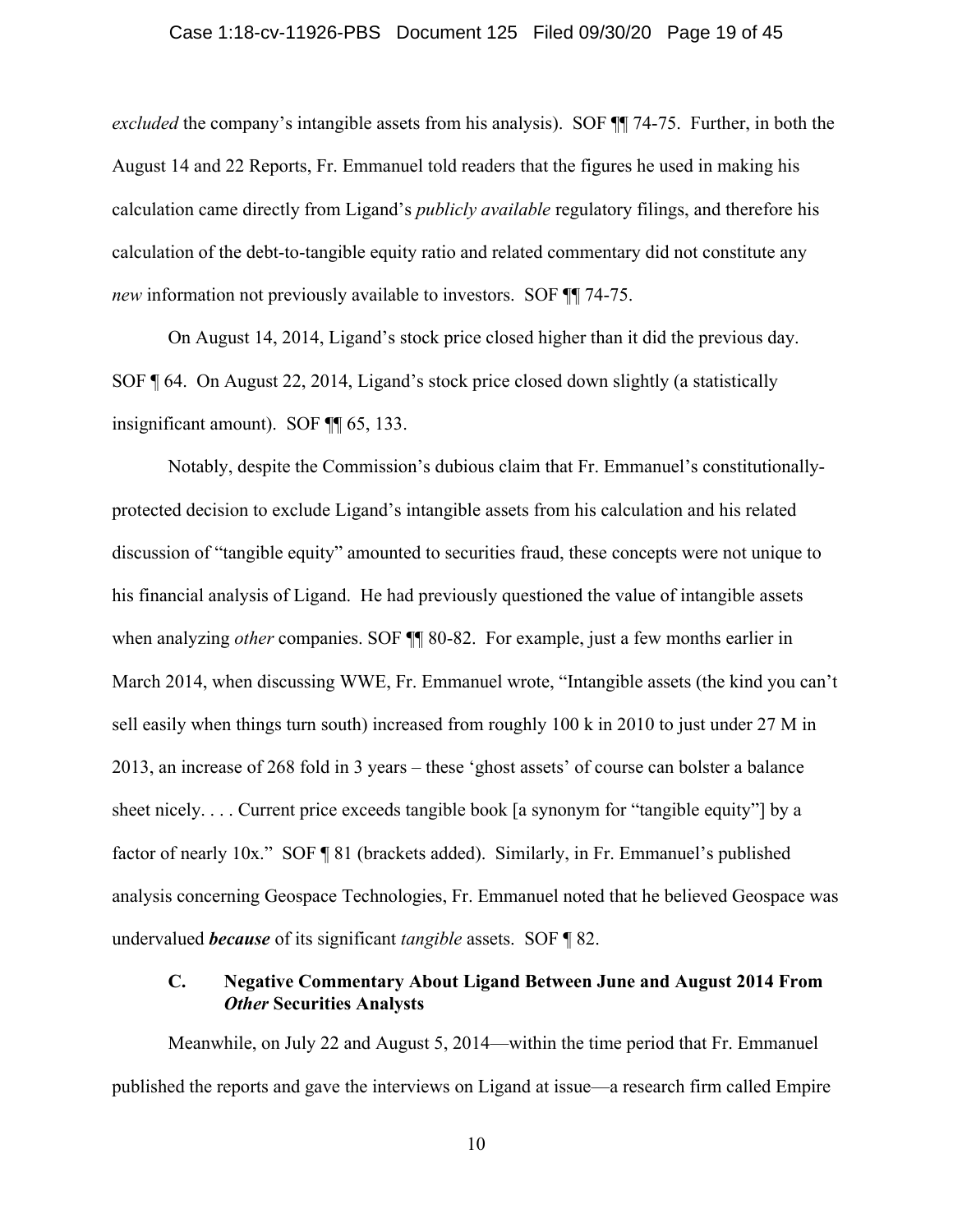#### Case 1:18-cv-11926-PBS Document 125 Filed 09/30/20 Page 20 of 45

Asset Management issued two reports, which were *extremely critical* of Ligand. SOF ¶ 83. On the date of the first, Ligand's stock price plunged by approximately 4.5%—more movement of the stock price than on any day Fr. Emmanuel published one of his reports (except for the day the stock went *up* by more than 9%). SOF ¶ 84. On the date of the second Empire report, Ligand's stock sank more than 2%. SOF ¶ 85.

Also, on July 15, 2014, then-Federal Reserve Chair Janet Yellen made statements about valuations of biotech stocks being "substantially stretched." SOF ¶ 86. On that date, Ligand's stock price fell by more than 4.5%. SOF ¶ 87. Internal Ligand emails reflect that company personnel believed Ms. Yellen's statements—not Fr. Emmanuel's opinion commentary— may have been the cause of negative movement in Ligand's stock during this time. SOF  $\sqrt{\phantom{a}}$  88.

#### **D. Ligand's Requests to the Commission to Investigate Fr. Emmanuel**

To this day, Ligand has never made a public statement contesting anything Fr. Emmanuel has written or said about the company, despite a NASDAQ rule suggesting it should do so if it believed his statements were false and impacted its stock price. SOF ¶¶ 90-92. Instead, Ligand engaged two large international law firms in an effort to silence Fr. Emmanuel by persuading the Commission to bring an enforcement action against him. SOF ¶¶ 93-94, 104-109.

On September 25, 2014, Ligand and its first law firm met with the Commission's *Boston* regional office. SOF ¶ 93. Ligand made a 60-slide PowerPoint presentation to the Commission, including offensive references to, and photographs of, Fr. Emmanuel's faith and religious practice, in addition to false and baseless allegations that Fr. Emmanuel engaged in an "affinity fraud," misrepresented the performance of the Amvona Fund, and had a "questionable personal history." SOF ¶¶ 95-96. *Notably, the PowerPoint presentation made no mention whatsoever of the first three challenged statements.* SOF ¶¶ 97-98. As to the fourth challenged statement, the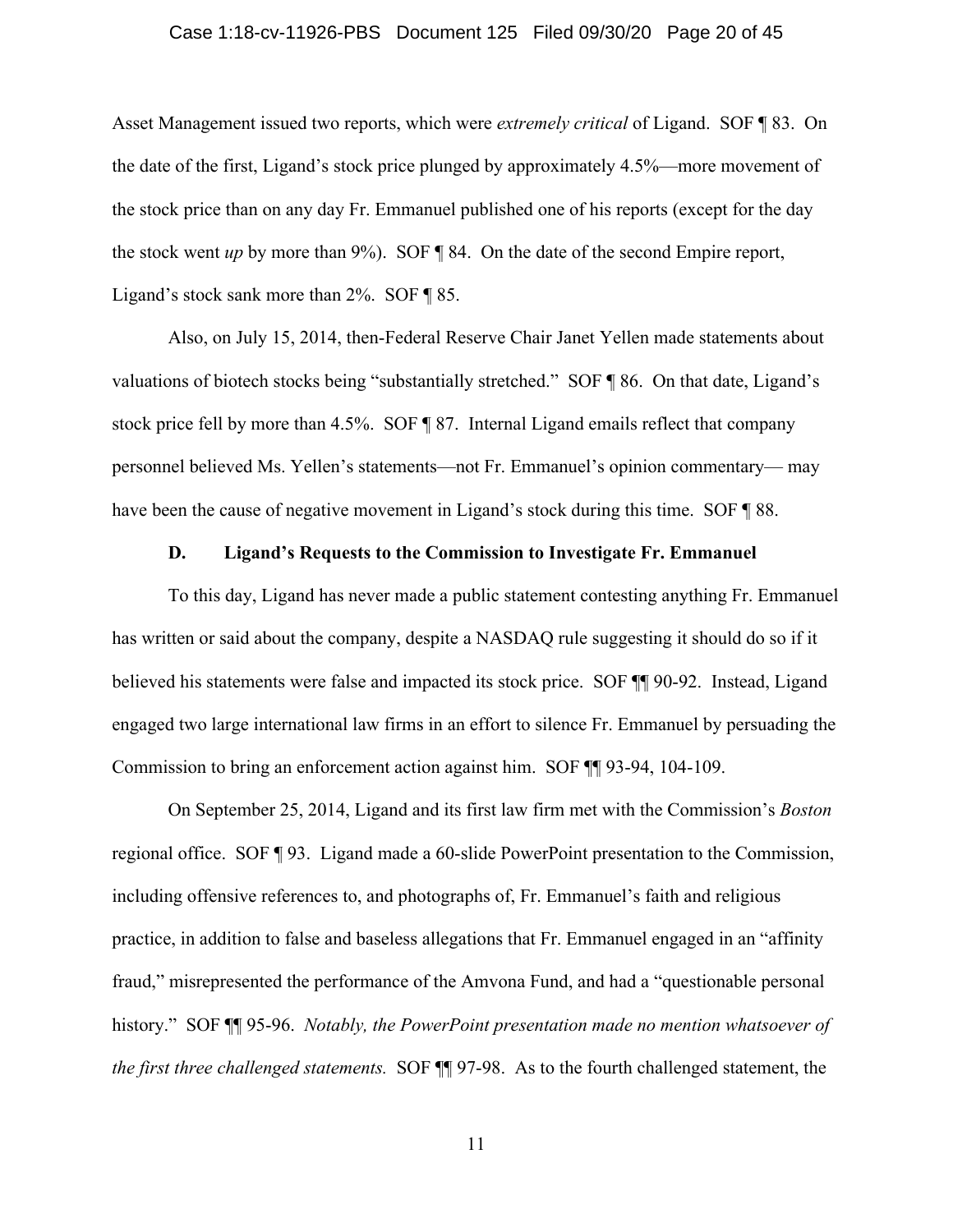# Case 1:18-cv-11926-PBS Document 125 Filed 09/30/20 Page 21 of 45

PowerPoint erroneously claimed that the debt-to-tangible equity ratio was wrong, because Fr. Emmanuel failed to include the cash proceeds from the loan in his calculation. SOF ¶ 99. *This is the same false allegation that the Commission included in its original Complaint.* SOF ¶ 70.

Sometime after the September 25, 2014 meeting, the Boston regional office informed Ligand that it would *not* be opening an investigation concerning Fr. Emmanuel. SOF ¶ 104.

As a result, Ligand hired *new* counsel, who had previously served as a high-ranking employee at the Commission in Washington, D.C. SOF ¶¶ 105-107. This new attorney arranged a *second* meeting, this time with his former colleagues at the Commission's *Washington, D.C*. regional office, on June 8, 2015—nine months after Ligand's first, failed meeting. SOF ¶ 107. Ligand again made a PowerPoint presentation to the Commission, this time containing 62 slides. SOF ¶ 108. And again, Ligand made no mention of either of the two challenged statements concerning Viking. SOF ¶ 112. Also, once again, Ligand included the false contention concerning Fr. Emmanuel's calculation of its debt-to-tangible equity ratio. SOF ¶ 113.

#### **E. The Commission's Complaint**

On September 12, 2018, more than four years after Fr. Emmanuel published his final report on Ligand, the Commission filed this enforcement action. SOF ¶ 117. On March 21, 2019, the Commission filed the operative Amended Complaint. SOF ¶ 118. Based on the four challenged statements, the Commission brought claims under 10b-5 (both for the statements themselves and claiming "scheme" liability, even though the Commission has not identified any alleged fraud outside the challenged statements). SOF ¶¶ 119-121. The Commission also alleged a violation of Section 206 of the Investment Advisers Act ("IAA"), based on the completely novel (and unsupportable) theory that Fr. Emmanuel defrauded his own investors by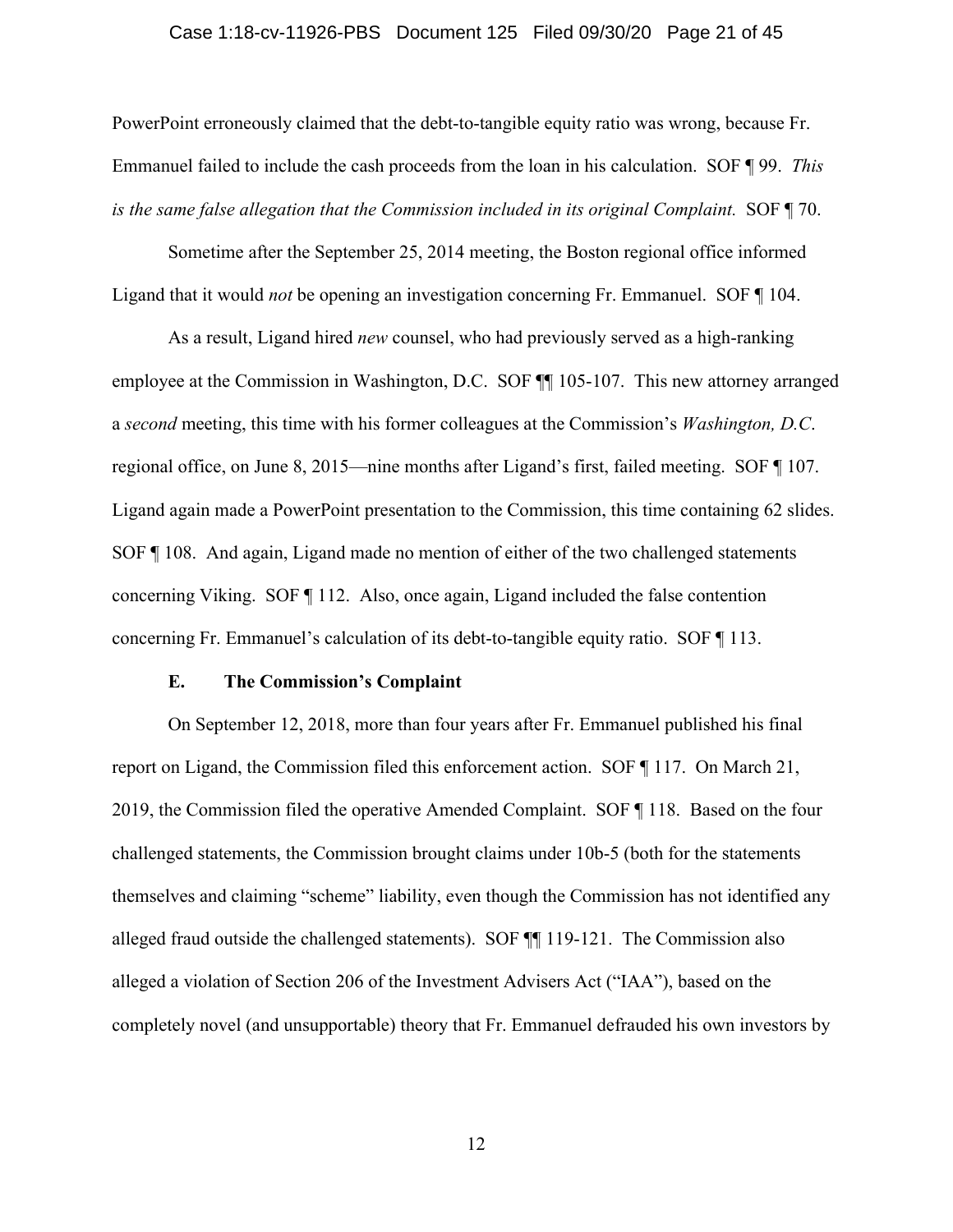not disclosing that the profits from the Ligand short were allegedly the result of the four challenged statements. SOF ¶ 122.

### **F. The Commission Failed to Produce the Expert Evidence Required to Support its Market-Manipulation Claim**

Given the fact that Ligand's stock price increased on all but one of the five dates on which he made the four challenged statements, and the fact that there were other negative reports about the company during the relevant timeframe (which appear to have directly corresponded with Ligand's stock price decreasing), Defendants sought discovery on the Commission's theory that *Fr. Emmanuel's* statements caused Ligand's stock price to drop. SOF ¶¶ 124. Among this discovery, Fr. Emmanuel served an interrogatory seeking the basis for the Commission's contention that Defendants' statements influenced or otherwise impacted the stock price for Ligand. SOF ¶ 125. The Commission objected to the interrogatory as "a premature request for matter that may be the subject of expert testimony." SOF ¶ 126. The Commission made the same objection to Fr. Emmanuel's request for documents supporting the Commission's position that he caused Ligand's stock price to drop. SOF ¶¶ 127-128.

Notwithstanding the Commission's discovery responses and its customary use of expert event studies to prove its theories in similar cases (discussed further below), *the Commission, incredibly, did not designate an affirmative expert witness in this case*. [4](#page-21-0) SOF ¶ 129.

<span id="page-21-0"></span><sup>4</sup> The Commission did designate a rebuttal expert in response to Defendants' expert who had conducted an event study, SOF ¶ 130, and determined the four challenged statements did not impact Ligand's stock price; however, pursuant to well-established caselaw, the testimony of the rebuttal witness cannot be considered for purposes of summary judgment. *See Maraj v. Massachusetts*, 953 F. Supp. 2d 325, 328 (D. Mass. 2013) (granting summary judgment because "there is no need to consider rebuttal evidence" in order to create a genuine issue of material fact).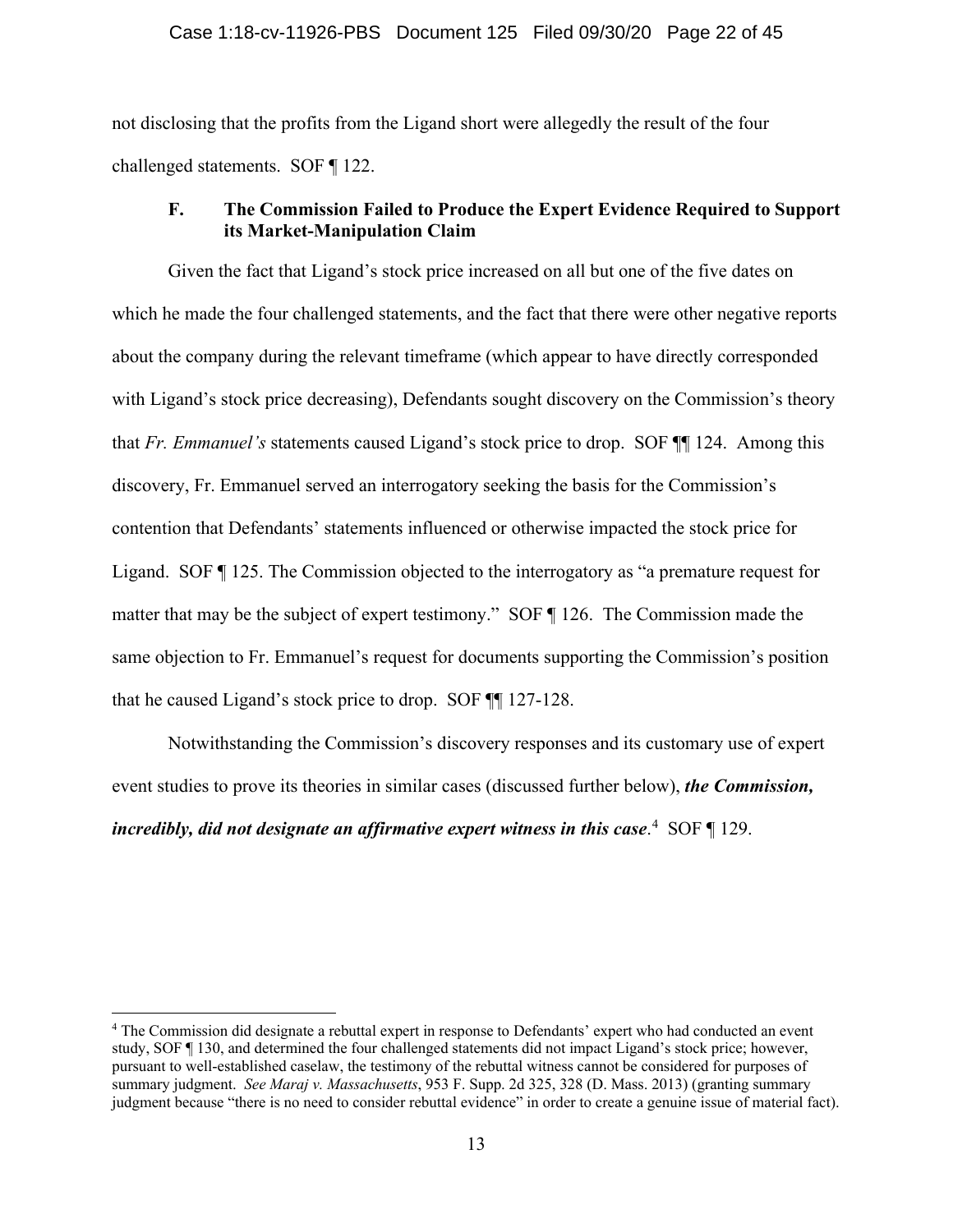#### **III. ARGUMENT**

#### **A. Legal Standard**

Summary judgment is appropriate "if the movant shows that there is no genuine dispute as to any material fact and the movant is entitled to judgment as a matter of law." Fed. R. Civ. P. 56(a); *Ahmed v. Johnson,* 752 F.3d 490, 495 (1st Cir. 2014). A genuine issue of material fact "does not spring into being simply because a litigant claims that one exists. Neither wishful thinking nor mere promises to produce admissible evidence at trial, nor conclusory responses unsupported by evidence, will serve to defeat a properly focused Rule 56 motion." *Ryan v. Smith,* 904 F.2d 112, 115 (1st Cir. 1990) (internal citations omitted). In opposition, the Commission may not rest on the pleadings but must present "significant probative evidence" demonstrating that a genuine dispute of material fact exists. *Anderson v. Liberty Lobby, Inc*., 477 U.S. 242, 249-51 (1986) (presenting a mere "scintilla of evidence" is insufficient). "Summary judgment cannot be defeated by relying on improbable inferences, conclusory allegations, or rank speculation." *Ingram v. Brink's, Inc*., 414 F.3d 222, 228–29 (1st Cir. 2005).

### **B. The Commission Has Failed to Meet its Burden of Establishing a Rule 10b-5 Claim Based on the Four Challenged Statements**

To prevail on its Rule 10b–5 claim, the Commission must prove that Fr. Emmanuel: "(1) engaged in fraudulent conduct; (2) in connection with the purchase or sale of securities; (3) through the means or instruments of transportation or communication in interstate commerce or the mails; (4) with the requisite scienter." *SEC v. Tambone*, 417 F. Supp. 2d 127, 131 (D. Mass. 2006); 15 U.S.C. § 77q(a); 17 C.F.R. § 240.10b–5. In addition, the Commission must establish that each of the four challenged statements was *material*. *See Gross v. Summa Four*, Inc., 93 F.3d 987, 992 (1st Cir. 1996) (superseded by statute on other grounds); *Goldberg v. Meridor*,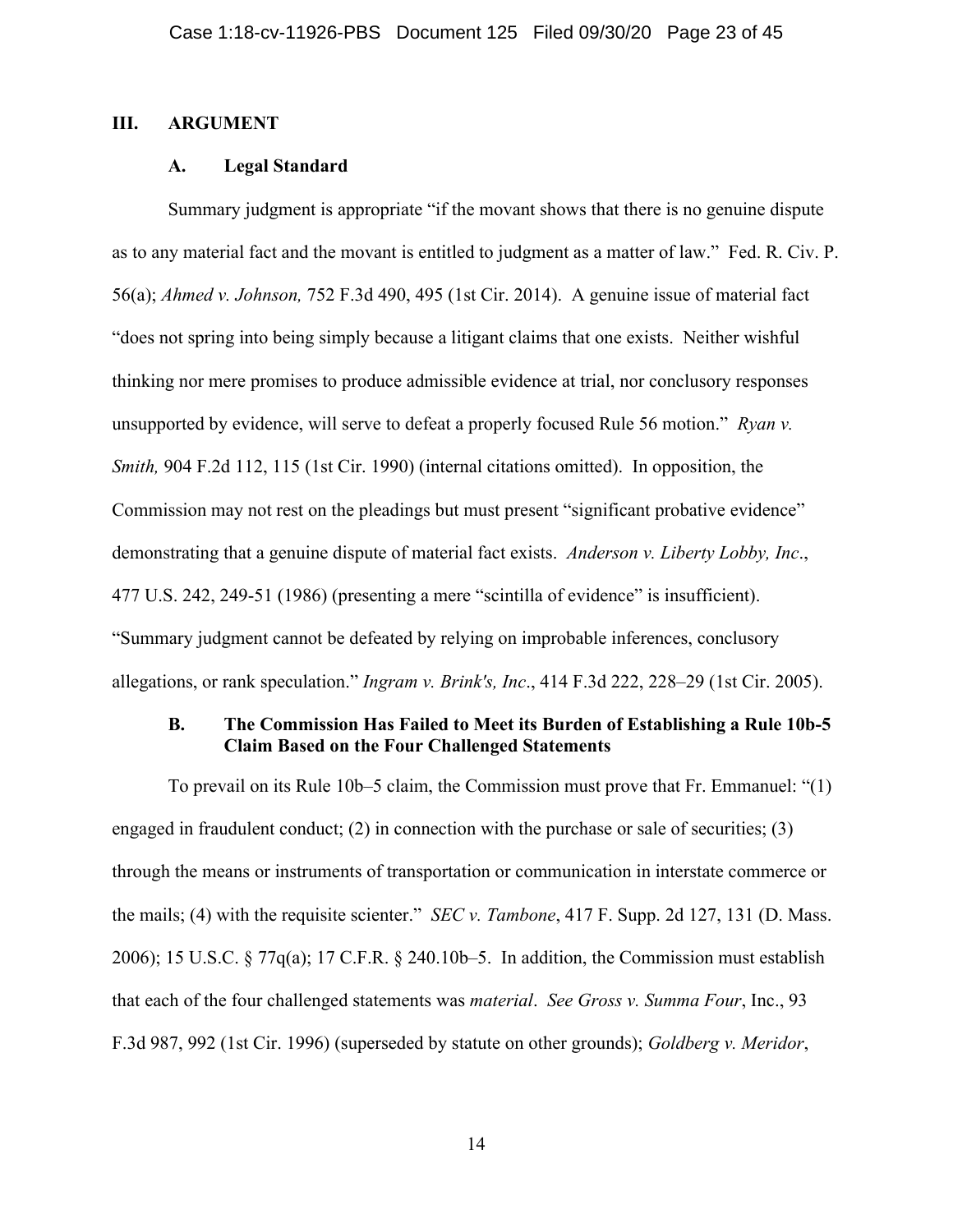567 F.2d 209, 220 (2d Cir. 1977) (stating the test for materiality is no different in SEC enforcement actions than in a private action).

> 1. The Commission has Failed as a Matter of Law to Establish That Any of the Four Challenged Statements Were Material

A statement "is material if there is a substantial likelihood that a reasonable investor would consider it important in deciding whether or not to invest his money in a particular security." *SEC v. Fife*, 311 F.3d 1, 9 (1st Cir. 2002) (citing *Basic v. Levinson*, 485 U.S. 224, 231-32 (1988)). A statement is only material if it "significantly altered the 'total mix' of information." *Basic,* 485 U.S. at 232. The fact that "an investor might find information interesting or desirable is not sufficient to satisfy the materiality requirement." *Milton v. Van Dorn*, 961 F.2d 965, 969 (1st Cir. 1992).

> i. *The Commission's Failure to Produce Evidence that the Four Challenged Statements Caused Ligand's Stock Price to Decrease is Fatal to its Claims*

As both the First Circuit and this Court have recognized, in cases like the present involving the alleged manipulation of a publicly-traded company operating in an efficient market, *materiality is proven or disproven by the impact the alleged statements have on the price of the company's stock*<sup>[5](#page-23-0)</sup> "In an efficient market, the defendant's misrepresentations are absorbed into, and reflected by, the market price." *In Re Xcelera.com Securities Litig*., 430 F.3d 503, 507 (1st Cir. 2005). Following this principle, in *Emerson v. Genocea Biosciences, Inc*., this Court dismissed a securities fraud case on the ground that disclosure of the allegedly material information did not impact the company's stock price, and therefore plaintiffs could not establish materiality as a matter of law. 353 F. Supp. 3d 28, 41 (D. Mass. 2018) (Saris, J.). *See also In re* 

<span id="page-23-0"></span><sup>5</sup> Both Defendants' *affirmative* expert and Plaintiff's *rebuttal* expert agree that the market for Ligand was efficient during the relevant time period. SOF ¶ 132.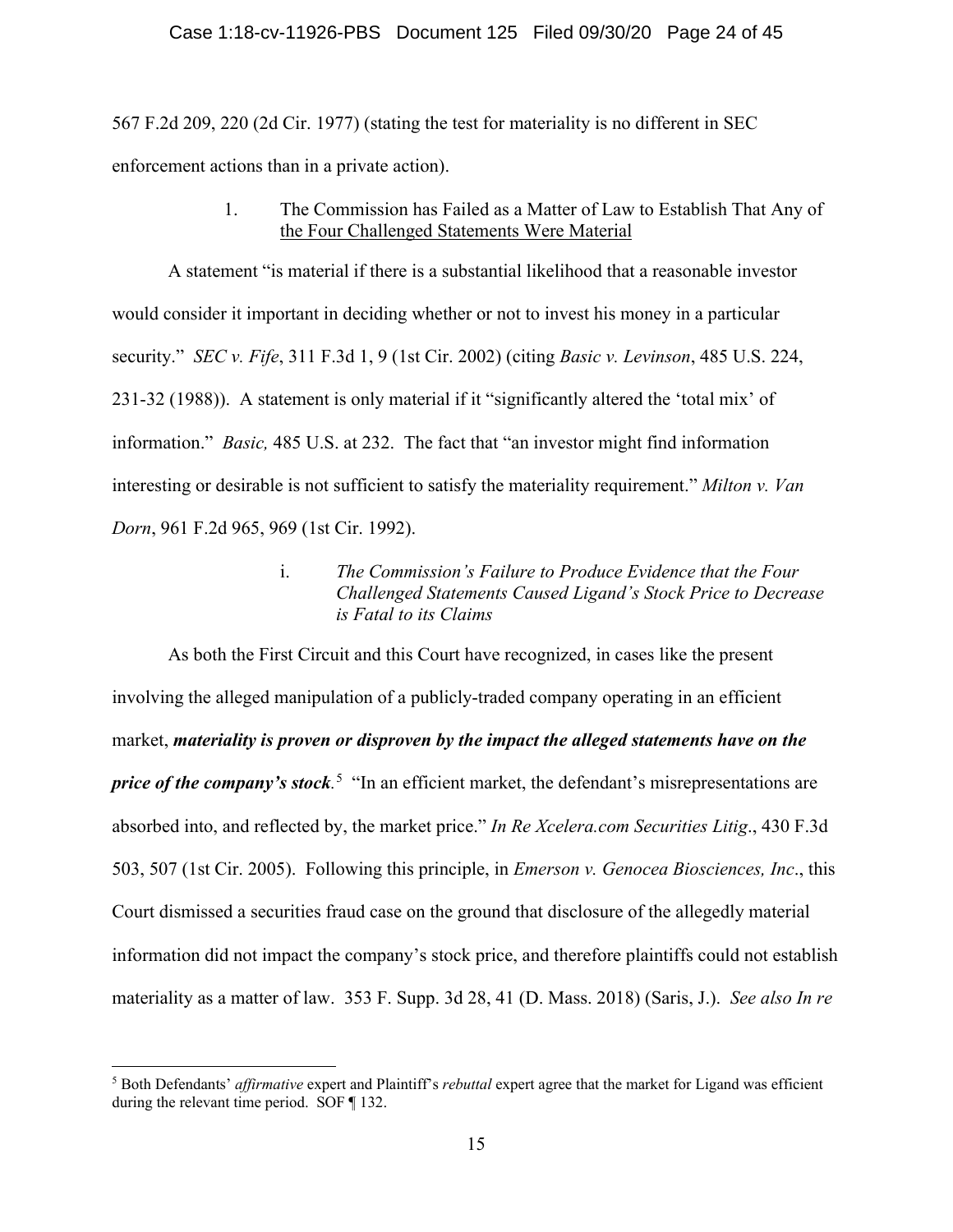*Biogen Sec. Litig.*, 179 F.R.D. 25, 35 (D. Mass. 1997) (noting defendants can rebut presumption of materiality if they can show "'the market price was not affected by their misrepresentations'") (Saris, J.) (internal citation omitted); *Brumbaugh v. Wave Systems Corp.,* 416 F. Supp. 2d 239, 254-55 (D. Mass. 2006) ("[t]he concept of materiality translates into information that alters the price of the firm's stock); (quoting *In re Burlington Coat Factory Securities Litig.*, 114 F.3d 1410, 1425 (3d Cir. 1997)) ("In the context of an 'efficient' market, the concept of materiality translates into information that alters the price of the firm's stock. . . . This is so because efficient markets are those in which information important to reasonable investors (in effect, the market, is immediately incorporated into stock prices")) (internal citations omitted); *Oran v. Stafford*, 226 F.3d 275, 282 (3d Cir. 2000) (Materiality "may be measured post hoc by looking to the movement ... of the price of the firm's stock."); *SEC v. Berlacher*, No. 07-3800, 2010 WL 3566790, at \*7 (E.D. Pa. Sept. 13, 2010) ("As opposed to guessing what a reasonable investor would find important or what could alter the total mix of information in the market, the United States Court of Appeals for the Third Circuit has adopted a concrete method of measuring the materiality of information... [i]f there is no movement in the stock price, then the disclosed information is immaterial as a matter of law").

This Court's decision in *Emerson*, decided three months after the Commission filed this case, is both dispositive and instructive. 353 F. Supp. 3d 28. There, plaintiff asserted that a company's failure to disclose six-month post-dosing clinical trials of genital herpes immunotherapy treatment on viral shedding process was a material omission from an otherwise positive announcement about the clinical trial that violated Rule 10b-5. *Id.* at 38. The company later released the 12-month viral shedding results, and the company's stock price increased on the day it released the data. *Id.* at 40-41. This Court held, in deciding a *motion to dismiss*, "*[t]he*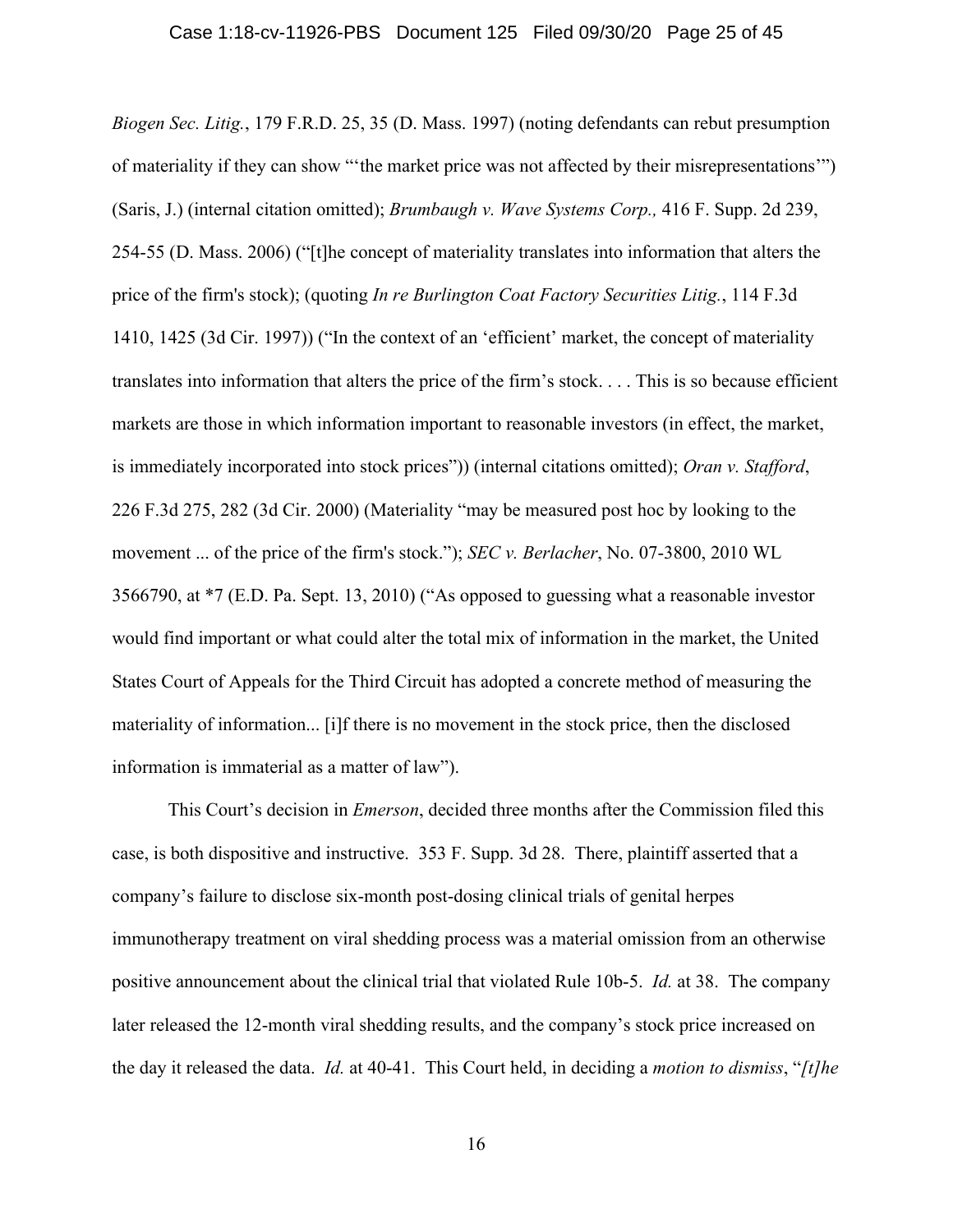#### Case 1:18-cv-11926-PBS Document 125 Filed 09/30/20 Page 26 of 45

*release of the negative twelve month viral shedding results without consequence is <i>fatal to Plaintiffs' allegations*." *Id.* at 41 (emphasis added). The same result must follow here (especially at the *summary judgment* stage), where Ligand's stock price also increased on the days of the alleged misstatements, reflecting that reasonable investors in the marketplace did *not* consider the statements to be material *as a matter of law. Id.*

Moreover, the Court should disregard any argument the SEC might make to the contrary, because when it suits the Commission's needs, the Commission argues that stock price movement proves materiality. *See, e.g., SEC v. Ustian,* No. 16 C 3885, 2019 WL 7486835, at \*27 (N.D. Ill. Dec. 13, 2019) (expert retained by SEC opined that stock at issue traded in efficient market meaning any news would be reflected in stock within one day and considered whether announcement at issue had material impact); *SEC v. Garcia*, No. 10 CV 5268, 2011 WL 6812680, at \*13 (N.D. Ill. Dec. 28, 2011) (SEC questioned defendant's explanations for trading activity by noting that stock traded in efficient market and so reports published before defendant made his investment and that defendant claimed to have relied upon would have already been incorporated into market price); *SEC v. Butler,* No. 00-1827*,* 2005 WL 5902637, at \*11-12 (W.D. Pa. Apr. 18, 2005) (SEC argued that evidence of efficient market and quick market reaction supported finding of materiality); *SEC v. Mangan*, 598 F. Supp. 2d 731, 733 (W.D.N.C. 2008) (SEC expert opined that stock traded in efficient market, and the SEC argued that the movement in stock proved materiality); *SEC v. Hoover*, 903 F. Supp. 1135, 1144 (S.D. Tex. 1995) (SEC argued in insider trading case that the negative market reaction to an 8-K disclosure showed that an earlier, non-public projection was material).

Given the required correlation between changes in stock price and materiality, and the Commission's historical reliance on that correlation to prove materiality, it is not surprising that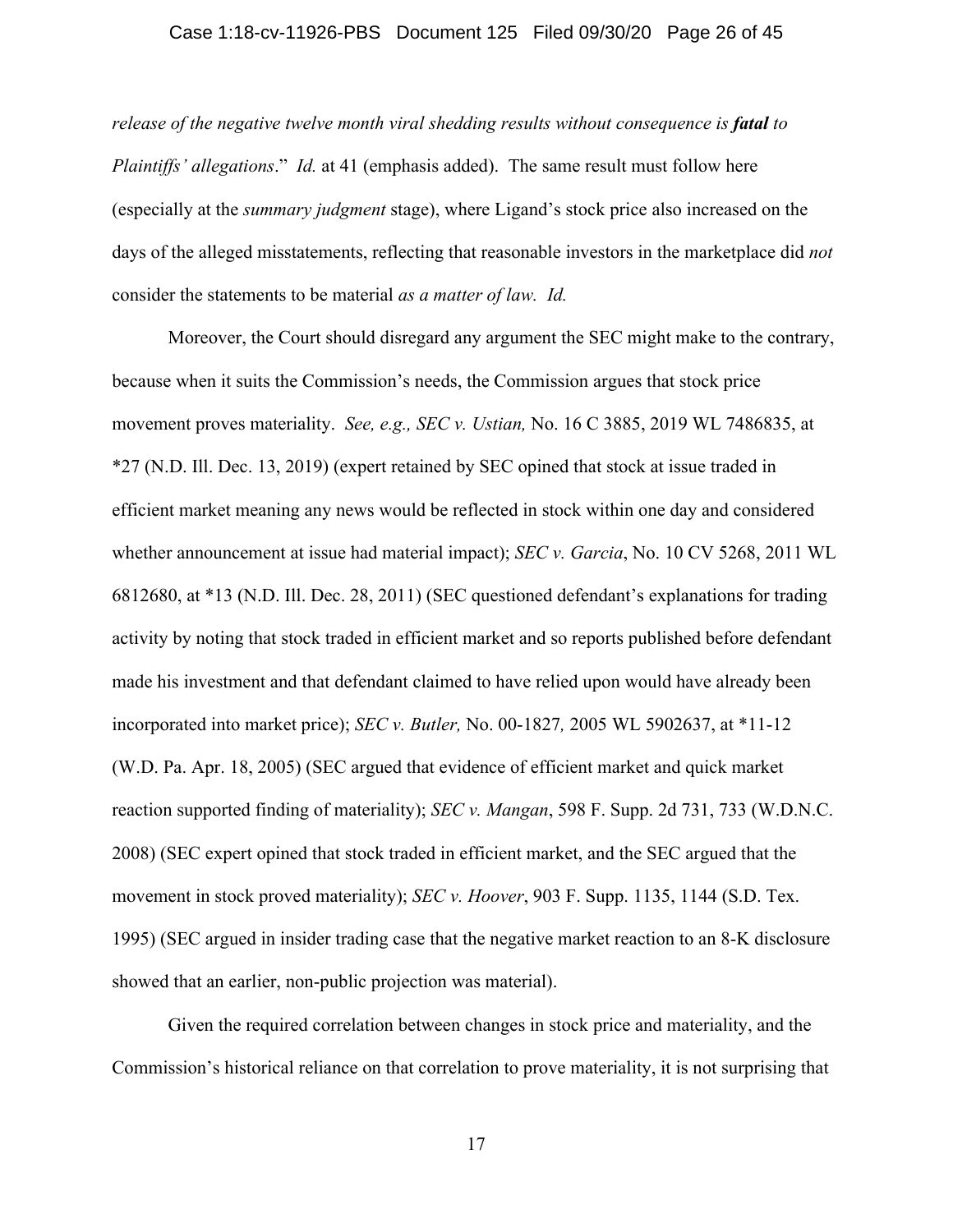# Case 1:18-cv-11926-PBS Document 125 Filed 09/30/20 Page 27 of 45

in market-manipulation cases like the present, the Commission *routinely* relies on event-study analyses (expert reports that identify and isolate the causes of changes in market prices) to prove materiality. *See, e.g., SEC v. Aly*, No. 16 Civ 3853, 2018 WL 1581986, at \*15-16 (S.D.N.Y March 27, 2018) (SEC permitted to present evidence of expert's event study to prove materiality); *Mangan*, 598 F. Supp. 2d at 735 (SEC sought to avoid summary judgment by submitting expert event window analysis that concluded movement in stock price showed materiality); *SEC v. Goldston*e, CIV 12-0257 JB/LFG, 2016 WL 3135651, at \*46 (D.N.M. May 10, 2016) (SEC successfully argued for its expert's event study to be admitted to prove materiality); *Ustian*, 2020 WL 416289, at \*10 (SEC successfully argued for the admission of its expert's event study to prove materiality); *SEC v. Leslie*, No. C 07-3444, 2010 WL 2991038, at \*11-14 (N.D. Cal. July 29, 2010) (addressing SEC's argument in favor of admitting its expert's event study to prove materiality). Such evidence would have been especially important under the factually unique circumstances of this case, where there were no sudden or calamitous drops in Ligand's share price on the days Fr. Emmanuel made his challenged statements (a fact present in every other short-and-distort case as far as the undersigned are aware).

In fact, in response to Defendants' discovery requests concerning the impact Fr. Emmanuel's statements had on Ligand's stock price, the Commission suggested it would be providing expert evidence in response. SOF ¶¶ 124-128. **However, the Commission subsequently failed to designate an affirmative expert to provide an event-study analysis here or otherwise opine on the impact the challenged statements had on the stock price.** SOF ¶ 129. **This failure is telling given the Commission's discovery responses and its customary practice of doing so in similar cases, and** *is itself fatal to its claims.*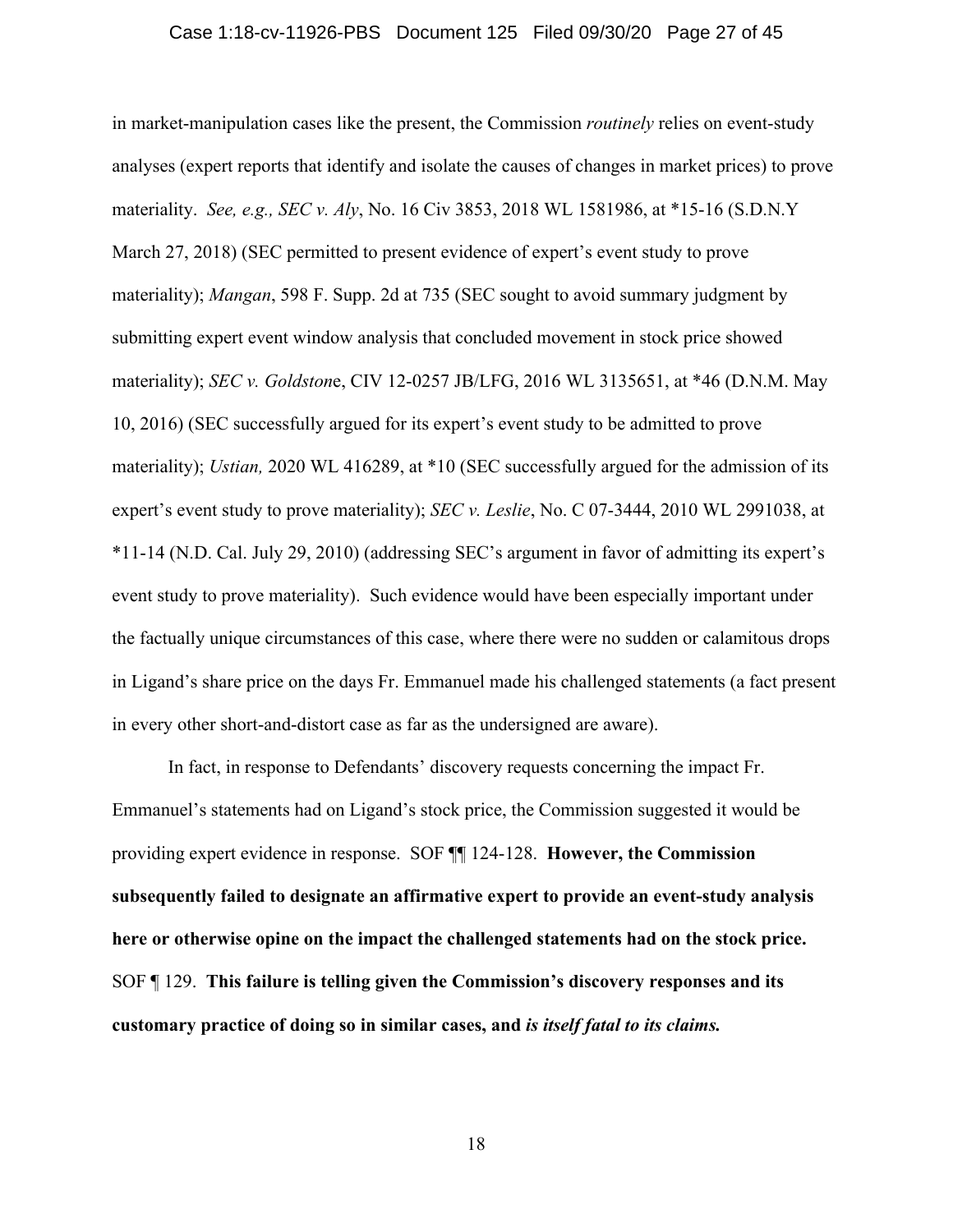#### Case 1:18-cv-11926-PBS Document 125 Filed 09/30/20 Page 28 of 45

Admittedly, the Circuits are split on whether event studies in securities fraud cases are *mandatory* for plaintiffs to prove materiality or whether they are merely "*almost obligatory.*" While the First Circuit has not *directly* ruled on the issue, it has cited the "mandatory" cases with approval, and its decisions (and those from this Court) finding that the impact of misstatements is reflected in the movement of a company's stock price, strongly indicate it believes event studies are mandatory. Regardless, in light of the complete absence of other evidence of materiality in this case (both with respect to stock price movement as set forth above, and more generally as set forth below), no matter which line of cases the Court decides to follow, the Commission's conspicuous failure not to offer an affirmative event study provides an additional reason why the Commission has failed to establish the required element of materiality as a matter of law.

The Third Circuit "has essentially made event studies mandatory" to prove materiality in securities fraud cases. *Goldston*e, 2016 WL 3135651, at \*46 (citing *Burlington Coat Factory Factory*, 114 F.3d at 1425). The First Circuit has cited *Burlington Coat Factory* with approval. *See In Re Polymedica Corp. Sec. Lit*., 432 F.3d 1, 13-14 (1st Cir. 2005) (adopting definition of efficient market from *Burlington Coat Factory*, *i.e.,* that the market price of a stock fully reflects all publicly available information, and noting that Third Circuit held the concept of materiality in an efficient market translates into information that alters the firm's stock). Moreover, the First Circuit's holding in *In Re Xcelera.com* that "in an efficient market, the defendant's misrepresentations are absorbed into, and reflected by, the market price," only makes sense if event studies are mandatory, at least in cases like the present where there are multiple statements with no immediate and obvious drop in the share price. 430 F.3d at 507. The same is true of *this Court's* holdings in *Emerson, In re Biogen,* and *Brumbaugh, supra*.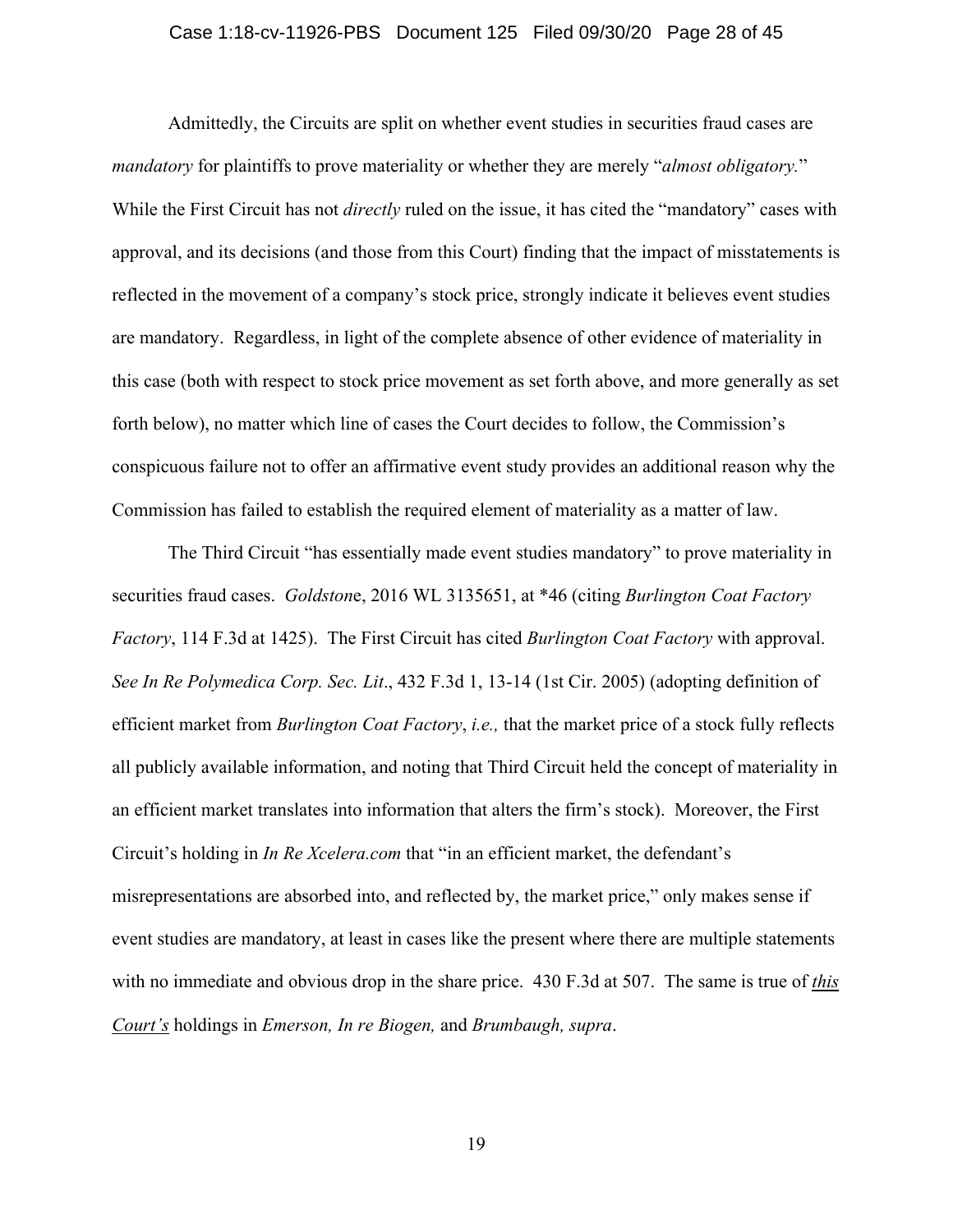#### Case 1:18-cv-11926-PBS Document 125 Filed 09/30/20 Page 29 of 45

In addition, the lack of an event study is dispositive here, because it means the Commission failed to provide evidence that *Fr*. *Emmanuel's* alleged misstatements, as opposed to any other market forces, caused a drop in Ligand's stock price. *See Berlacher*, 2010 WL 3566790, at \*8 (finding SEC failed to prove materiality where defendant presented event study concluding that information was not material, and the court declined to credit and rely upon the SEC's expert, who failed to submit an event study, because his proposed methodology did not account for stock's volatility or isolate alleged misconduct); *Mangan*, 598 F. Supp. 2d at 735-36 (granting defendant's motion for summary judgment where SEC failed to present sufficient evidence regarding materiality where expert's analysis did not distinguish cause of drop in market price from leakage of information at issue and other market forces). This is a particularly glaring deficiency here, where Ligand's *own* disclosures noted it had a history of stock price volatility, SOF ¶ 102, and Ligand's stock price fell by as much as 30 percent over a one-month period between March and April 2014, just a few months prior to Fr. Emmanuel's reports. SOF ¶ 103. Accordingly, by failing to produce affirmative expert evidence of an event study showing that the four challenged statements negatively impacted Ligand's stock price, the Commission has failed to meet its burden on materiality as a matter of law.

Moreover, even if this Court were to determine an event study is not mandatory in *all* market-manipulation cases, Defendants would still be entitled to summary judgment here, because the Commission has presented no other evidence to show that any of the alleged misstatements were material. While the Second Circuit, for example, has not adopted a *per se* requirement as has the Third Circuit, courts in that Circuit have noted that event study analyses are nonetheless "almost obligatory." *In Re Vivendi Universal*, *SA. Sec. Litig*., 634 F. Supp. 2d 352, 364 (S.D.N.Y. 2009). Indeed, in *In re Northern Telecom Sec. Litig*., 116 F. Supp. 2d 446,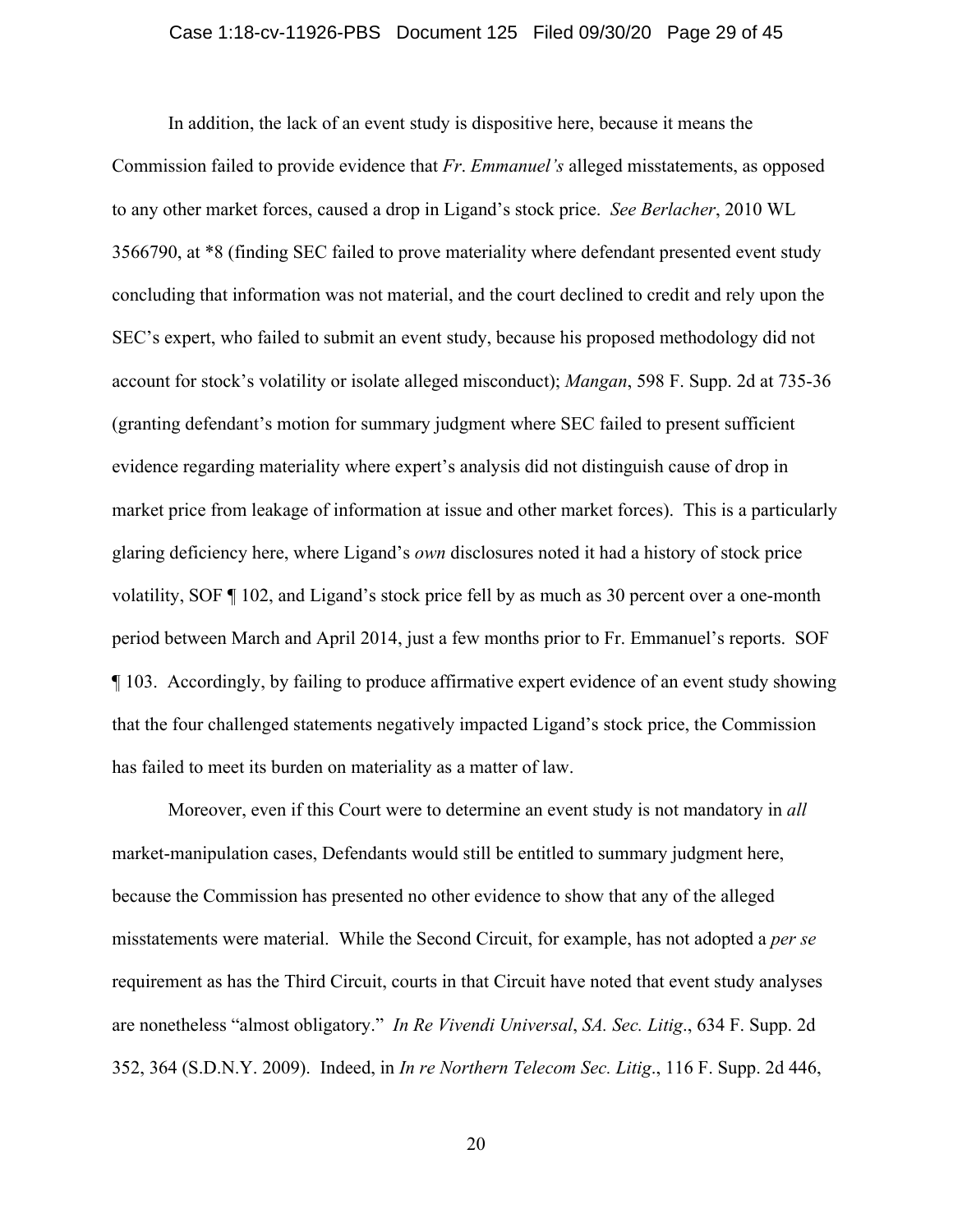# Case 1:18-cv-11926-PBS Document 125 Filed 09/30/20 Page 30 of 45

460 (S.D.N.Y. 2000), the court granted defendants summary judgment because plaintiffs' expert's testimony was "fatally deficient in that he did not perform an event study or similar analysis to remove the effects on stock price of market and industry information..." In other words, the exception to the event-study requirement (in Circuits where its use is not mandatory) arises when a securities plaintiff provides significant other evidence of materiality. *See Veleron Holding, B.V. v. Stanley,* 117 F. Supp. 3d 404 (S.D.N.Y. 2015*)* (finding plaintiff's failure to present event study not dispositive on materiality because "plenty of evidence" of materiality based on testimony concerning *non-public* information used by short seller). For the reasons set forth below, the Commission has entirely failed to do so here.

## ii. *Fr. Emmanuel's Disclosure of his Short Position and Other Cautionary Language Renders Them Immaterial as a Matter of Law*

In addition to the absence of evidence (expert or otherwise) that Fr. Emmanuel's challenged statements impacted Ligand's stock price, the Commission's claims fail because Fr. Emmanuel disclosed his short position and included cautionary language that his reports constituted opinion commentary. *See, e.g., Saltzberg v. TM Sterling/Austin Assoc., Ltd.*, 45 F.3d 399, 400 (11th Cir. 1995) ("The context in which a statement is made is important. When an offering documents' projections are accompanied by meaningful cautionary statements and specific warnings of the risks involved, that language may be sufficient to render the alleged omissions immaterial as a matter of law."); *Sturm v. Marriot Marquis Corp*., 26 F. Supp. 2d 1358, 1366 (N.D. Ga. 1998) (granting defendant's motion to dismiss 10b-5 claims because the defendants adequately disclosed their conflicts of interest, noting that "[g]iven these disclosures, the difference between what is said ... and what the Plaintiffs say should have been said ... would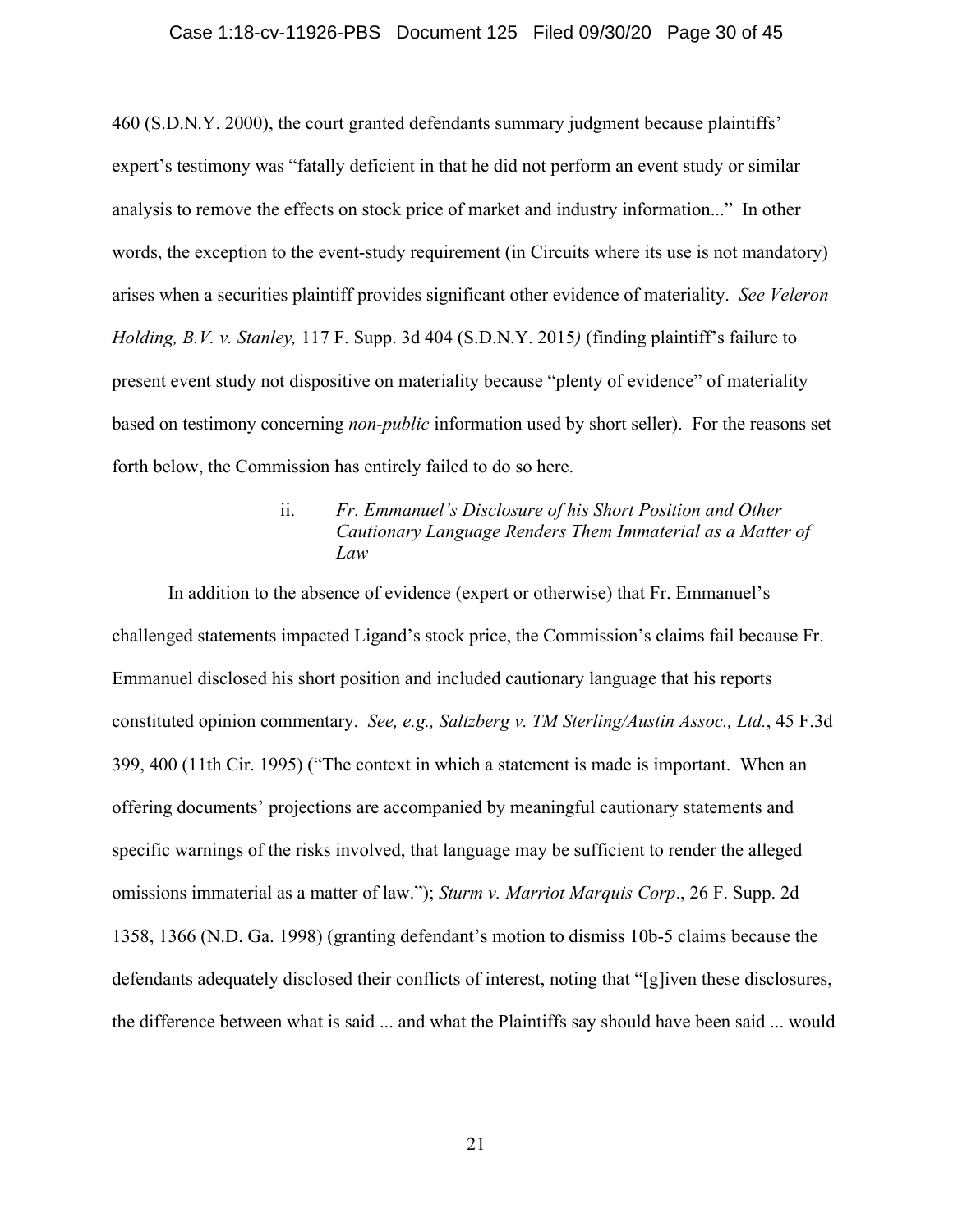#### Case 1:18-cv-11926-PBS Document 125 Filed 09/30/20 Page 31 of 45

not alter the total mix of facts available to an investor."). Given Fr. Emmanuel's disclosures, his commentary could not alter the total mix of information available.<sup>[6](#page-30-0)</sup>

Even if the Court ignores that (i) the Commission failed to produce an event-study analysis; (ii) the Commission failed to produce any other evidence that the challenged statements negatively impacted Ligand's stock price; (iii) the stock price rose on the days of three of the four challenged statements and only decreased negligibly on the date of the fourth, which its own rebuttal expert concedes was not statistically significant; (iv) Fr. Emmanuel disclosed his short position and included other cautionary language in his reports, and (v) the Commission failed to produce any other evidence (as opposed to bare allegations) of materiality, summary judgment is still warranted, because the statements themselves do not support a finding of materiality.

> a. June 19, 2014 Statement that Ligand's IR Firm "Basically Agreed" Promacta was Going Away

Without more, this statement itself is too vague to support a claim that it was material. Fr. Emmanuel said only that some *unidentified individual* at an *unidentified investor relations firm "basically* agreed" that Promacta was "going away" at some *unspecified date in the future*. *See Shaw v. Digital Equip. Corp.*, 82 F.3d 1194, 1217 (1st Cir. 1996) (noting statements lacking specificity or clearly constituting the opinions of the speaker are considered immaterial as a matter of law); *Parnes v. Gateway 2000, Inc.*, 122 F.3d 539, 547-48 (8th Cir. 1997) (finding statement lacking specificity immaterial as a matter of law); *In re Boston Technology Inc. Sec. Litig.*, 8 F. Supp. 2d 43, 70-71 (D. Mass. 1998) (finding analyst's statement that problem with

iii. *The Undisputed Facts Regarding the Challenged Statements Further Demonstrate that the Commission Has Failed to Show Materiality*

<span id="page-30-0"></span><sup>6</sup> Fr. Emmanuel even went so far as to disclose *opposing* opinions that contradicted his own in his reports, SOF ¶ 56, another fact that distinguishes this case from any the Commission has previously brought.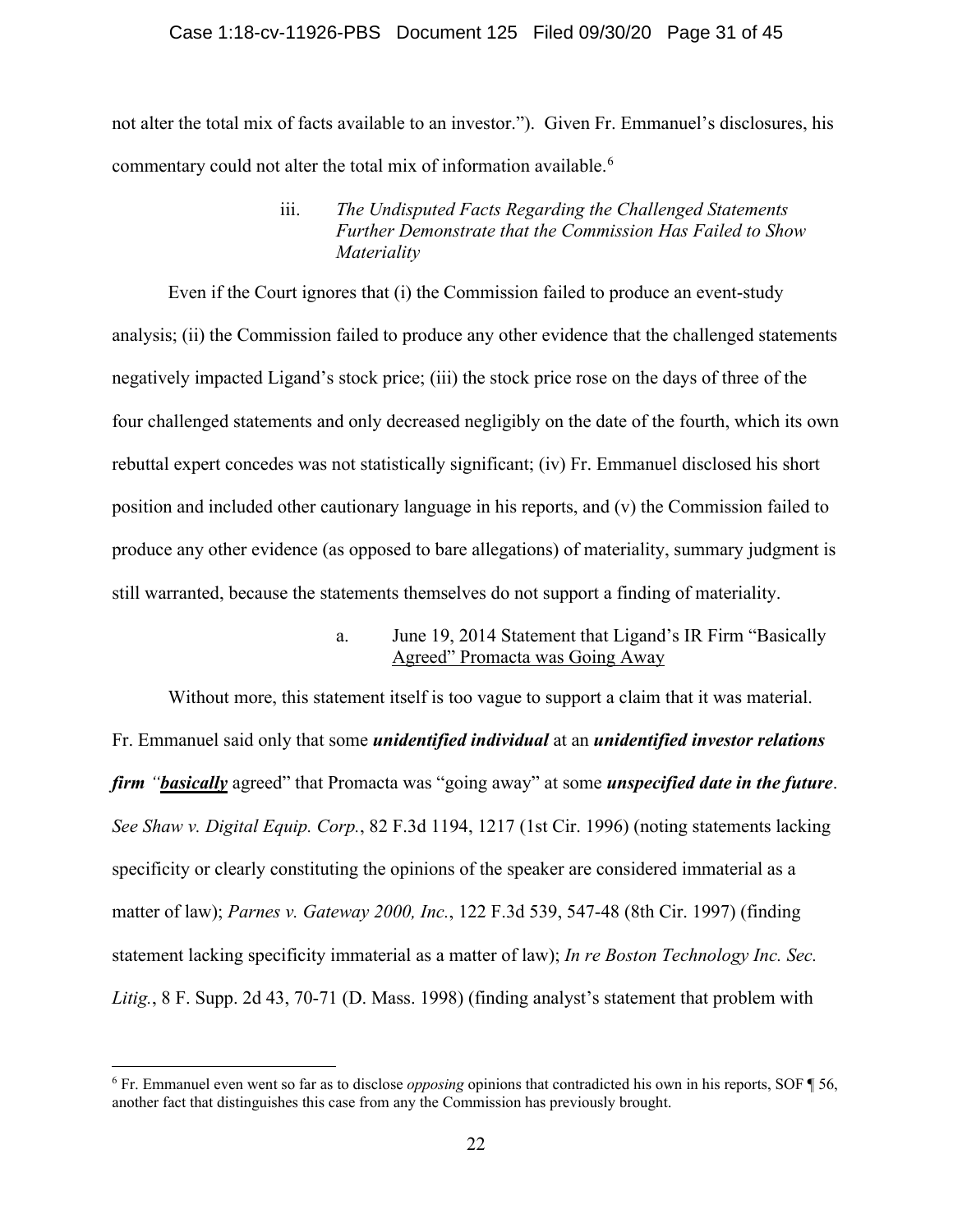#### Case 1:18-cv-11926-PBS Document 125 Filed 09/30/20 Page 32 of 45

product order cancellation was an aberration and corporation's comments about exciting new opportunities to be too vague to be material).

#### b. July 3, 2014 Statements that Viking Did Not Consult with its Auditors and Did Not Conduct Pre-Clinical Studies

The Commission has presented no evidence to support its allegation that the two alleged misstatements in Fr. Emmanuel's report about *Viking, a start-up company with no operations*[7](#page-31-0) had a material impact on *Ligand*. Tellingly, Ligand failed to mention either of these alleged misstatements in its two separate presentations to the Commission. SOF ¶¶ 98, 112. Additionally, Viking's CEO does not recall if he even read Fr. Emmanuel's July 3, 2014 report, did not speak with any investor about this report in depth, and does not recall anyone at Viking expressing any concern about these statements. SOF ¶ 54. When questioned, Ligand's CEO also could not offer any explanation as to how these statements were material. SOF ¶ 55.

The lack of materiality of the two Viking statements is further underscored by Ligand's second presentation to the Commission, which included a (cherrypicked) selection of time periods in which Ligand claimed Fr. Emmanuel's statements caused Ligand's stock price to decrease, $8$  but conspicuously excluded the period from June 24, 2014 to July 13, 2014 (which covers the nine days before the two Viking statements and the 10 days thereafter). SOF ¶ 116.

Finally, the Commission all but conceded the lack of materiality as to the Viking statements when it alleged in its Amended Complaint—in order to support its claim of

<span id="page-31-0"></span><sup>7</sup> These statements were made before Viking was publicly traded and neither Fr. Emmanuel nor his entities owned or shorted any Viking securities at the time (an impossibility at any rate for a private company with no operations). In addition to not being material, these statements are also not "in connection with the purchase or sale of securities." *See Basic,* 485 U.S. at 261 (White, J. concurring) (doubting Rule 10b-5's requirement that a statement is "in connection with purchase or sale of securities" was satisfied where defendants did not purchase or sell securities at issue during the relevant time period and noting that "in previous cases, we had recognized that Rule 10b–5 is concerned primarily with cases where the fraud is committed by one trading the security at issue") (citing *Blue Chip Stamps v. Manor Drug Stores*, 421 U.S. 723, 736 n.8 (1975)).

<span id="page-31-1"></span><sup>8</sup> The Commission did not adopt Ligand's argument in this regard.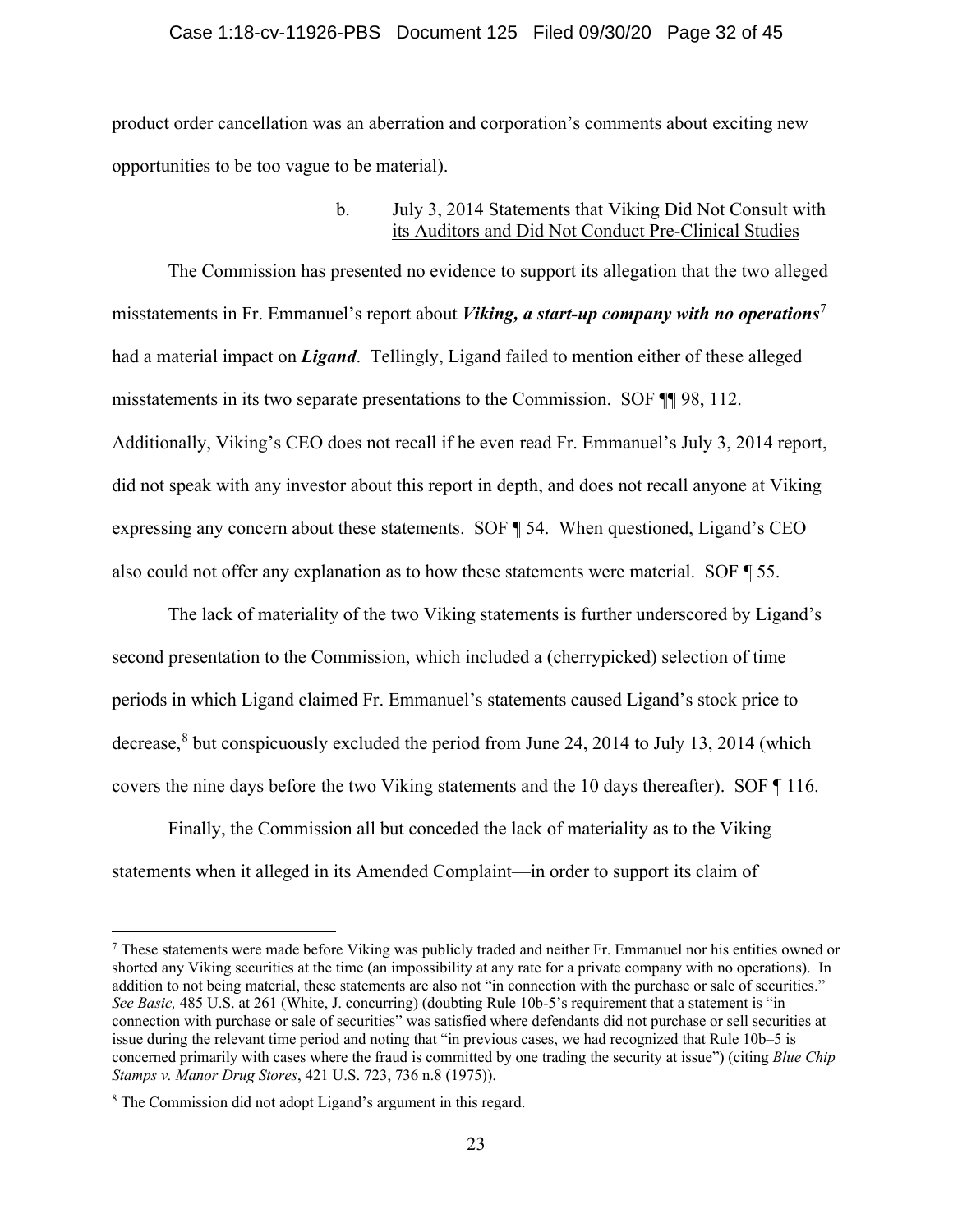materiality—that Ligand owned nearly half of Viking at the time the statements were made. SOF ¶ 39. This contention was false, as Ligand did not own any part of Viking. SOF ¶ 40.

#### c. August 14 and 22, 2014 Statements

The Commission apparently takes umbrage at Fr. Emmanuel's debt-to-tangible-equity ratio because it claims it was improper to exclude Ligand's intangible assets. However, Fr. Emmanuel *expressly disclosed* that he was only considering Ligand's tangible assets, and thus reasonable investors (whether they agreed with him or not) *understood* the components of his financial analysis and were free to disregard it. Indeed, if Fr. Emmanuel's chosen metric was, as the Commission claims, irrelevant given Ligand's particular business model, no reasonable investor would have relied upon it in deciding whether to purchase or sell Ligand stock.

> 2. The Commission's Rule 10b-5 Claim Also Fails Because the Commission Did Not Produce Any Evidence to Establish Scienter

### i. *The Absence of the Hallmarks of an Actual Short-and-Distort Scheme Demonstrate the Commission Cannot Prove Scienter*

To prove scienter, the Commission must prove Fr. Emmanuel acted with "a mental state embracing intent to deceive, manipulate, or defraud." *Aaron v. SEC,* 446 U.S. 680, 686 n.5 (1980). [9](#page-32-0) In other words, the Commission must show that Fr. Emmanuel had the "*intent to say something ... that is not believed to be true*." *SEC v. World Radio Mission*, 544 F.2d 535, 540 (1st Cir. 1976) (emphasis added). While the issue of scienter is usually a jury question, summary judgment is appropriate "if the nonmoving party rests merely upon conclusory allegations,

<span id="page-32-0"></span><sup>9</sup> Proof of "a high degree of recklessness" is also enough. *Miss. Pub. Emps. Ret. Sys. v. Boston Sci. Corp.*, 649 F.3d 5, 20 (1st Cir. 2011). However, recklessness in this context "does not include ordinary negligence but is closer to being a lesser form of intent." *Fire and Police Pension Ass'n of Colo. v. Abiomed, Inc.*, 778 F.3d 228, 240 (1st Cir. 2015) (quoting *Greebel v. FTP Software, Inc.*, 194 F.3d 185, 188 (1st Cir. 1999) (recklessness is "a highly unreasonable omission, involving not merely simple, or even inexcusable, negligence, but an extreme departure from the standards of ordinary care, and which presents a danger of misleading buyers or sellers that is either known to the defendant or is so obvious the actor must have been aware of it"). *See also Novak v. Kasaks*, 216 F.3d 300, 312 (2d Cir. 2000) (recklessness is "a state of mind 'approximating actual intent, and not merely a heightened form of negligence"').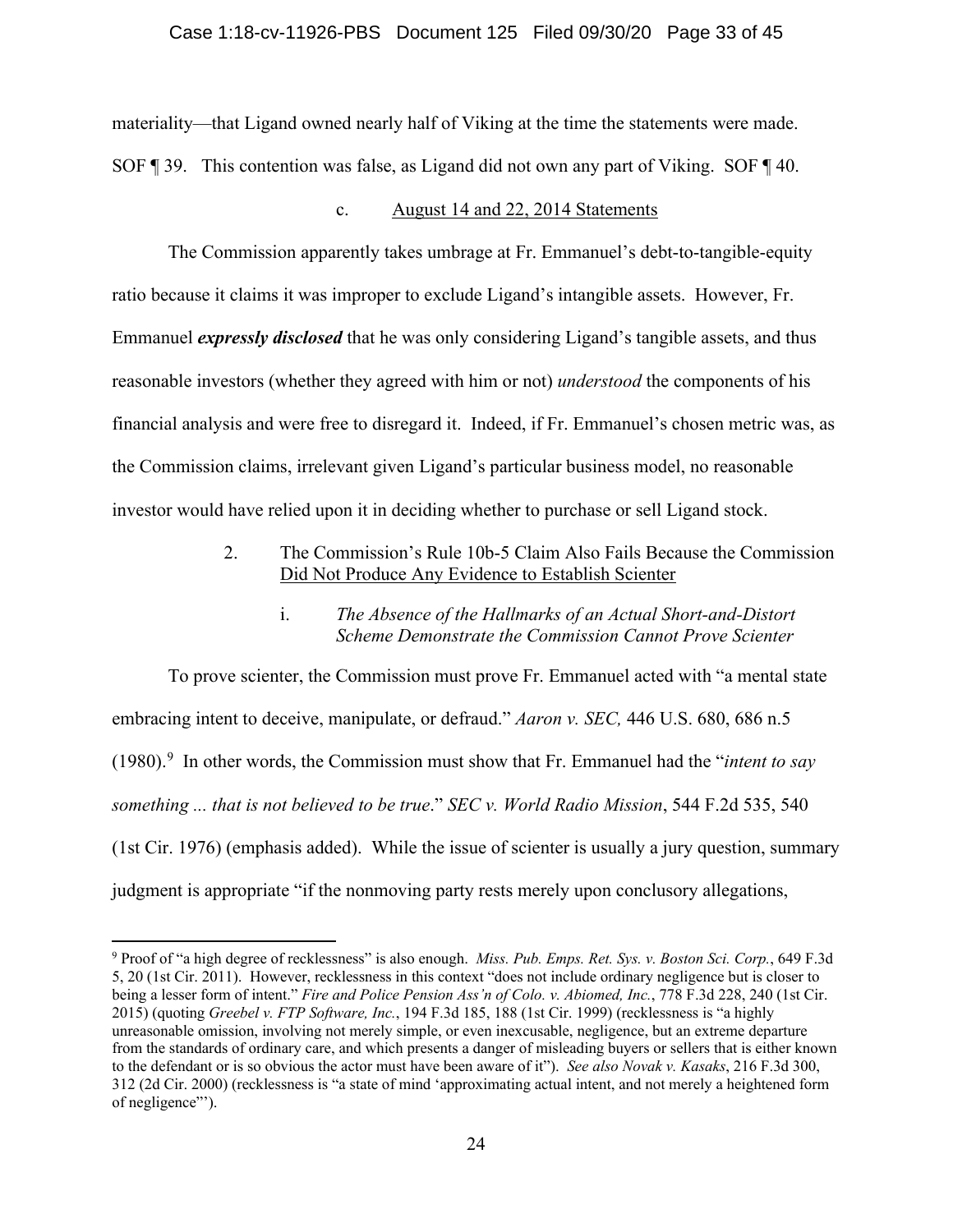#### Case 1:18-cv-11926-PBS Document 125 Filed 09/30/20 Page 34 of 45

improbable inferences, and unsupported speculation.'" *SEC v. Ficken*, 546 F.3d 45, 51 (1st Cir. 2008) (quoting *Medina-Munoz v. R.J. Reynolds Tobacco Co.*, 896 F.2d 5, 8 (1st Cir. 1990)). That is precisely what the Commission does here.

The undisputed factual record demonstrates that the Commission's *only* potential argument is that scienter should be inferred based on Fr. Emmanuel having held a short position in Ligand, which would have benefitted from a drop in the company's stock price. Such evidence is legally inadequate. "[C]learly evidence of mere motive and opportunity cannot suffice against a motion for summary judgment on the issue of scienter." *Geffon v. Micrion Corp*., 249 F.3d 29, 36 (1st Cir. 2001) (granting summary judgment to defendants in securities fraud case because "[e]ven if the statements at issue were material and false or misleading, the evidence does not support a finding that defendants *knew* the statements would materially mislead the investing public") (emphasis in original).

Here, not only has the Commission failed to produce any evidence to support scienter, but *all* the hallmarks of an actual short-and-distort scheme that might otherwise allow a factfinder to infer scienter are conspicuously absent. First, Fr. Emmanuel *disclosed his short position* in all of his reports and during the internet radio interview at issue. "Short sellers operate by speculating that the price of a security will decrease. They can perform a useful function by bringing information that securities are overvalued to the market. However, they have an obvious motive to exaggerate the infirmities of the securities in which they speculate." *In re Longtop Fin. Techs. Ltd. Sec. Litig*., 910 F. Supp. 2d 561, 577 (S.D.N.Y. 2012) (granting motion to dismiss Rule 10b-5 claims). Applying this logic, multiple courts have found that identification of a short position or other conflict of interest, and fulsome disclosures generally, militate against liability for alleged securities violations. *See, e.g., Aurelius v. Bofl Fed. Bank*,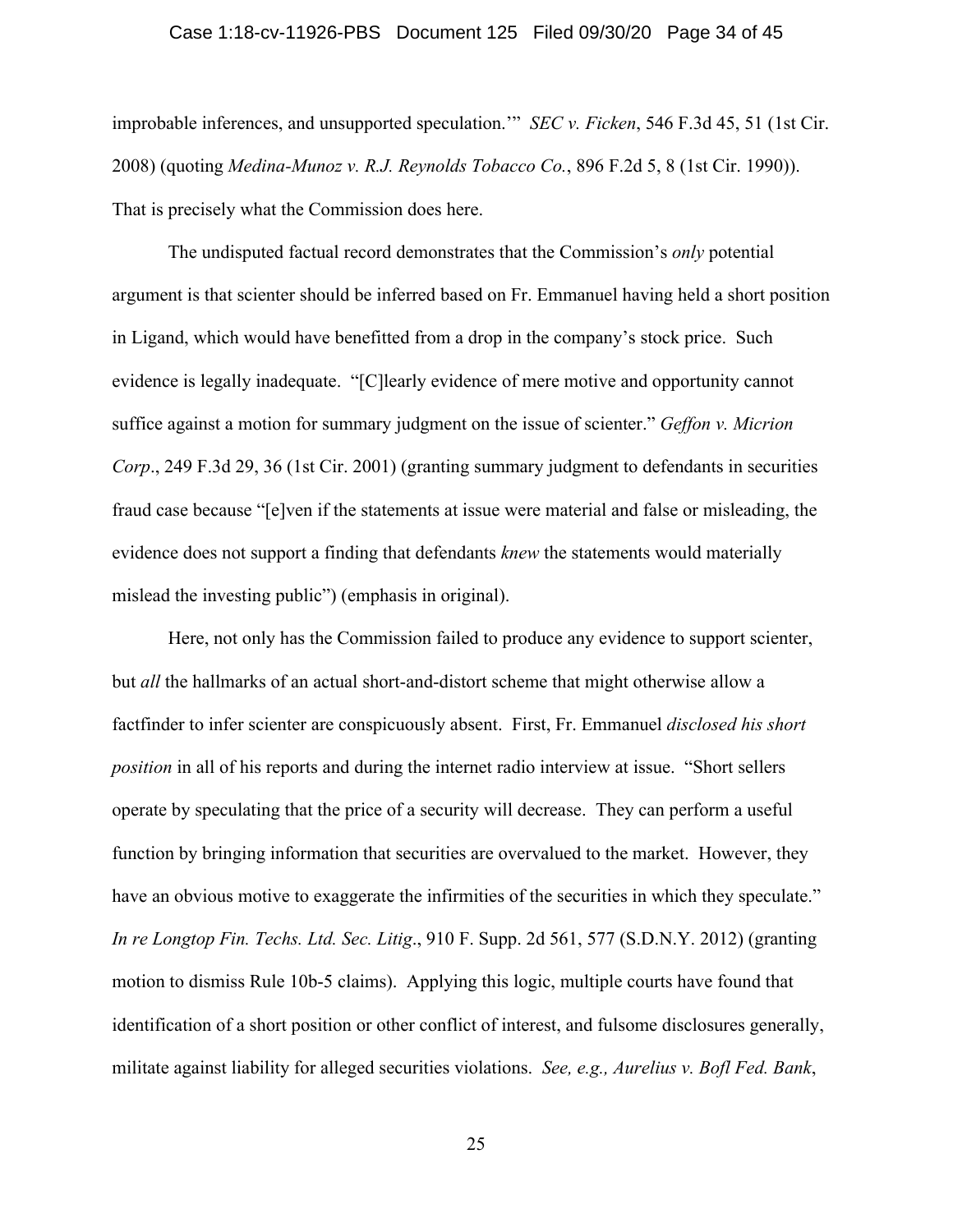No. MC 16–71 DSF (FFM), 2016 WL 8925145, at \*3 (C.D. Cal. Sept. 20, 2016) (granting motion to quash subpoena and reasoning that defendant "stated in each of his articles that he was 'short' Bofl stock. It would seem unlikely for [defendant] to make such a proclamation if he were part of a scheme to manipulate the market."); *Mehta v. Ocular Therapeutix, Inc.*, 955 F.3d 194, 208 (1st Cir. 2020) (reasoning that disclosure of FDA Form 483 in same filing that stated company was using good manufacturing practices "undercut any inference that defendants intentionally or recklessly misled investors"); *Abiomed, Inc.*, 778 F.3d at 243-44 (finding scienter was undercut by company's disclosure to investors of correspondence with the FDA and potential consequences of the agency's negative determination); *City of Dearborn Heights Act 345 Police & Fire Retirement Sys. v. Waters Corp.*, 632 F.3d 751, 760 (1st Cir. 2011) ("[A]ttempts to provide investors with warnings of risks generally weaken the inference of scienter").<sup>[10](#page-34-0)</sup>

Second, Fr. Emmanuel published his reports in his own name, something a short seller with an intent to defraud would not do. *Compare Doe v. SEC*, No. C 11-80209, 2011 WL 5600513, at \*1 (N.D. Cal. Nov. 17, 2011) (denying motion to quash SEC's subpoena to Google seeking the identity of anonymous email account suspected to be involved in pump-and-dump scheme); *SEC v. Curshen*, 372 Fed. App'x 872, No. 09-1196, 2010 WL 1444910, at \*7-10 (10th Cir. Apr. 13, 2010) (affirming liability and injunction against individual that shared false information about company by anonymous postings); SEC Lit. Rel. No. 23470, *SEC v. Hamdan* (Feb. 17, 2016), *available at* <https://www.sec.gov/litigation/litreleases/2016/lr23470.htm> (noting

<span id="page-34-0"></span><sup>&</sup>lt;sup>10</sup> *Compare Greebel,* 194 F.3d at 196 (listing examples of evidence that can be used to raise inference of scienter and including personal interest of corporate executives not to inform others of impending sale of stock); *In re Credit Suisse First Boston Corp. Sec. Litig.*, No. 97 CIV. 4760 (JGK), 1998 WL 734365, at \*10 (S.D.N.Y. Oct. 20, 1998) (reasoning that a reasonable trier of fact could conclude failure to disclose short position was evidence of scienter).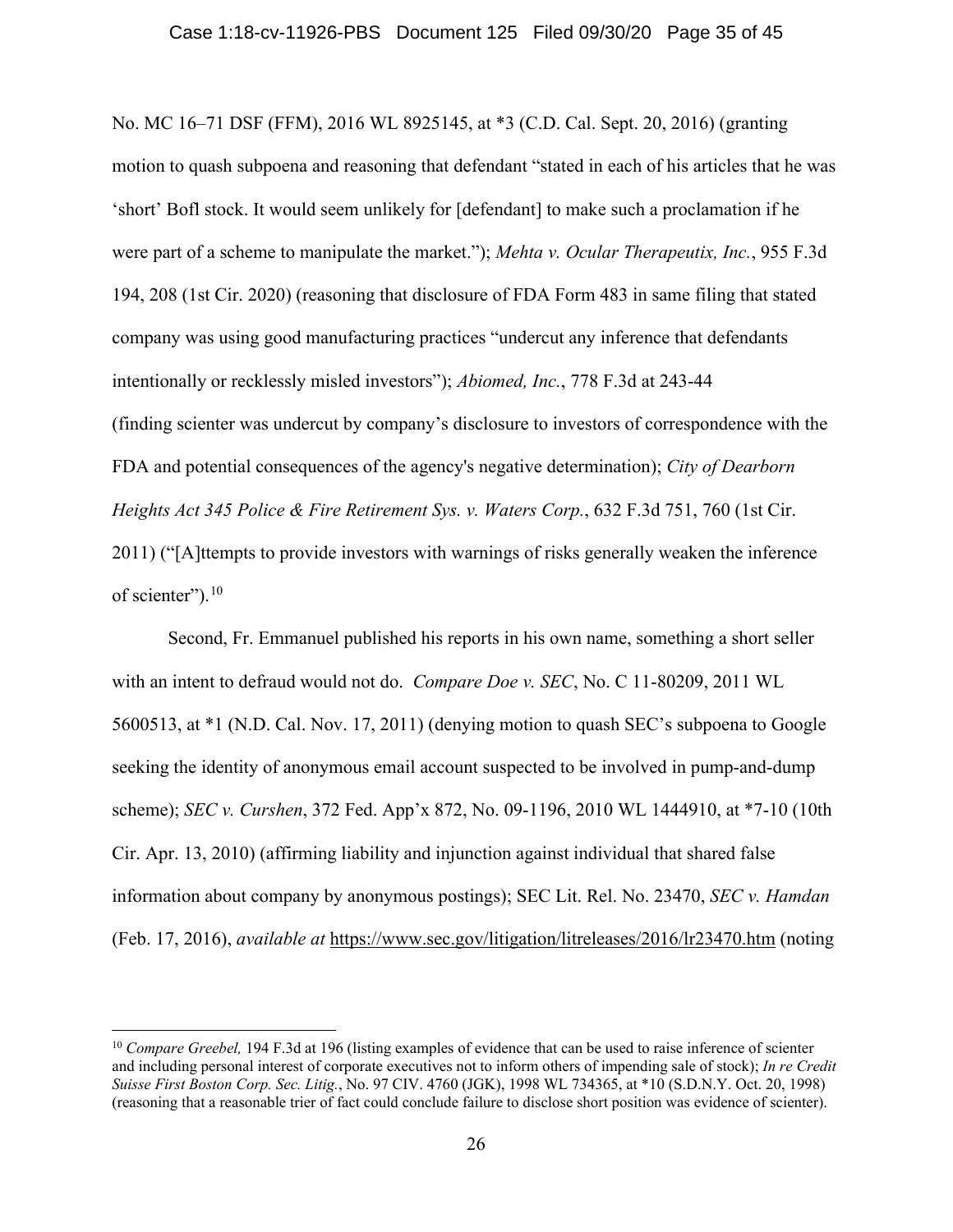#### Case 1:18-cv-11926-PBS Document 125 Filed 09/30/20 Page 36 of 45

settlement with defendant who manipulated market prices through multiple postings and employing numerous tactics to hide his true identity).

Third, the SEC also establishes scienter in a typical short-and-distort case by showing that after making a false statement aimed at driving down the stock, the offender covered his short position almost immediately before the market had a chance to discover the truth. *See, e.g.,* Complaint, *SEC v. Berliner,* No. 1:08-cv-03859-JES (S.D.N.Y. Apr. 24, 2008) (SEC alleged defendant acted intentionally because he sold short 10,000 shares of stock "within minutes" of disseminating false information); *Aly*, 2018 WL 1581986, at \*23 (establishing scienter based on temporal proximity of defendant filing Schedule 13D with false information and then selling his call options within 10 minutes); *SEC v. Dubovoy*, No. 15-6076, 2016 WL 5745099, at \*2, 5 (D.N.J. Sept. 29, 2016) (finding intent to trade on hacked information supported by temporal proximity of closing positions within minutes or hours after information released publicly).In stark contrast here, Fr. Emmanuel held on to a substantial portion of his short position in Ligand until October 13, 2014 (SOF ¶ 89)—almost four months after he published his initial report regarding Ligand and almost two months after he published his final one. *See Reliance Ins. Co. v. Barron's*, 442 F. Supp. 1341, 1353 (S.D.N.Y. 1977) (granting summary judgment in part because defendants did not purchase or sell any of the subject securities at or about the time of the offending article). $^{11}$  $^{11}$  $^{11}$ 

## ii. *The First Challenged Statement Fails for Lack of Scienter for Additional Reasons*

The Commission's first challenged statement differs from the others in that it arises from

<span id="page-35-0"></span><sup>11</sup> In addition, at the outset of the Commission's investigation, Fr. Emmanuel voluntarily turned over his *entire* hard drive to the Commission—including all attorney-client privileged communications—in an effort to be as transparent as possible. SOF ¶ 135. This, too, is entirely inconsistent with someone whose goal was to intentionally defraud the market.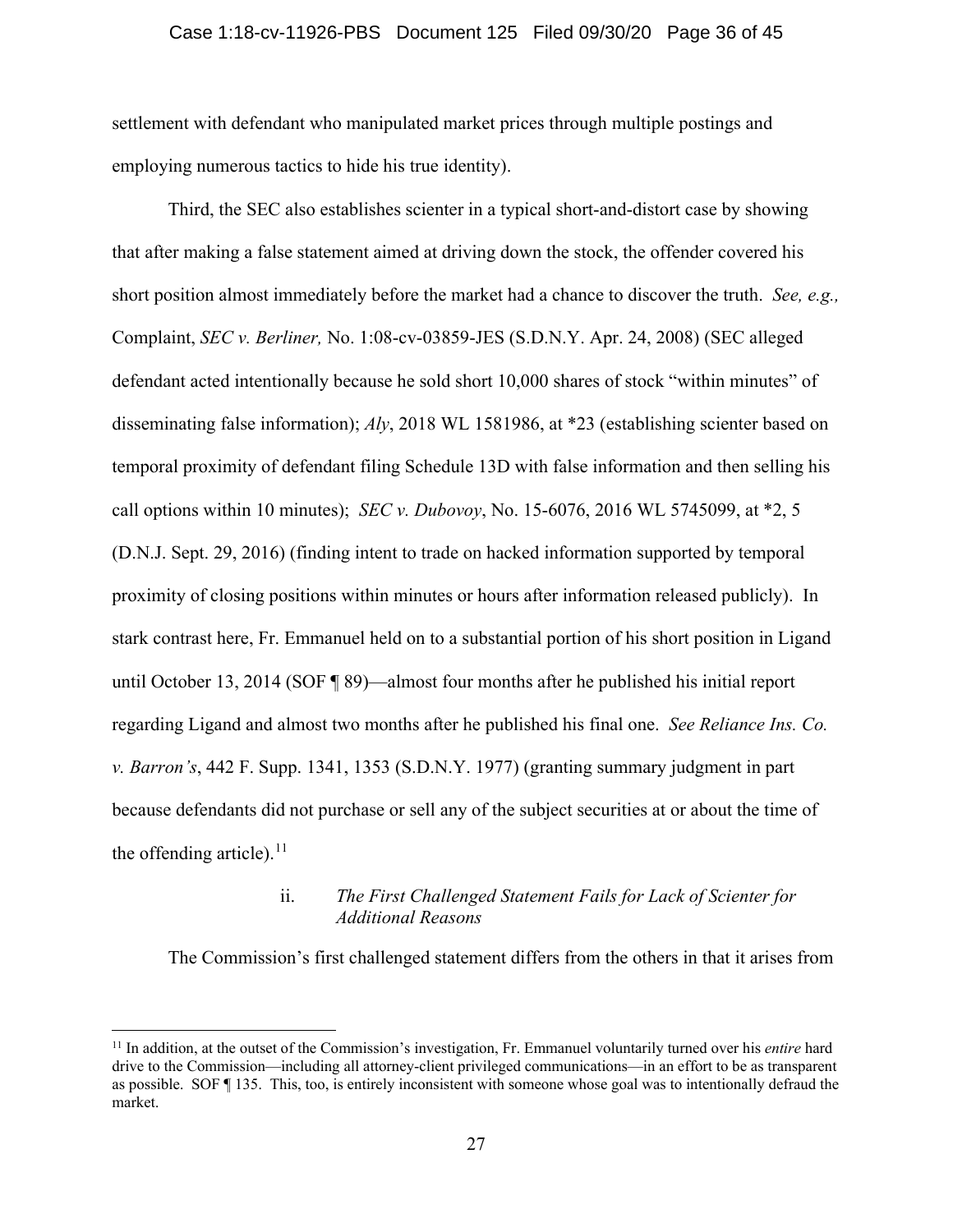#### Case 1:18-cv-11926-PBS Document 125 Filed 09/30/20 Page 37 of 45

a radio interview as opposed to a written report and is based on a disputed conversation involving only two people, Fr. Emmanuel and Mr. Voss.<sup>12</sup> The Commission must prove that Fr. Emmanuel *knowingly* lied when he stated that Mr. Voss "*basically* agreed" that Promacta was going away. The undisputed facts, however, demonstrate the Commission has failed to produce any evidence that he did not believe his statement was true; all the evidence is to the contrary.

First, Fr. Emmanuel took *real-time* notes (years before he knew this statement would be the subject of a Commission action against him) of his phone call with Mr. Voss, which state that Mr. Voss agreed with his thesis about Promacta. SOF  $\P$  16-17.

Second, Mr. Voss and Ligand's CEO John Higgins' *real-time* discussions demonstrate that, at minimum, Mr. Voss left Fr. Emmanuel with the *reasonable belief* that he "basically agreed" with Fr. Emmanuel's concerning Promacta. *In fact, that is the very impression with which Mr. Voss left Mr. Higgins.* Mr. Voss claims that Fr. Emmanuel stated that Promacta was going away and asked Mr. Voss, "don't you agree?" Rather than voicing any disagreement as one would expect if he in fact disagreed, Mr. Voss claimed he remained silent. SOF ¶ 20. Indeed, after Mr. Voss described the conversation to Mr. Higgins (both by phone and in writing), the latter wrote an email that chastised Mr. Voss for leaving Fr. Emmanuel with the impression of a "tacit agreement."[13](#page-36-1) SOF ¶ 32. In response, Mr. Voss did not disagree with Mr. Higgins' assessment; instead, he claimed that Fr. Emmanuel took the "piece of dialogue *out of context*." SOF ¶ 33 (emphasis added). *Indeed, to succeed with respect to this challenged statement, the* 

<span id="page-36-0"></span> $12$  The undersigned are unaware of any other case where the Commission alleges securities fraud based on a disputed "he said/he said" oral conversation involving only the defendant and one other person with no other witnesses.

<span id="page-36-1"></span><sup>&</sup>lt;sup>13</sup> In an email, Mr. Voss refers to another writing that he sent to Mr. Higgins on the day of the Benzinga interview about his conversation with Fr. Emmanuel that Ligand has failed to produce. SOF ¶ 31. A factfinder is permitted to draw a negative inference against Ligand for the failure to produce this document. *See Testa v. Wal-Mart Stores, Inc*., 144 F.3d 173, 177 (1st Cir. 1998) ("[w]e have held with some regularity that a trier of fact may (but need not) infer from a party's obliteration of a document relevant to a litigated issue that the contents of the document were unfavorable to that party").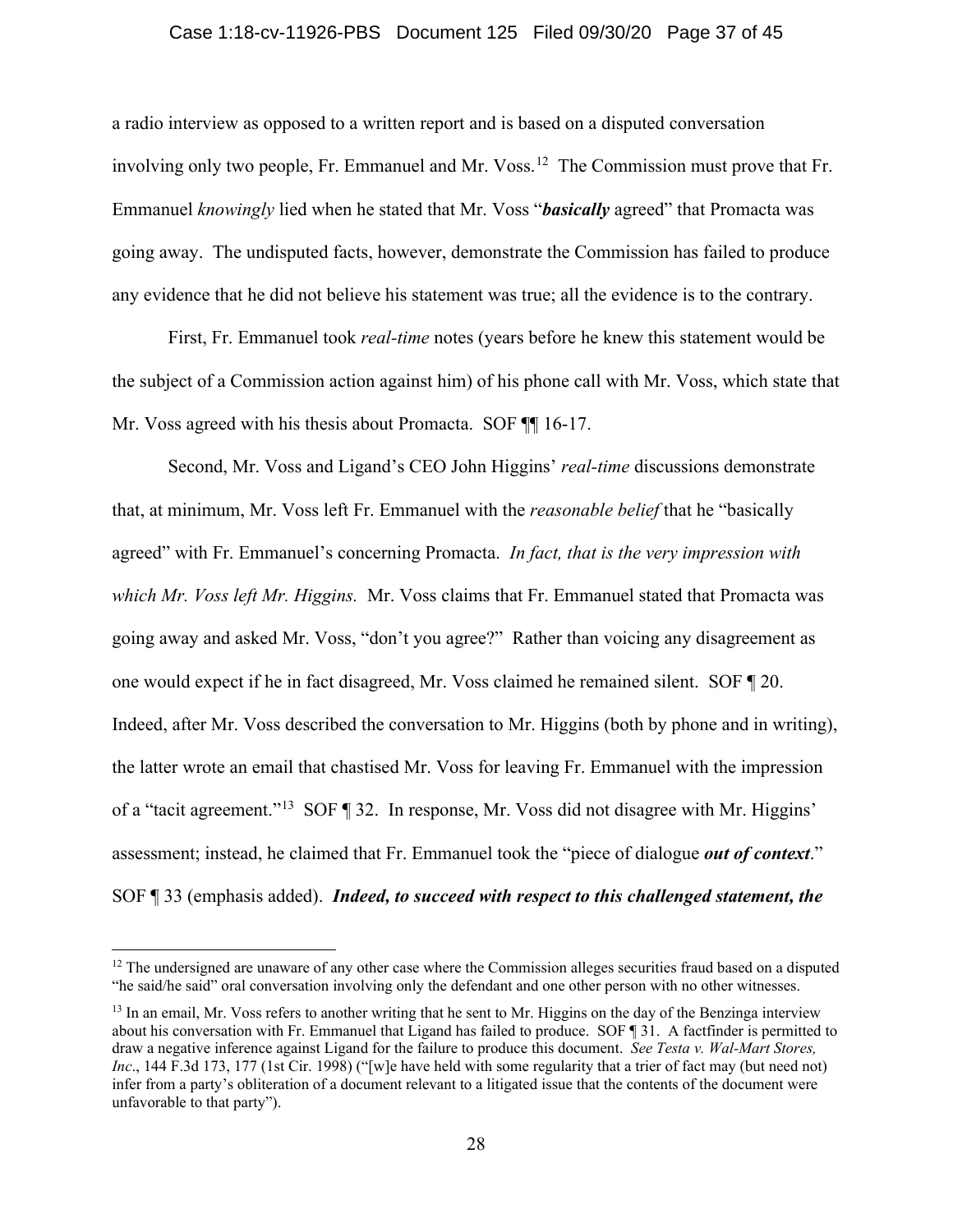*Commission would effectively need to prove that Ligand's own CEO was lying when he stated—based on his conversations with Mr. Voss—that Mr. Voss tacitly agreed with Fr. Emmanuel's thesis concerning Promacta.*

Third, the recording of the statement and the context in which it was made demonstrate the lack of scienter. The interview with Benzinga lasted approximately 22 minutes. SOF ¶ 23. Ligand was not even mentioned until nearly the 15-minute mark, and Fr. Emmanuel's statement that Ligand's IR firm "basically agreed" with his thesis that Promacta was going away was made at around the 16-minute mark. SOF ¶¶ 24-26. Fr. Emmanuel initially attributed the statement to Ligand, before correcting himself to clarify he spoke with Ligand's IR representative. SOF ¶ 26. Such a correction is not consistent with an intent to defraud. Further, Fr. Emmanuel did not include this statement in his subsequent reports as he would have presumably done if he fabricated it for the purposes of trying to cause Ligand's stock price to plummet.

- 3. Each of the Four Challenged Statements is Either Demonstrably True or Constitutes Opinion Commentary Protected by the First Amendment
	- i. *The First Amendment Protects Opinions Unless They Are Both Objectively Wrong and Subjectively Not Believed by the Author*

The First Amendment's protection of free speech applies to statements analyzing securities. See *Lowe v. SEC*, 472 U.S. 181, 210 n.58 (1985) ("because we have squarely held that the expression of opinion about a commercial product such as a loudspeaker is protected by the First Amendment . . . it is difficult to see why the expression of an opinion about a marketable security should not also be protected") (internal citation omitted). While "matters of belief and opinion are not beyond the purview of" the securities laws, "liability lies only to the extent that the statement was both objectively false *and disbelieved by the defendant at the time it was expressed*." *Fait v. Regions Fin. Corp.*, 655 F.3d 105, 110 (2d Cir. 2011) (citing *Virginia Bankshares v. Sandberg*, 501 U.S. 1083, 1095-96 (1991)) (emphasis added); *MHC Mut.*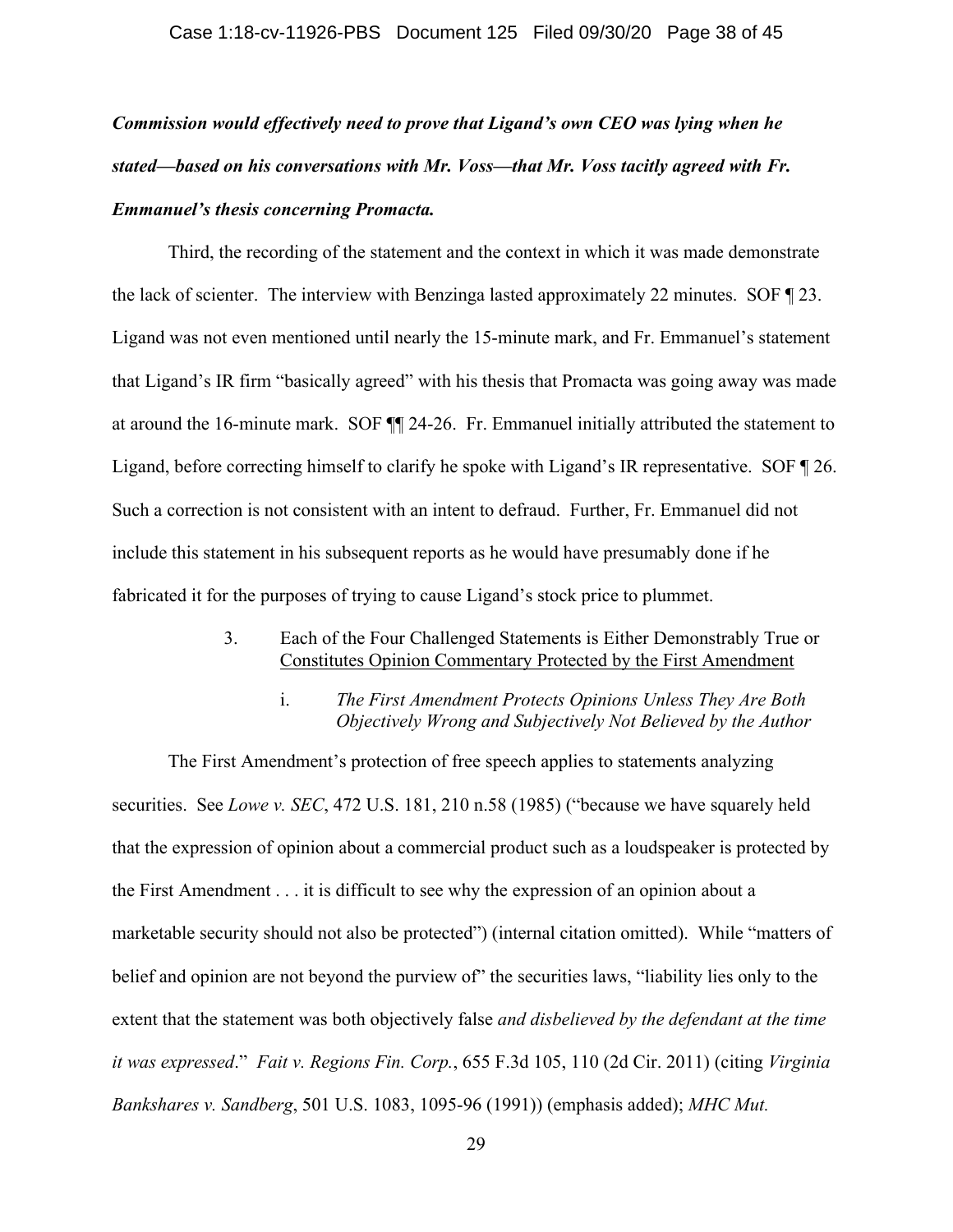# Case 1:18-cv-11926-PBS Document 125 Filed 09/30/20 Page 39 of 45

*Conversion Fund v. Sandler O'Neill Partners, L.P.*, 761 F.3d 1109, 1113 (10th Cir. 2014) ("To warrant liability on this view, then, a plaintiff must show *both* that the defendant expressed an opinion that wasn't his real opinion (sometimes called 'subjective disbelief') *and* that the opinion didn't prove out in the end (sometimes called 'objective falsity')") (emphasis in original); *Mayer v. Mylod*, 988 F.2d 635, 639 (6th Cir. 1993) ("Material statements which contain the speaker's opinion are actionable under Section 10(b) of the Securities Exchange Act if the speaker does not believe the opinion and the opinion is not factually well-grounded.") (citations omitted).

In determining whether a statement is a fact or a constitutionally protected opinion, the Court must look at the context it was made. Where a short seller discloses his short position, the readers know he is not disinterested, and this weighs in favor of the statement being one of opinion. *Silvercorp Metals Inc. v. Anthion Mgmt., LLC*, 959 N.Y.S.2d 92, \*9 (Sup. Ct. 2012) (table) (dismissing securities fraud case on New York State First Amendment grounds against short sellers who disclosed their short position and provided the basis for their conclusions about the subject company).[14](#page-38-0) The First Amendment protects even false and libelous opinions provided that the facts supporting the opinions are provided. *See id; Partington v. Bugliosi*, 56 F.3d 1147, 1156 (9th Cir. 1995) ("[W]hen a speaker outlines the factual basis for his conclusion, his statement is protected by the First Amendment").

### a. June 19, 2014 Statement that Ligand's IR Firm "Basically Agreed" Promacta was Going Away

As set forth above, the Commission cannot prove scienter with respect to the first challenged statement. Even analyzing this statement in the light most favorable to the Commission, at worst, Fr. Emmanuel formed an *opinion* that Mr. Voss "basically" agreed with

<span id="page-38-0"></span><sup>&</sup>lt;sup>14</sup> The New York Court of Appeals has observed that the New York State Constitution provides broader speech protections than does the United States Constitution. *See Immuno AG. v. Moor–Jankowski*, 77 N.Y.2d 235, 243 (1991).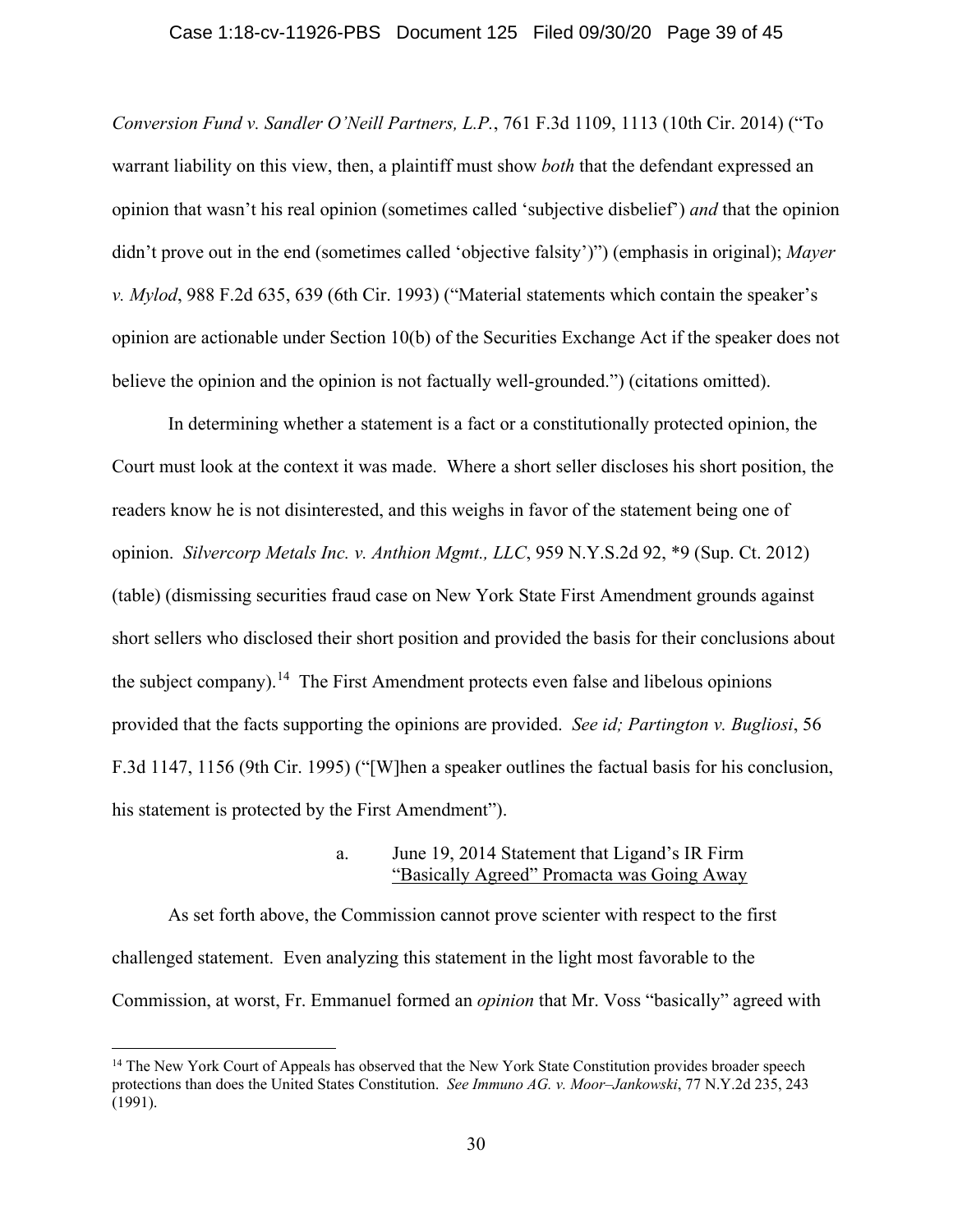# Case 1:18-cv-11926-PBS Document 125 Filed 09/30/20 Page 40 of 45

his thesis concerning Promacta when Mr. Voss admittedly failed to challenge it after Fr. Emmanuel asked him to do so. The Commission has failed to produce any evidence that Fr. Emmanuel did not believe this opinion, and therefore not only does it fail for lack of scienter, but it is also protected by the First Amendment. *Fait*, 655 F.3d at 110 (citing *Virginia Bankshares*, 501 U.S. at 1095-96)).

## b. July 3, 2014 Statement that Viking Did Not Consult with its Auditors on Material Issues and the Financial Statements Were Unaudited

Fr. Emmanuel's statement about Viking not consulting with its auditors on any material issues and the financial statements in Viking's publicly available S-1 therefore being unaudited was a conclusion he drew from the disclosures in the S-1 itself. SOF  $\P$  43-45. Moreover, he cited to and *specifically identified* for his readers the particular language in the S-1 that led to his conclusion. Accordingly, any reasonable investor could have reviewed the S-1 to see that while many of the statements were unaudited (as Fr. Emmanuel correctly stated), certain others were audited. This statement, therefore, is shielded from liability by the First Amendment. *See Partington*, 56 F.3d at 1156; *Agora, Inc. v. Axxess, Inc.*, 90 F. Supp. 2d 697, 704 (D. Md. 2000) ("[t]he principle that opinions based on disclosed facts are protected is well established"); *Chapin v. Knight-Ridder, Inc.*, 993 F.2d 1087, 1093 (4th Cir. 1993) (stating that when "the bases for the ... conclusion are fully disclosed, no reasonable reader would consider the term anything but the opinion of the author drawn from the circumstances related"); *Moldea v. New York Times Co.,* 15 F.3d 1137, 1144–45 (D.C. Cir.1994) ("Because the reader understands that such supported opinions represent the writer's interpretation of the facts presented, and because the reader is free to draw his or her own conclusions based upon those facts, this type of statement is not actionable in defamation"). Further, Fr. Emmanuel's statement that Viking had not consulted with its auditors on any "*material*" issues is clearly a protected *opinion*.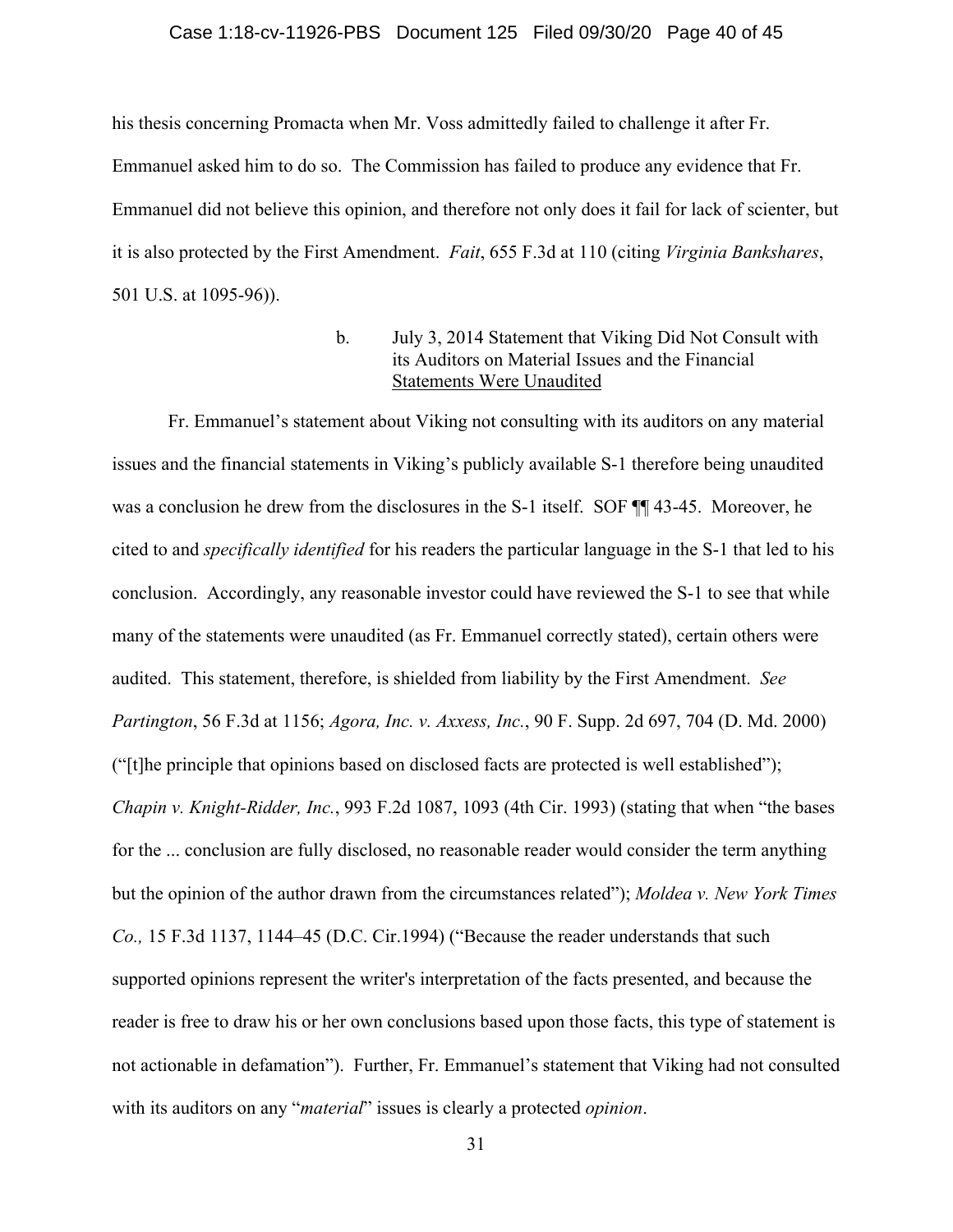## c. July 3, 2014 Statement that Viking Did Not Conduct Pre-Clinical Studies

Fr. Emmanuel's statement that *Viking* did not intend to conduct pre-clinical studies or trials is objectively and demonstrably true. In its publicly available S-1, Viking disclosed that as a company, it had *no experience* conducting pre-clinical studies. It then disclosed, *in bold***,** "**We intend to rely on third parties to conduct our preclinical studies and clinical trials and perform other tasks for us.**" SOF  $\P$  49 (emphasis in original). Based on these disclosures, Fr. Emmanuel, whose theory in the report was that the licensing agreement with Viking made no sense for Ligand shareholders, and that Viking was essentially an alter-ego of Ligand, accurately concluded that *Viking* would not be conducting preclinical studies and clinical trials. SOF ¶ 52. Viking's CEO has confirmed this statement to be true. SOF ¶¶ 51.

Nonetheless, the Commission has argued that the statement was misleading because it could have been interpreted to mean that *nobody* was going to conduct preclinical studies and clinical trials on Ligand's drugs. This argument must fail. First, it is far too speculative to survive summary judgment. Second, it is completely undermined by the plain context of the report, in which Fr. Emmanuel opined that Viking offered no value to Ligand shareholders, and Ligand's transaction with Viking appeared to be for the purpose of shifting various liabilities to another entity for financial/accounting reasons. SOF ¶ 52. Nothing in Fr. Emmanuel's thesis as set forth in the report even came close to touching upon the issue of whether Ligand or Viking were pushing drugs to the market without conducting *any* preclinical studies and clinical trials (something that would be an impossibility in any event).

Similarly, at the motion to dismiss hearing, the Commission argued that Fr. Emmanuel's statement was false because Viking—while not actually conducting the preclinical studies and trials itself—was going to use third parties for this purpose. This argument too must fail,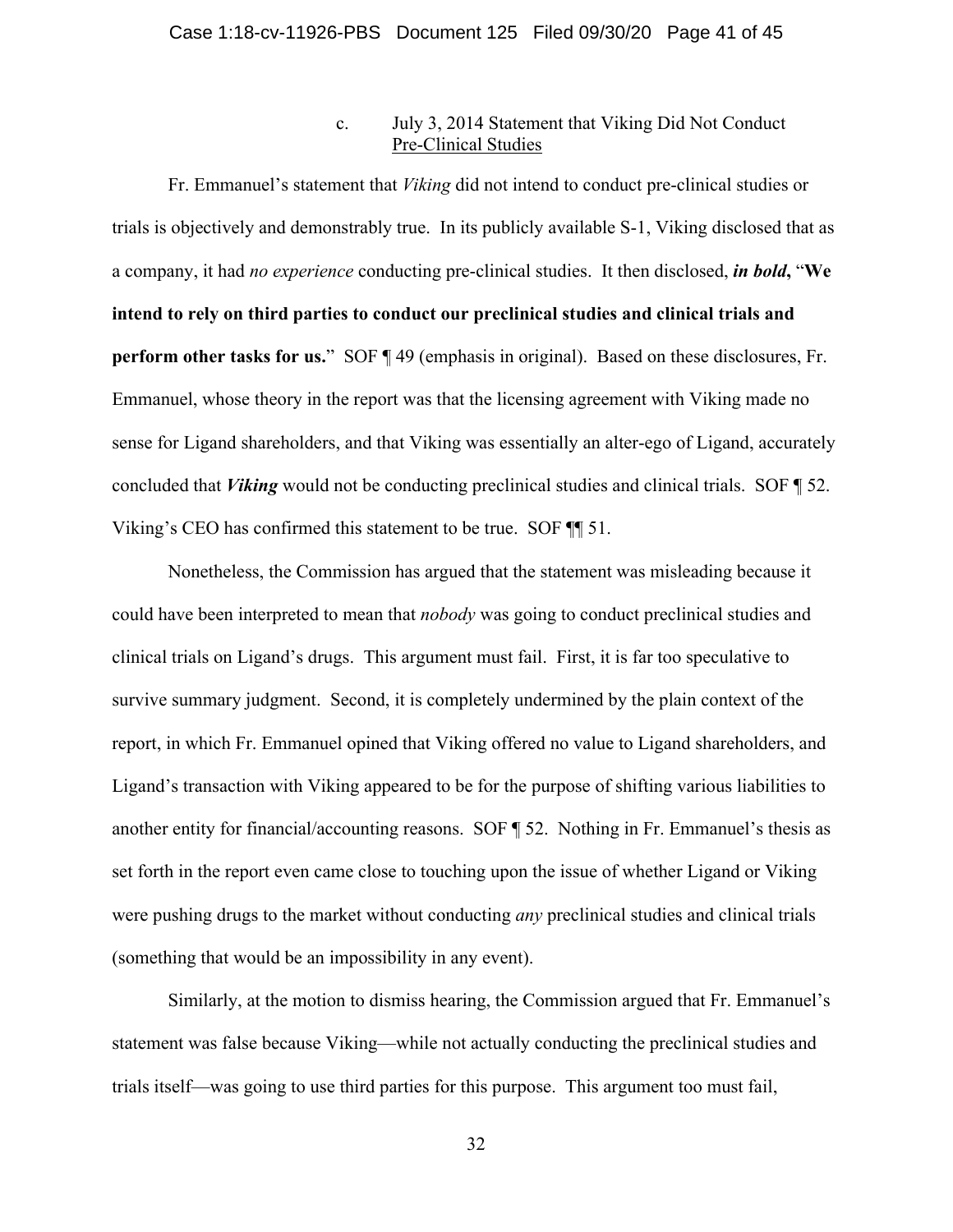# Case 1:18-cv-11926-PBS Document 125 Filed 09/30/20 Page 42 of 45

because it ignores the large elephant in the room that *Viking itself* felt this distinction was so important it needed *not only to disclose it in the S-1, but to do so in bold text*. Clearly, Viking did not agree with the Commission's position that this was a distinction without a difference.

In addition, even if the Court determines that this statement is not capable of being deemed demonstrably true, it would be barred as protected *opinion* by the First Amendment for at least three reasons. First, at minimum, the statement reflects Fr. Emmanuel's reasonable *opinion* that if Viking was going to rely on third parties to actually conduct the studies and trials, it was fair to point out that *Viking* was not going to conduct those studies and trials. (Again, Viking felt this was an important enough difference to highlight it in bold to the readers of its S-1). Second, Fr. Emmanuel expressly disclosed that he was relying on the publicly filed S-1 as the basis for his statement in his July 3 report, which readers could easily review for themselves. *See Phantom Touring*, *Inc. v. Affiliated Publications*, 953 F.2d 724, 731 n.13 (1st Cir. 1992); *Partington*, 56 F.3d at 1156; *Agora,* 90 F. Supp. 2d at 704; *Chapin*, 993 F.2d at 1093; *Moldea,* 15 F.3d at 1144–45. Third, the Commission has produced no evidence that Fr. Emmanuel *subjectively* believed his opinion to be false. *See Fait*, 655 F.3d at 110 (citing *Virginia Bankshares*, 501 U.S. at 1095-96).

### d. August 14 and 22, 2014 Statements Regarding Ligand's Debt-to-Tangible-Equity Ratio

The Commission originally alleged that Fr. Emmanuel's calculation of Ligand's debt-totangible-equity ratio was knowingly false, because he did not include the cash proceeds from the loan. SOF ¶ 70. In fact, it was the *Commission's* contention that was false, because proceeds from a loan do not constitute equity, and the Commission has not presented any evidence of any accounting principle to the contrary. The Court dismissed the Commission's original claim, and the Commission replead it, no longer claiming that Fr. Emmanuel's correct calculation was false,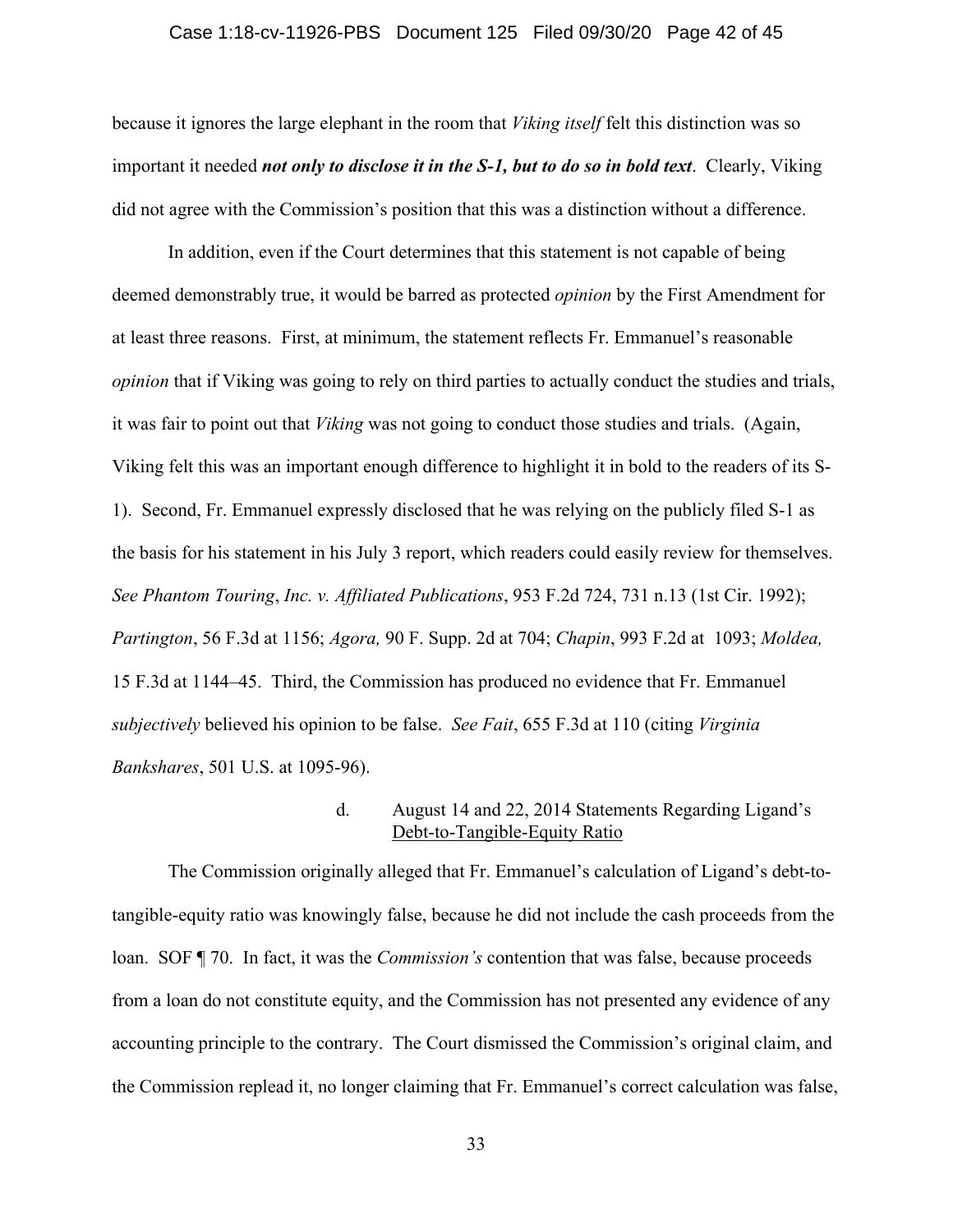## Case 1:18-cv-11926-PBS Document 125 Filed 09/30/20 Page 43 of 45

but instead that it was somehow misleading despite being mathematically infallible. SOF ¶ 73. The Commission's claim fails for a number of reasons.

First, the undisputed facts in this case show that Fr. Emmanuel's calculation of Ligand's debt-to-tangible equity was accurate. No witness has challenged the accuracy of the actual calculation (as opposed to the chosen metric). SOF ¶ 76. Second, Fr. Emmanuel expressly explained to his readers that he was comparing only Ligand's *tangible* assets to its debt. The Commission's claim that the statement was misleading notwithstanding that the calculation was correct and that Fr. Emmanuel accurately explained the components of the ratio cannot stand First Amendment scrutiny. *Certainly, the Commission cannot tell individuals what metrics and ratios they can and cannot use when analyzing securities without utterly destroying the First Amendment.* Third, Fr. Emmanuel disclosed all the facts underlying his calculations. *See Partington*, 56 F.3d at 1156. Fourth, Fr. Emmanuel has historically disregarded the value of intangible assets when analyzing *other* companies, SOF ¶¶ 80-82, eliminating any inference that he *subjectively believed* he was misleading his readers by excluding from his calculation Ligand's intangible assets here.

### **C. The Commission Has Failed to Provide Evidence to Support its IAA Claim**

The Commission's theory behind its entirely unprecedented IAA claim is that the alleged misstatements that form the basis of the Commission's Rule 10b-5 claims rendered all Fr. Emmanuel's communications with his investors or potential investors misleading. Am. Compl. ¶¶ 62-64. For the reasons discussed above, the Commission has failed to present adequate evidence to support its Rule 10b-5 claim, which destroys the entire premise of their IAA claim.

In addition, the Commission has failed to provide any evidence that Fr. Emmanuel defrauded his investors. Incredibly, despite investigating this matter for more than three years,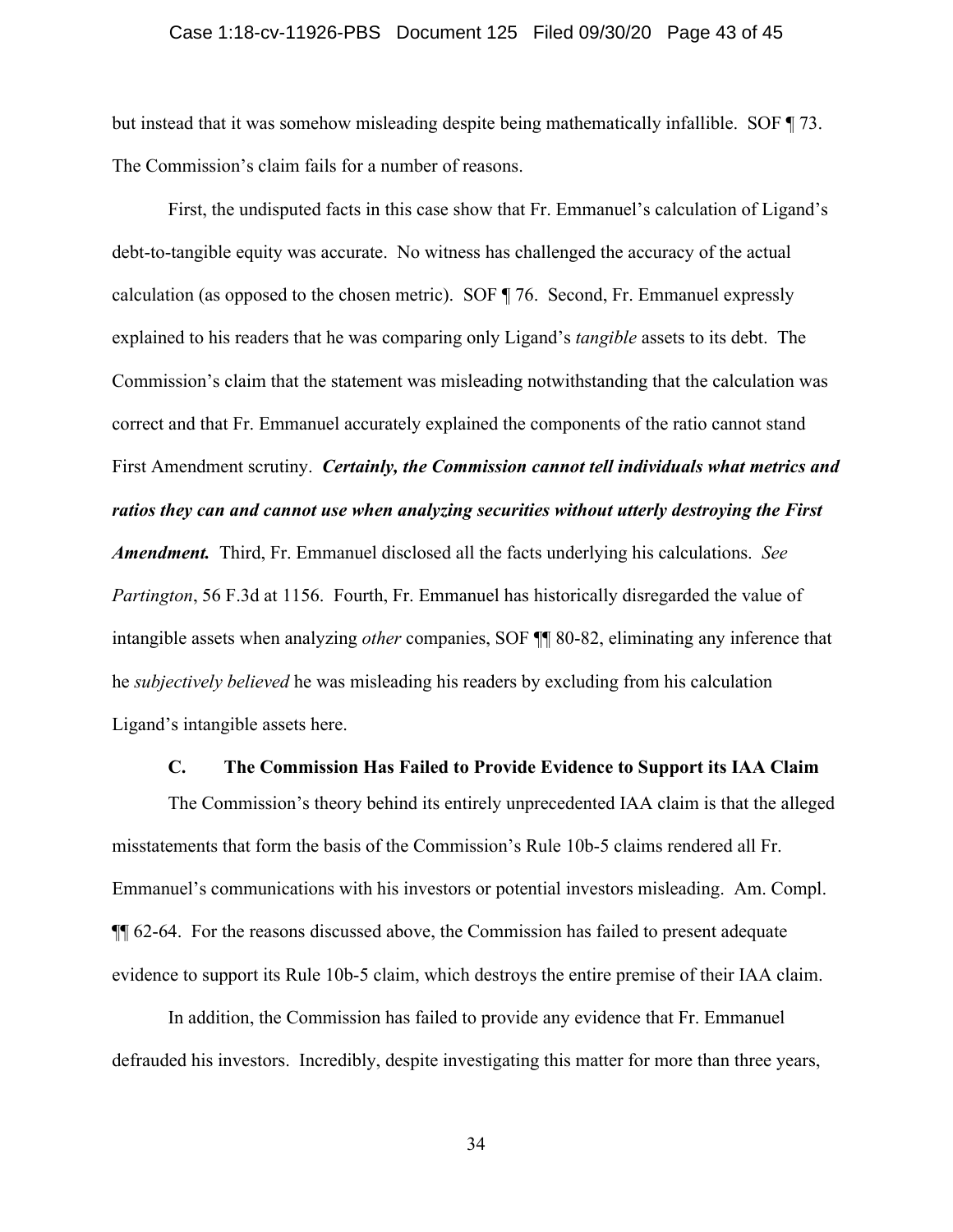# Case 1:18-cv-11926-PBS Document 125 Filed 09/30/20 Page 44 of 45

based on the discovery provided to Defendants, *it appears the Commission brought its novel IAA claim without bothering even to speak with any of Fr. Emmanuel's investors.* SOF ¶ 123.

After bringing its baseless IAA claim, the Commission deposed Fr. Emmanuel's longest and largest investor, a liver transplant specialist and hospital director. SOF ¶¶ 139-140. The investor testified that he never has had any concern about Fr. Emmanuel's candor or truthfulness. SOF ¶ 140. In addition, the physician-investor testified that based on his own analysis of Promacta and the market in 2014, he agreed with Fr. Emmanuel's thesis that Promacta was going away. SOF ¶ 141.

Further, Fr. Emmanuel worked with an editor on all the Ligand reports. SOF ¶ 137. The Commission deposed the editor who testified unequivocally that Fr. Emmanuel believed in all his opinions. SOF ¶ 138. ("I never sensed in any way there was any conscious effort to misrepresent anything"); ("I will say that Father Emmanuel felt very adamant about [Ligand], that it was not just overvalued but may have actually no material value"); ("He passionately believed these – in each one of these stocks, whether it was long or short, that he was adamantly correct. . . . But I had no firsthand, at least, observation of anything that even brushed up against a violation of any securities laws, at least as I understand securities laws").

#### **IV. CONCLUSION**

For the foregoing reasons, Defendants respectfully request that the Court grant them summary judgment on all counts of the Amended Complaint.